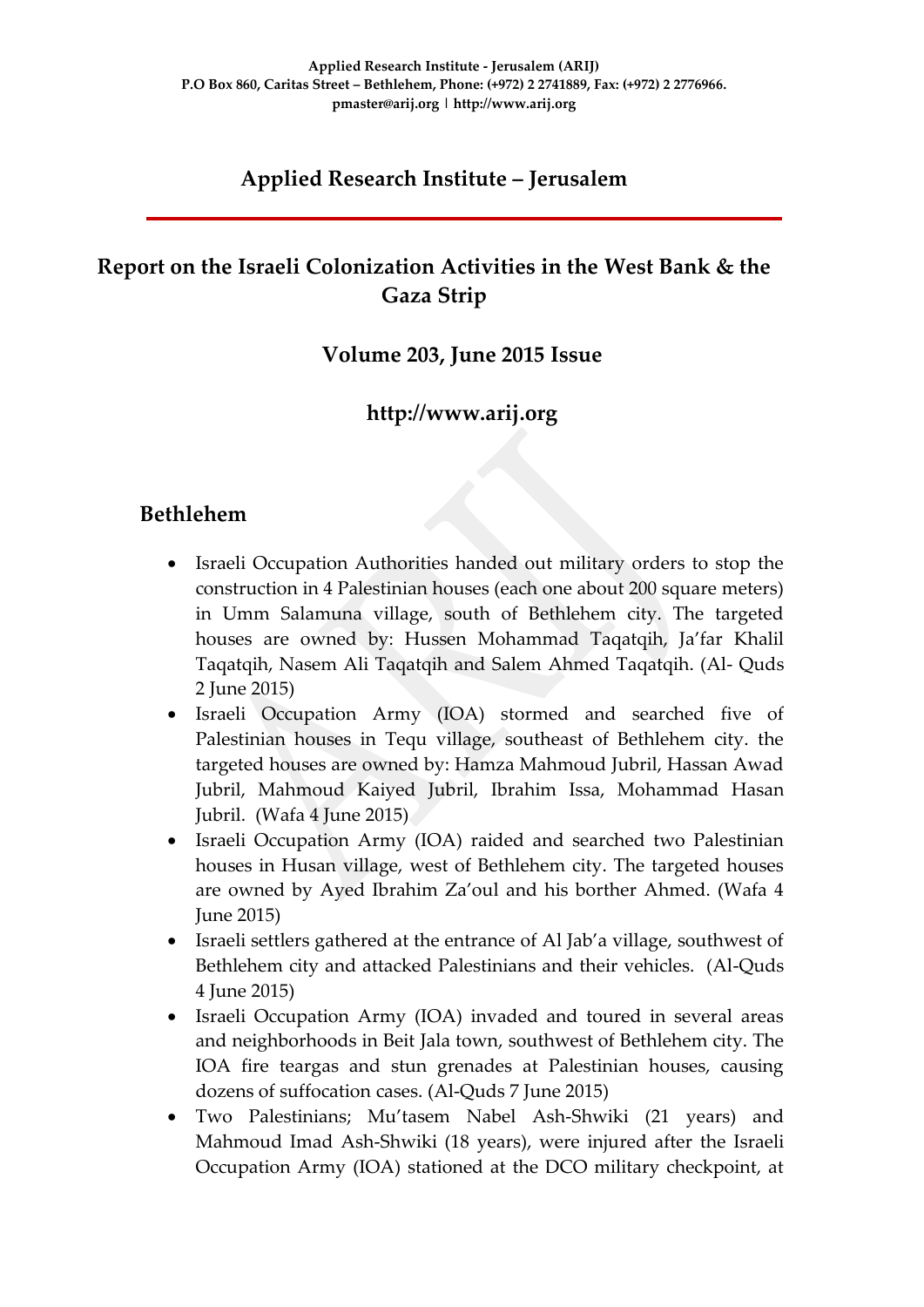the western entrance of Beit Jala town, southwest of Bethlehem city, opened fire at them while they were near the checkpoint. At the same time, the IOA also, detained four Palestinians. (Maannews & RB2000 7 June 2015)

- Undercover Israeli Army surrounded "Beit Jala hospital" in Beit Jala town, south of Bethlehem city, and tried to kidnap two Palestinians. (RB2000 8 June 2015)
- Israeli Occupation Army (IOA) stormed and searched 5 Palestinian houses in Tequ village, southeast of Bethlehem city. the targeted houses are owned by: Majed Al Amour and his two brother; Habes and Aref, Nedal Al Badan and Ali Abed Al Aziz. (RB2000 9 June 2015)
- Marwan Masha'la (24 years) was injured after an Israeli settler hit him by his vehicle near Al-Jab'a village, southwest of Bethlehem city. (Al-Quds 10 June 2015)
- Israeli bulldozers escorted by the Israeli Occupation Army (IOA) razed 17 dunums of Palestinian land in Wadi Fukin village, west of Bethlehem city, and destroyed dozens of trees and demolished a water well. The targeted land is owned by Sabri Rashad Manasrah. (ARIJ Field workers 11 May 2015)
- Israeli Occupation bulldozers escorted by the Israeli Occupation Army (IOA) demolished a barracks in Beit Ra'mar area in Al Fureidis village, southeast of Bethlehem city and confiscated stones. The targeted barracks is owned by Hisham Ibrahim Abu Mahamid. During the operation, the IOA arrested Ahmed Abu Mahamid (20 years). (ARN 15 June 2015)
- Israeli Occupation Army (IOA) razed 20 dunums of Palestinian land in Khirbet Hamuda, west of Husan village, west of Bethlehem city and uprooted 200 olive seedlings. The targeted land is owned by Ibrahim Lafi Shousha and Adel Sa'di Shosha. The IOA claimed that the targeted land classified as "State land". (RB2000 15 June 2015)
- Israeli Occupation Authorities stormed Al Bireh area in Al Khader village, southwest of Bethlehem city and survey the 3 dunums of land owned by the sons of Musa Mohammad Hussin Salah. (Wafa 17 June 2015)
- Israeli Occupation Authorities handed out a military order to demolish a Palestinian house in Al Masara village, south of Bethlehem city. (ARIJ Field workers 21 June 2015)
- Israeli Occupation Authorities handed out a military order to demolish an agricultural room and retaining wall built on 10 dunums of agricultural land in Kisan village, southeast of Bethlehem city. The targeted room is owned by Musa Abu Daya. (Wafa 24 June 2015)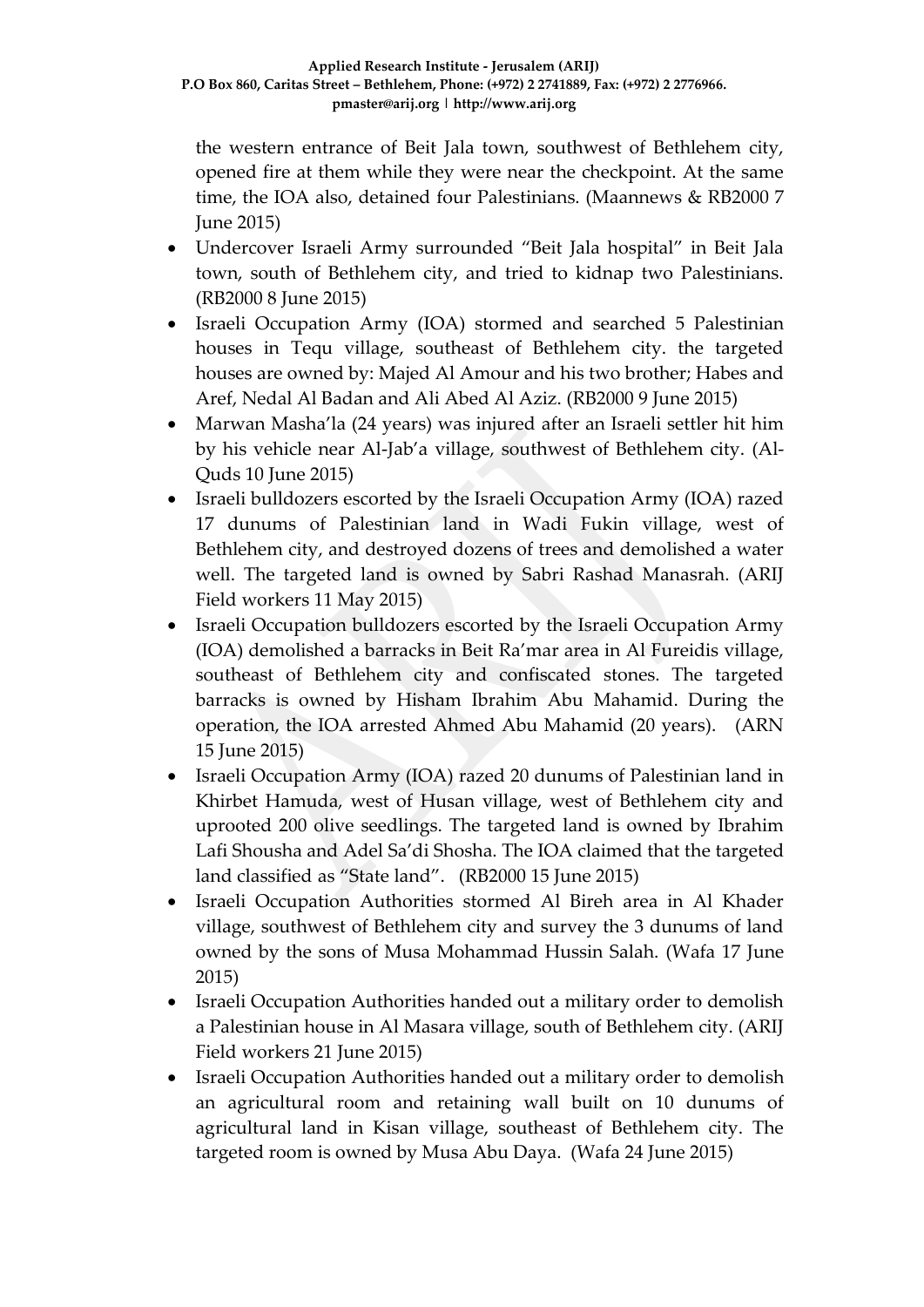- Israeli Occupation Army (IOA) stormed and searched dozens of Palestinian houses in Ash-Shawawra village in Bethlehem governorate. The IOA also, closed all the entrances of the village and prevented Palestinians from entering or leaving it. (RB2000 29 June 2015)
- Israeli Occupation Army (IOA) handed out a military order to demolish an animal shed in Um Rukba neighborhood in Al Khader village, southwest of Bethlehem city. The targeted shed is owned by Ibrahim Khalil Sobeh. (PNN & Al Quds 30 June 2015)

# **Jenin**

- Israeli bulldozers escorted by the Israeli Occupation Army (IOA) stormed Rummana village, northwest of Jenin city, and demolished an agricultural structure owned by Nabil Abu Hadi. During the operation, a number of olive trees and a water well were damaged. (Wattan 1 June 2015)
- Israeli Occupation Authorities handed out a military order to demolish a water well in T'innik village in Jenin governorate. The targeted well is owned by Suliman Suliman. (Wattan 1 June 2015)
- Israeli Occupation Army (IOA) demolished two agricultural rooms and a water well in Rummana village, northwest of Jenin city. The targeted structures are owned by Fayad Sobehat. Noted that the targeted structures are located near the Israeli military base of "Salem". (RB2000 2 June 2015)
- Israeli Occupation Army (IOA) stormed and searched dozens of Palestinian houses in Yabad town, west of Jenin city. Two of the targeted houses are owned by Mohammad Ba'jawi and Ibrahim Turkman. (Wafa 5 June 2015)
- Israeli Occupation Army (IOA) invaded and searched a Palestinian house in Siris village, south of Jenin city. The targeted house is owned by Mohammad Khalid Abu Ar-Rub. (RB2000 8 June 2015)
- Israeli Occupation Army (IOA) stormed and toured in several areas and neighborhoods in Qabatiya, Misliya, Jalqamus, Umm At-Tut, Arraba and Ash-Shuhada villages in Jenin governorate, and carried out military trainings. (ARN 9 June 2015)
- Israeli Occupation Army (IOA) occupied a Palestinian house in Misliya village, south of Jenin city, and transformed it to a military base. The targeted house is owned by Osama Abu Al Rub. During the operation, the IOA detained all the residents of the house in a small room. (Pal Info 10 June 2015)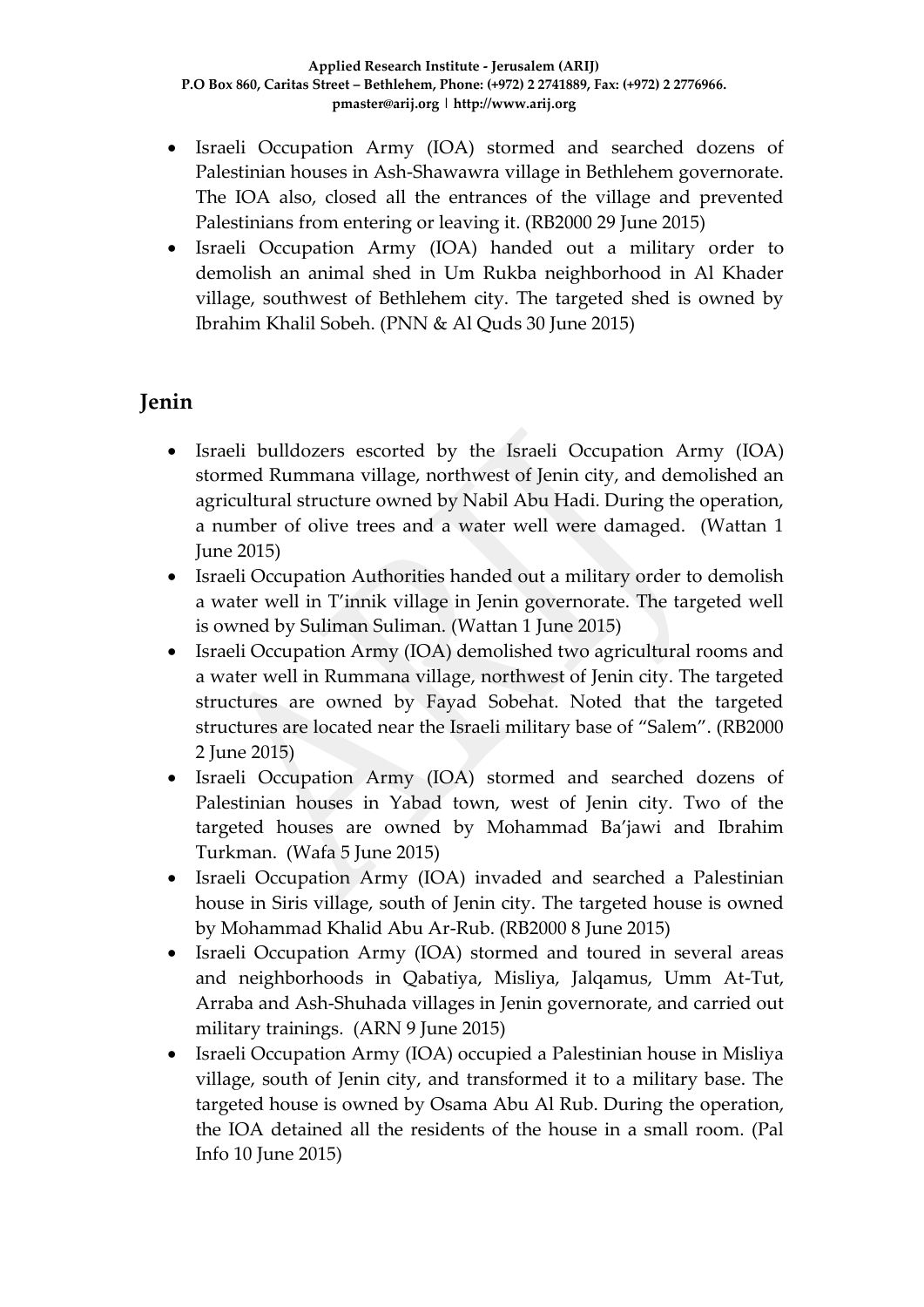- Azz Ad-Diyn Waled (21 years) was killed after the Israeli Occupation Army (IOA) opened fire at him after storming his house in Jenin refugee camp, west of Jenin city. As a result, clashes erupted between Palestinians and the IOA. (Maannews 10 June 2015)
- Clashes erupted between Palestinians and the Israeli Occupation Army (IOA) in Kufeirit village, west of Jenin city. The IOA fired teargas and stun grenades at Palestinians and houses, causing dozens of suffocation cases, and the injury of Karam Aghbariya. (Wattan 11 June 2015)
- Israeli Occupation Army (IOA) stormed and toured in several areas and neighborhoods in Yabad, Arraba, Anza, Jaba, and Al Jarba towns in Jenin governorate, and carried out military trainings. (Wattan 11 June 2015)
- Israeli Occupation Army (IOA) stormed and searched a Palestinian commercial structure in Zabda village, west of Jenin city. (Wafa 11 June 2015)
- Israeli Occupation Army (IOA) assaulted four Palestinians after stopping them at a sudden checkpoint erected by the IOA near Silat Ad-Dhahir village in Jenin governorate. The IOA also, seized their vehicle. (Al-Quds 12 June 2015)
- Israeli Occupation Army (IOA) stationed at the southern entrance of Jenin city and erected a military checkpoint. (Orient FM 17 June 2015)
- Israeli Occupation Army (IOA) invaded and toured in several areas in Jenin refugee camp, west of Jenin city. (Orient FM 17 June 2015)
- Israeli Occupation Army (IOA) carried out military trainings near Barta'a military checkpoint, west of Jenin city. (Pal Info 24 June 2015)
- Israeli Occupation Army (IOA) erected a military checkpoint at the main road which link between Arraba and 'Aja villages in Jenin governorate. The IOA stopped and searched Palestinian vehicles, checked ID cards and questioned Palestinians. (Pal Info 25 June 2015)

# **Jerusalem**

- Israeli settlers escorted by the Israeli Occupation Army (IOA) stormed Al –Aqsa mosque in Jerusalem city and toured in its courtyard. (Al-Quds 1 June 2015)
- Israeli settlers escorted by the Israeli Occupation Army (IOA) stormed Al Aqsa mosque in Jerusalem city and toured in its courtyard. (ARN 2 June 2015)
- Israeli bulldozers escorted by the Israeli Occupation Army (IOA) demolished two under construction houses (each one 70 square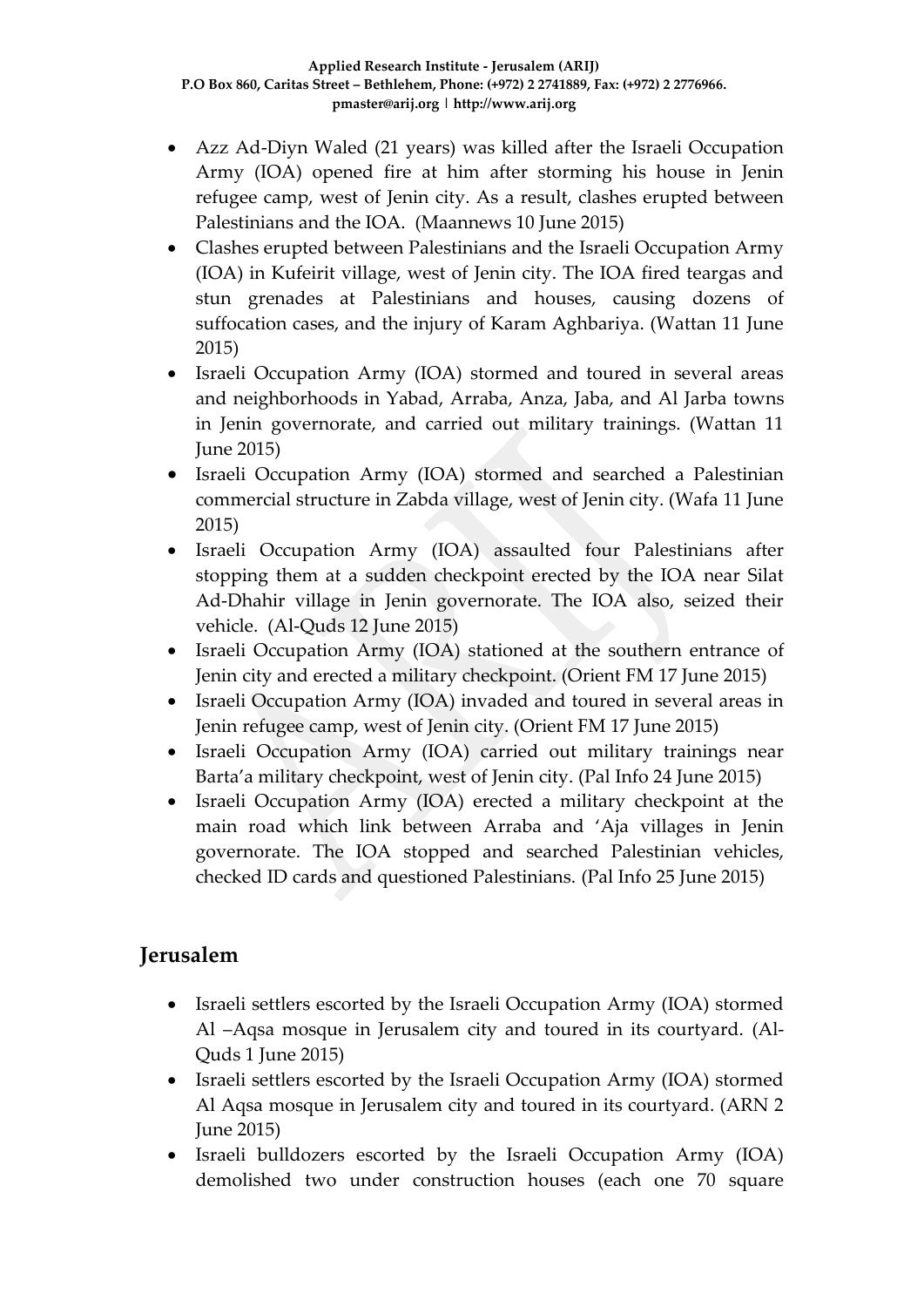meters) in Wadi Hilwah neighborhood in Silwan town in Jerusalem city. The targeted houses are owned by Nedal Abu Khalid- Abu Irmilah. During the operation, the IOA assaulted and injured Palestinians. (SilwanIC 2 June 2015)

- Israeli Occupation Army (IOA) demolished a Palestinian house at Salah Ad-Diyn street in Jerusalem city. The targeted house is inhabited by 9 family members and owned by Rafiq As-Salimah. (SilwanIC 2 June 2015)
- Israeli Occupation Police put a number of security cameras at Bab Al Mathara; one of Al Aqsa mosque gates, in the old city of Jerusalem. (Maannews 3 June 2015)
- Israeli settlers escorted by the Israeli Occupation Army (IOA) stormed Al Aqsa mosque in Jerusalem city and toured in its courtyard. (NBPRS 3 June 2015)
- Israeli Occupation Authorities handed out a military order to demolish a Palestinian house in Arab Al Ka'abnah Bedouin committee, east of Jerusalem city. The targeted house is inhabited by 15 family members and owned by Nayef Amlihat. Noted that the targeted house is located near the Israeli segregation wall. (Wattan 3 June 2015)
- Israeli Occupation Army (IOA) attacked a non-violent protest against the settlers festival at Bab Al Amoud area in Jerusalem city. The IOA fired teargas and stun grenades at Palestinians and houses, causing dozens of suffocation cases. During the operation, the IOA arrested three Palestinians. (Wafa 4 June 2015)
- Ten Palestinians were injured and dozens suffered gas inhalation during clashes that erupted between Palestinians and the Israeli Occupation Army (IOA) in Abu Dis town, east of Jerusalem city. The IOA fired rubber bullets, teargas and stun grenades at Palestinians. (Maannews 5 June 2015)
- Clashes erupted between Palestinians and the Israeli Occupation Army (IOA) in Al-Eaziriya town, east of Jerusalem city. The IOA fired teargas and stun grenades at Palestinians, causing dozens of suffocation cases. (Maannews 5 June 2015)
- Clashes erupted between Palestinians and the Israeli Occupation Army (IOA) in Al Issawiya town in Jerusalem city. (Maannews 5 June 2015)
- Israeli settlers escorted by the Israeli Occupation Army (IOA) stormed Al Aqsa mosque in Jerusalem city and toured in its courtyard. (Al-Quds 7 June 2015)
- Samer Musbah Tabanja (45 years) from Qatanna village, northwest of Jerusalem city, was injured after the Israeli Occupation Army (IOA) assaulted him while he was near Wadi Fukin village, west of Bethlehem city. (RB2000 7 June 2015)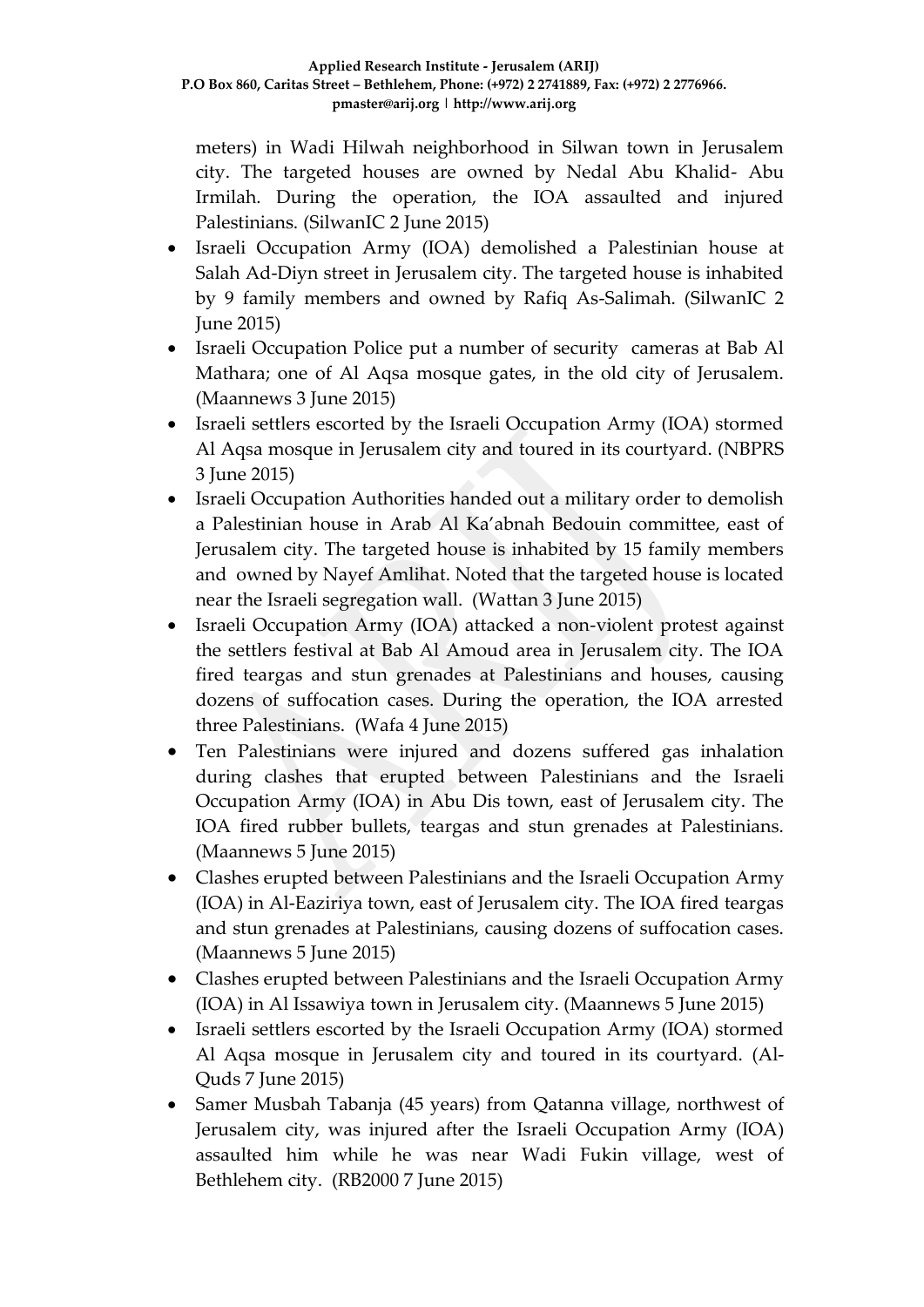- Israeli settlers escorted by the Israeli Occupation Army (IOA) stormed Al Aqsa mosque in Jerusalem city and toured in its courtyard(RB2000 8 June 2015)
- Israeli Occupation Army (IOA) and Police stormed Al Aqsa mosque and toured in its courtyard. (RB2000 9 June 2015)
- Israeli settlers escorted by the Israeli Occupation Army (IOA) stormed Al Aqsa mosque in Jerusalem city and toured in its courtyard. (Pal Info 9 June 2015)
- Israeli Occupation Bulldozers demolish three structures (included two garages and blacksmith shop) at Al Khalilah neighborhood in Al Jib village, northwest of Jerusalem city. The targeted structures are owned by: Al Kaswani family, Muhannad Mansour and Nour Al Matari. (RB2000 9 June 2015)
- Israeli settlers escorted by the Israeli Occupation Army (IOA) stormed Al-Aqsa mosque in Jerusalem city and toured in its courtyard. During the operation, the IOA assaulted Palestinian children and threatened to arrest them. (Safa 10 June 2015)
- Mohammad Abu Hadwan (11 years) and his sister Fida (10 years) were injured after a group of Israeli settlers assaulting them while they were in their way to Al Aqsa mosque in the old city of Jerusalem. (NBPRS 10 June 2015)
- Israeli Occupation bulldozers escorted by Israeli Municipality of Jerusalem and Israeli Police razed 8.5 dunums of Palestinian agricultural land in Al-Issawiya town in Jerusalem city, uprooted about 70 trees and demolished an agricultural room, kitchen and a bathroom. The targeted land is owned by Darwish family. [\(SilwanIC](http://silwanic.net/?p=59173) & Maannews 10 June 2015)
- Clashes erupted between Palestinians and the Israeli Occupation Army (IOA) at Ein Al Louzah neighborhood in Silwan town in Jerusalem city, after the IOA stormed the neighborhood an tried to arrest a Palestinian child. During the clashes, the IOA fired teargas and stun grenades at Palestinians and houses, causing dozens of suffocation cases. (SilwanIC 11 June 2015)
- Shadi Abd Rabo was injured after a group of Israeli settlers assaulted him while was in his work place in Jerusalem city. (Al-Quds 11 June 2015)
- Israeli settlers escorted by the Israeli Occupation Army (IOA) stormed Al-Aqsa mosque in Jerusalem city and toured in its courtyard. (Orient FM 11 June 2015)
- Clashes erupted between Palestinians and the Israeli Occupation Army (IOA) near the Israeli military checkpoint at the entrance of Shufat refugee camp, north of Jerusalem city. The IOA fired teargas and stun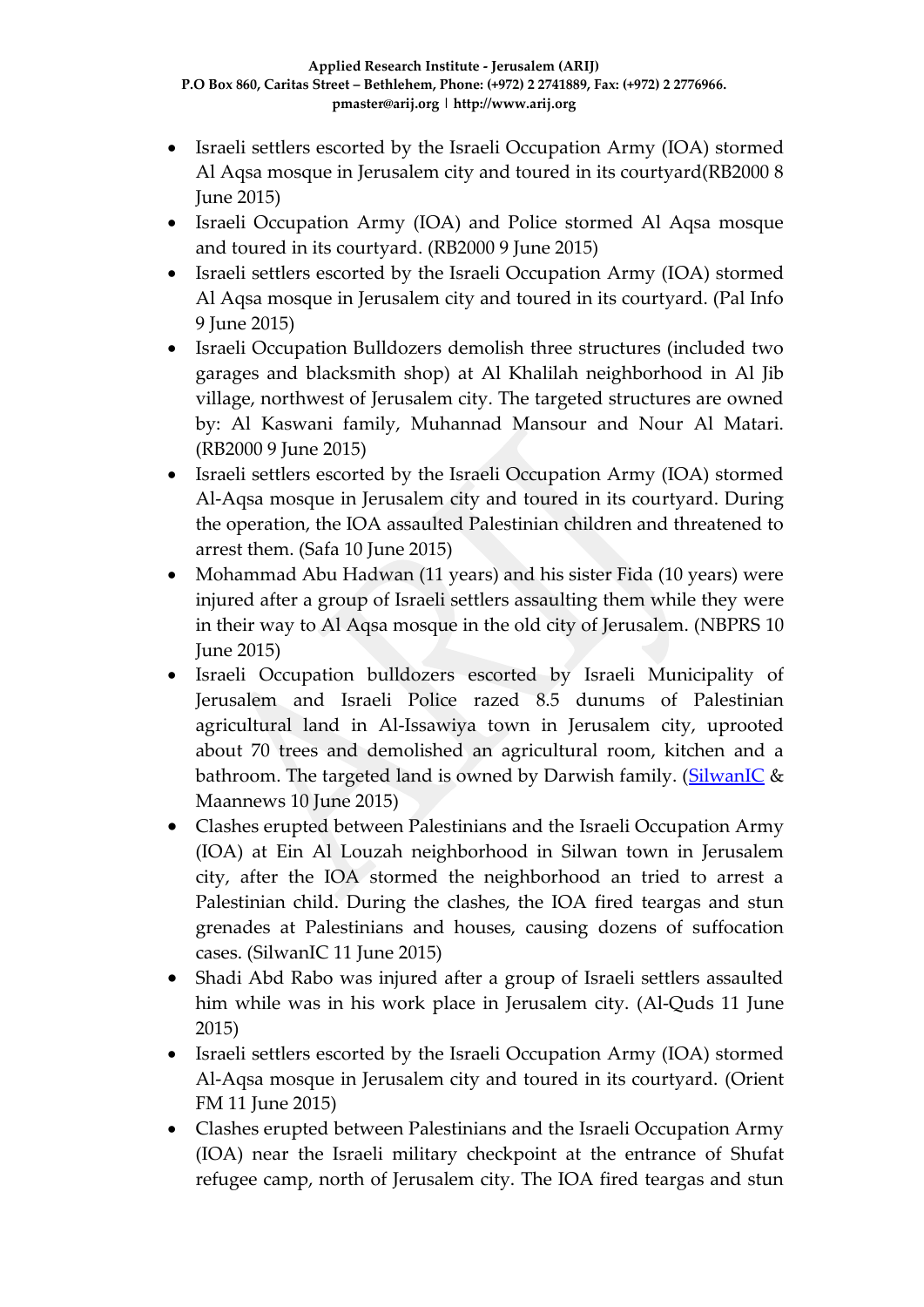grenades at Palestinians, causing dozens of suffocation cases. (Al-Quds 14 June 2015)

- Clashes erupted between Palestinians and the Israeli Occupation Army (IOA) in several neighborhoods in Silwan town in Jerusalem city. The IOA fired teargas and stun grenades at Palestinians and houses. (Al-Quds 14 June 2015)
- Clashes erupted between Palestinians and the Israeli Occupation Army (IOA) at As-Sawana neighborhood in Jerusalem city. (Al-Quds 14 June 2015)
- Israeli settlers escorted by the Israeli Occupation Army (IOA) stormed Al Aqsa mosque in Jerusalem city and toured in its courtyard. (RB2000 14 June 2015)
- Israeli settlers escorted by the Israeli Occupation Army (IOA) stormed Al Aqsa mosque in Jerusalem city and toured in its courtyard. (Raya 15 June 2015)
- A Palestinian was injured after the Israeli Occupation Army (IOA) opened fire at a Palestinian vehicle at Wadi Ar-Rababah neighborhood in Silwan town in Jerusalem city. (SilwanIC 16 June 2015)
- Israeli settlers escorted by the Israeli Occupation Army (IOA) stormed Al Aqsa mosque in Jerusalem city and toured in its courtyard. (ARN 16 June 2015)
- Israeli Occupation Army (IOA) closed with cement blocks a road inside Ras Al Amoud neighborhood in Jerusalem city. The IOA stationed at the area, stopped and questioned Palestinians. (SilwanIC 16 June 2015)
- Clashes erupted between Palestinians and the Israeli Occupation Army (IOA) in Al Issawiya town in Jerusalem city. The IOA fired rubber bullets, teargas and stun grenades at Palestinians, causing dozens of suffocation cases and the injury of 5 people. During the clashes, the IOA stationed at the main entrance of the town and prevented Palestinians from entering or leaving the town. The IOA also, arrested Rani At-Tamimi. (Orient FM 17 June 2015)
- Israeli settlers escorted by the Israeli Occupation Army (IOA) stormed Al Aqsa mosque in Jerusalem city and toured in its courtyard. (Safa 17 June 2015)
- Israeli Occupation Army (IOA) demolished a Palestinian house in Al Marwaha area in Beit Hanina town in Jerusalem city. the targeted house is owned by Tamer Idres. Noted that two days ago the Israeli Municipality of Jerusalem informed him that they issued a military order that targeted his house. (NBPRS 17 June 2015)
- Israeli settlers escorted by the Israeli Occupation Army (IOA) stormed Al Aqsa mosque in Jerusalem city and toured in its courtyard. (RB2000 18 June 2015)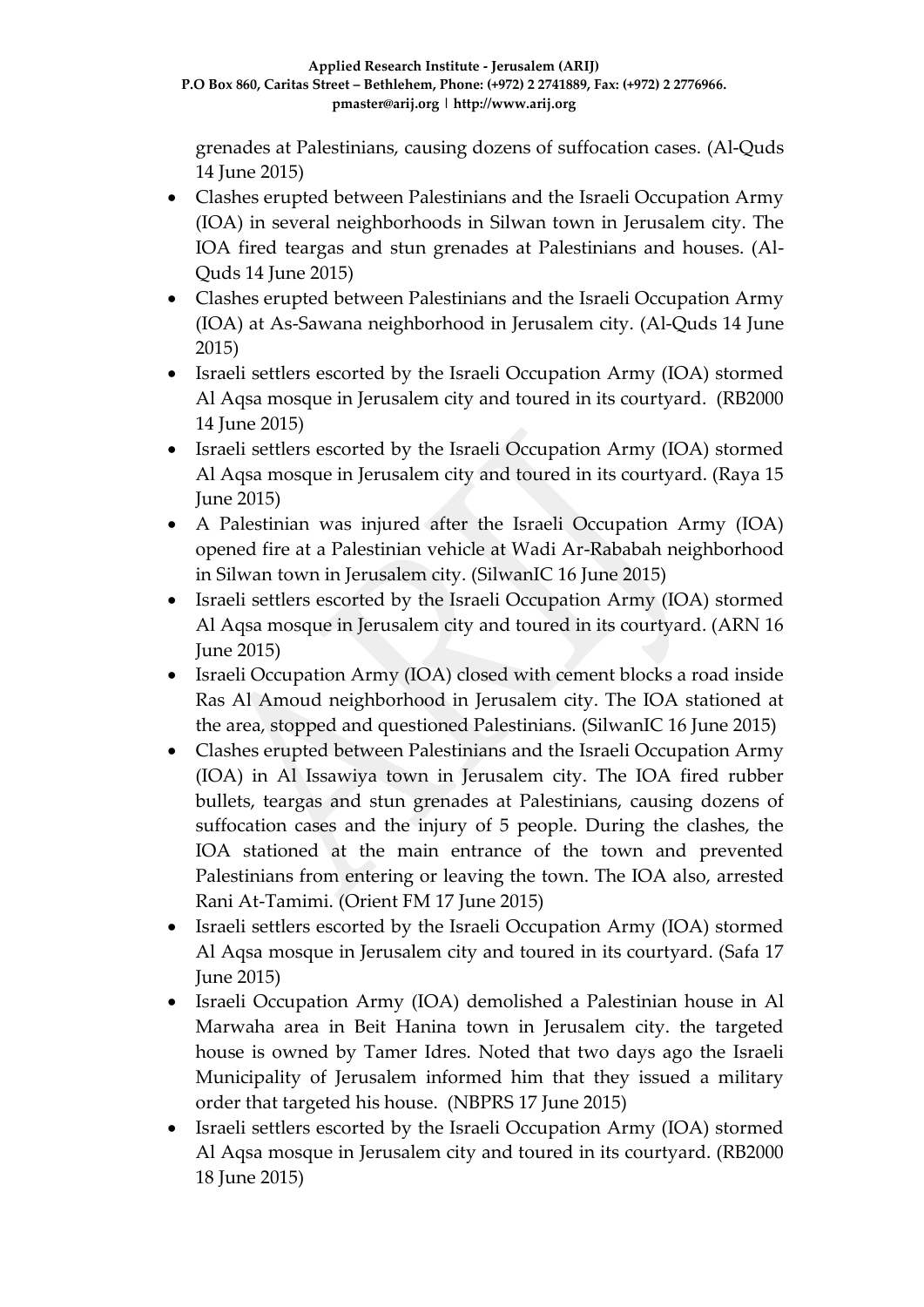- Israeli Occupation Authorities handed out orders to demolish a Palestinian building consist of 12 apartments in Al-Marwaha area in Beit Hanina town in Jerusalem city. (Al-Quds 18 June 2015)
- A Israeli settler work as "settlement guard" hit by his vehicle Yousif Yasser Shamas (3 years) while he was crossing the street in Wadi Hilweh neighborhood in Silwan town in Jerusalem city. (SilwanIC 19 June 2015)
- Clashes erupted between Palestinians and the Israeli Occupation Army (IOA) near Qalandiya military checkpoint, north of Jerusalem city. (Pal Today 21 June 2015)
- Clashes erupted between Palestinians and the Israeli Occupation Army (IOA) at Ras Al Amoud neighborhood in Jerusalem city. The IOA fired rubber bullets, teargas and stun grenades at Palestinians, causing dozens of suffocation cases and the injury of 4 people. During the clashes, the IOA arrested Sameh Ayesh (18 years). (SilwanIC & Maannews 21 June 2015)
- Clashes erupted between Palestinians and the Israeli Occupation Army (IOA) in Al Issawiya town in Jerusalem city. During the clashes, the IOA stormed Palestinian houses and arrested two Palestinians; identified as: Adham Muhseen and Atta Abed. (Silwan & Wafa 21 June 2015)
- In Silwan town in Jerusalem city, clashes erupted between Palestinians and the Israeli Occupation Army (IOA) in several neighborhoods in the town, where the IOA fired teargas and stun grenades at Palestinians houses. (SilwanIC 21 June 2015)
- Israeli settlers escorted by the Israeli Occupation Army (IOA) demonstrated at Bab Al Amud area in Jerusalem city and chanted anti Palestinian slogans. (SilwanIC 21 June 2015)
- Mohammad Mustafah (15 years) from Al Issawiya town in Jerusalem city after a group of Israeli settlers assaulted him after the Israeli Army arrested him and put him in an Israeli jail. (SilwanIC 21 June 2015)
- Israeli court decided to close a room owned by the Palestinian martyr; Mutaz Hijazi, in Ath-Thawri neighborhood in Silwna town in Jerusalem city. (SilwanIC 21 June 2015)
- Israeli settlers escorted by the Israeli Occupation Army (IOA) stormed Al-Aqsa mosque in Jerusalem city and toured in its courtyard. (Pal Info 22 June 2015)
- Clashes erupted between Palestinians and the Israeli Occupation Army (IOA) at As-Sawana neighborhood in Jerusalem city. The IOA fired teargas and stun grenades at Palestinians, causing dozens of suffocation cases. During the clashes, undercover Israeli Army kidnapped three Palestinians. (Wafa & Al-Quds 23 June 2015)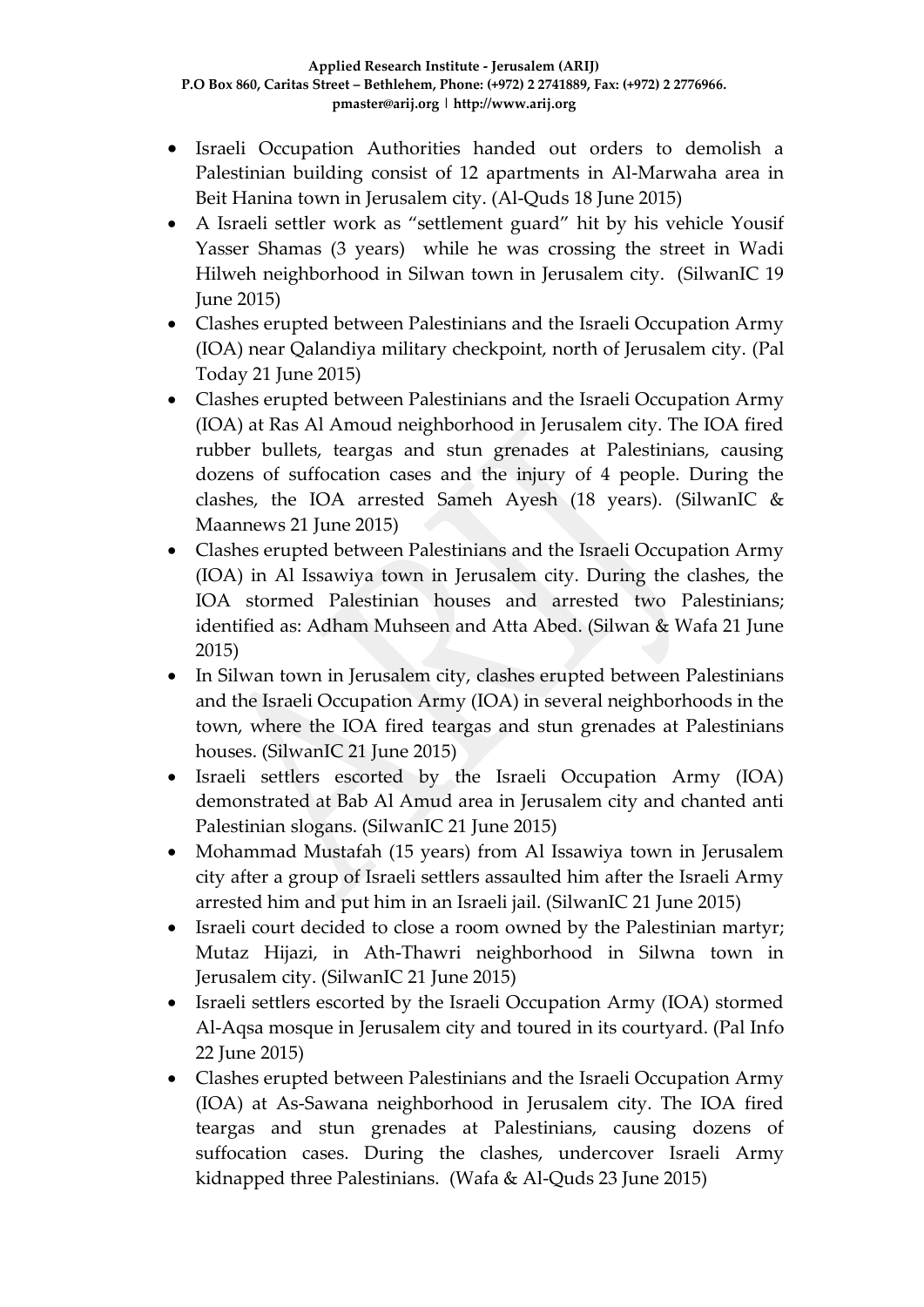- Clashes erupted between Palestinians and the Israeli Occupation Army (IOA) at Mount of Olive/ At Tur and Ras Al Amoud neighborhoods in Jerusalem city. The IOA fired stun grenades at Palestinians. (Wafa 23 June 2015)
- Clashes erupted between Palestinians and the Israeli Occupation Army (IOA) in several areas and neighborhoods in Silwan town in Jerusalem city. (Al-Quds 23 June 2015)
- Clashes erupted between Palestinians and the Israeli Occupation Army (IOA) in Al Issawiya town in Jerusalem city. During the clashes, the IOA arrested Wael Mahmoud. (Al Quds & Maannews 23 June 2015)
- Israeli Occupation Army (IOA) invaded and searched two Palestinian houses in Jabal Al Mukabbir town, south of Jerusalem city. The targeted houses are owned by: Ashraf 'Awisat and Said Abu Jamal. (Pal Info 23 June 2015)
- Israeli settlers escorted by the Israeli Occupation Army (IOA) stormed Al Aqsa mosque in Jerusalem city and toured in its courtyard. (RB2000 23 June 2015)
- Israeli settlers escorted by the Israeli Occupation Army (IOA) stormed Al Aqsa mosque in Jerusalem city and toured in its courtyard. During the operation, the IOA stationed at the entrance of the mosque, tightened their procedures. (Wafa 24 June 2015)
- Israeli settlers escorted by the Israeli Occupation Army (IOA) stormed Al-Aqsa mosque in Jerusalem city and toured in its courtyard. During the operation, the IOA arrested 6 Palestinian women while they were at the entrance of the mosque. One of the arrestees was identified as Aya Abu Nab (Wafa & Al Quds 25 June 2015)
- A Palestinian woman was injured after an Israeli settler hit her by his vehicle while she was crossing a road at Bab Al Amoud area in Jerusalem city. (NBPRS 26 June 2015)
- Israeli settlers write anti Palestinian slogans on the wall of Shoman mosque in Beit Hanina town in Jerusalem city. (Al-Quds 26 June 2015)
- Israeli Occupation Army (IOA) closed Qalandiya military checkpoint, north of Jerusalem city. (Baladna FM 27 June 2015)
- Clashes erupted between Palestinians and the Israeli Occupation Army (IOA) at Bab Al Amoud neighborhood in Jerusalem city. The IOA fired teargas and stun grenades at Palestinians, causing dozens of suffocation cases. During the clashes, the IOA arrested three Palestinians. (RB2000 28 June 2015)
- Clashes erupted between Palestinians and the Israeli Occupation Army (IOA) in Al Issawiya town in Jerusalem city, after the IOA stormed and searched several areas and neighborhoods in the town. (RB2000 28 June 2015)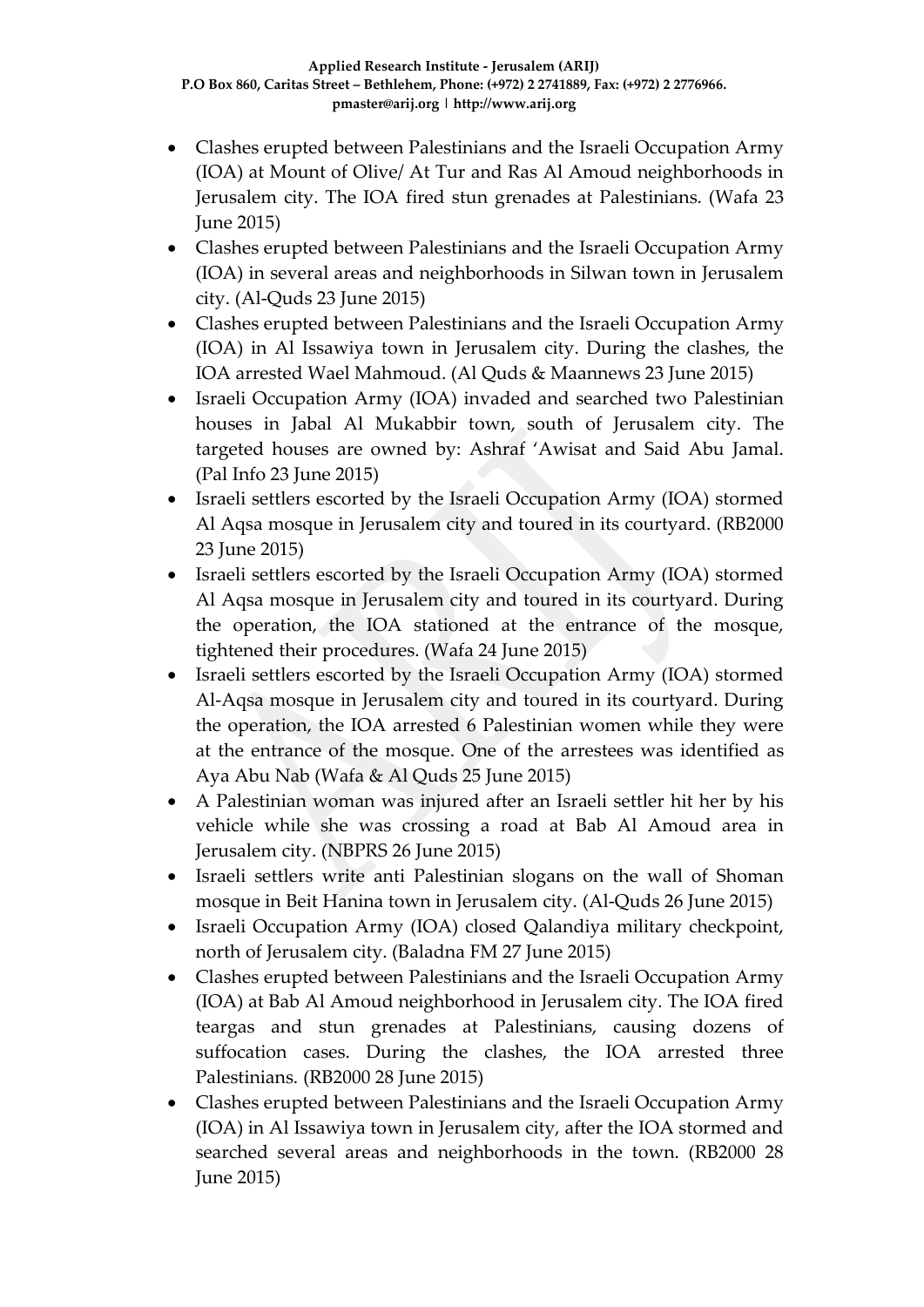- Israeli Occupation Army (IOA) intensified their presence at several areas and neighborhoods in Silwan town in Jerusalem city. (RB2000 28 June 2015)
- Clashes erupted between Palestinians and the Israeli Occupation Army (IOA) at the entrance of Anata town, northeast of Jerusalem city. (RB2000 28 June 2015)
- Israeli Occupation Army (IOA) stormed and searched two Palestinian houses in Jabal Al Mukabbir town, south of Jerusalem city. The targeted houses are owned by the families of two Palestinian martyrs; Adi and Ghassan Abu Al Jamal. (Orient FM 28 June 2015)
- Israeli settlers escorted by the Israeli Occupation Army (IOA) stormed Al-Aqsa mosque in Jerusalem city and toured in its courtyard. (Wafa 28 June 2015)
- Israeli settlers assaulted and injured Ibrahim Al 'Alami in Jerusalem city. (Wafa 28 June 2015)
- Israeli settlers escorted by the Israeli Occupation Army (IOA) stormed Al Aqsa mosque in Jerusalem city, and toured in its courtyard. (Raya 29 June 2015)
- Israeli Occupation Authorities issued an order to plant 200 dunums of land at the southern part of Al Issawiya town in Jerusalem city with trees in a step to transform the land to an Israeli public park. Noted that the targeted area located with an Israeli plan to establish an Israeli National park (A11092). (SilwanIC 30 June 2015)
- Israeli settlers escorted by the Israeli Occupation Army (IOA) stormed Al Aqsa mosque in Jerusalem city and toured in its courtyard. During the operation, the IOA arrested a Amjad Al Basti while he was at the courtyard of the mosque. (Al-Quds & Wafa 30 June 2015)
- Israeli settlers wrote anti Palestinian slogans on walls in Beit Safafa town, south of Jerusalem city, and attacked a Palestinian commercial structure. (Orient FM 30 June 2015)
- Hassan Ayoub Abu Armilah (21 years) was injured after the Israeli Occupation Army (IOA) stationed at Qalandiya military checkpoint, north of Jerusalem city, opened fire at him while he was crossing the checkpoint. (Al-Quds 30 June 2015)

# **Hebron**

 Israeli Occupation Army (IOA) stormed and searched a Palestinian house in Idhna town, west of Hebron city. The targeted house is owned by Mohammad Abed Al Aziz Al Batran. During the operation, the IOA erected a military checkpoint at the entrance of the town. (Pal Info 3 June 2015)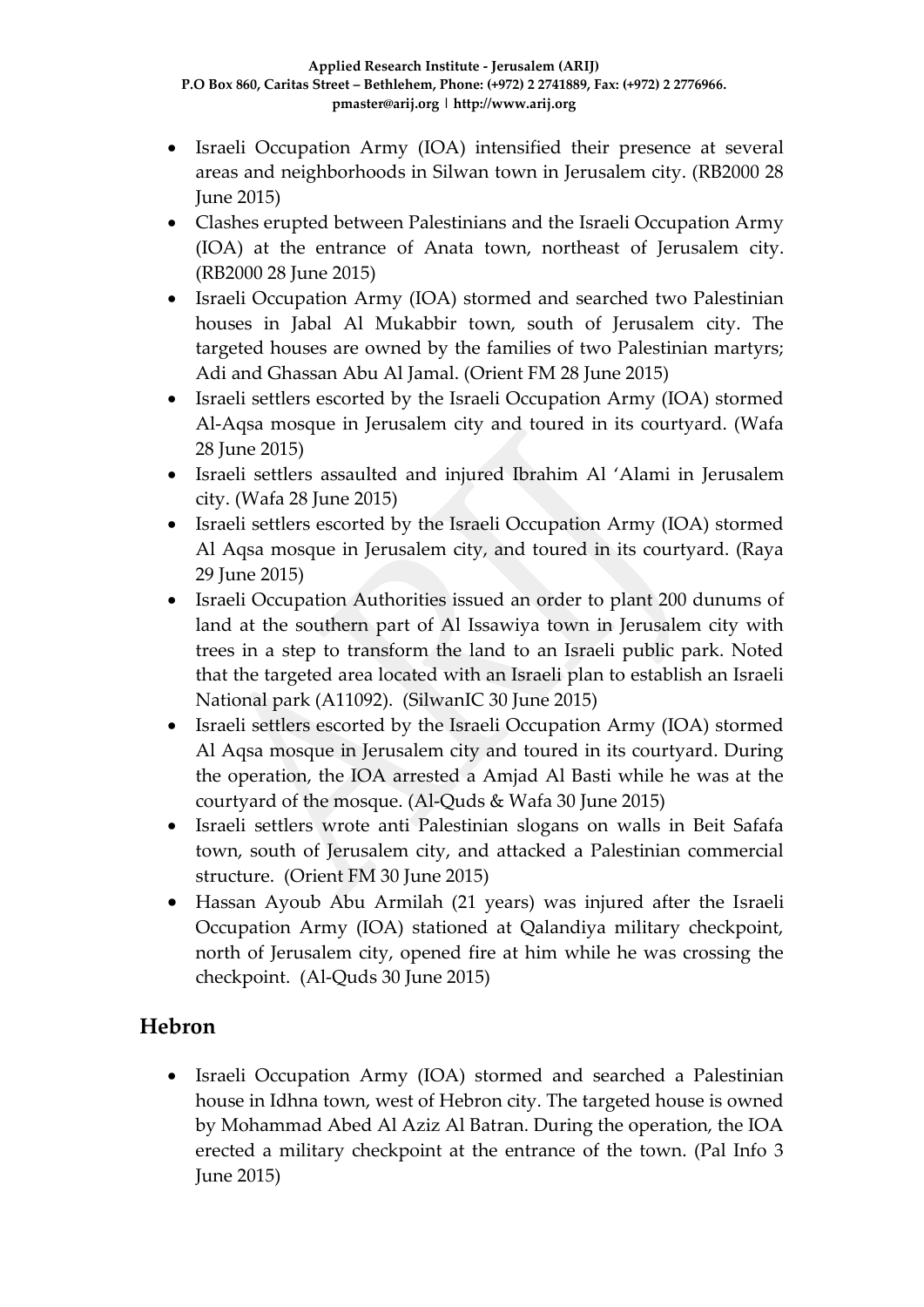- Israeli Occupation Army (IOA) invaded and toured in several areas and neighborhoods in Yatta, Tarqumiya and Beit 'Awa towns in Hebron governorate. (Wafa 3 June 2015)
- Israeli Occupation Army (IOA) stormed and searched Palestinian house in Bayar Al Qanan area in As-Samu town, south of Hebron city. The targeted house is owned by Ahmed Suliman Ad-Daghamen. During the operation, the IOA assaulted Hilmiya Musalam Ad-Daghamen (68 years), as a result, she suffered from Angina pectoris. (ARN 4 June 2015)
- Israeli Occupation Army (IOA) destroyed a number of vegetable stalls near Mitar terminal, south of Ad-Dhahiriya town, south of Hebron city. (Wafa 4 June 2015)
- Israeli Occupation Army (IOA) demolished three water wells and retaining wall and razed tens dunums of agricultural land planted with olive and almond trees at Shu'ob Sef and Qarn Hadid areas, west of Surif town, northwest of Hebron city. (RB2000 4 June 2015)
- Israeli Occupation Army (IOA) attacked a non-violent protest near "Beit Al Baraka", near Al Arroub refugee camp, north of Hebron city. The IOA assaulted the participants and causing the injury of Younis Arar. (Maannews 6 June 2015)
- Israeli Occupation Army (IOA) erected military checkpoints at the northern entrance of Hebron city and at the entrance of Sair town in Hebron governorate. The IOA stopped and searched Palestinian vehicles and checked ID cards. (RB2000 6 June 2015)
- Clashes erupted between Palestinians and the Israeli Occupation Army (IOA) in Beit Ummer town, north of Hebron city. The IOA fired teargas grenades at Palestinians and houses, causing dozens of suffocation cases. During the clashes, the IOA stormed and searched houses and summoned Ahmed Khalil Abu Hisham (48 years) and his son Yousif (21 years) to interview the Israeli Intelligence Police in Gush Etzion settlement bloc. (Al-Quds 7 June 2015)
- Israeli Occupation Army (IOA) stormed and searched a Palestinian house in Bani Na'im town, east of Hebron city. The targeted house is owned by: Eid Abu Srour. (RB2000 7 June 2015)
- Israeli settlers living in Kiryat Arba and Kharsine settlements lets go their dogs at a Palestinian farm in Wad Al Ghrous area, south of Hebron city. As a result, 7 sheep were killed and 20 others were injured. (Wafa 7 June 2015)
- Israeli Occupation Army (IOA) erected sudden checkpoints at the northern of Hebron city and at the entrance of Sair town. The IOA stopped and searched Palestinian vehicles and checked ID cards. (RB2000 9 June 2015)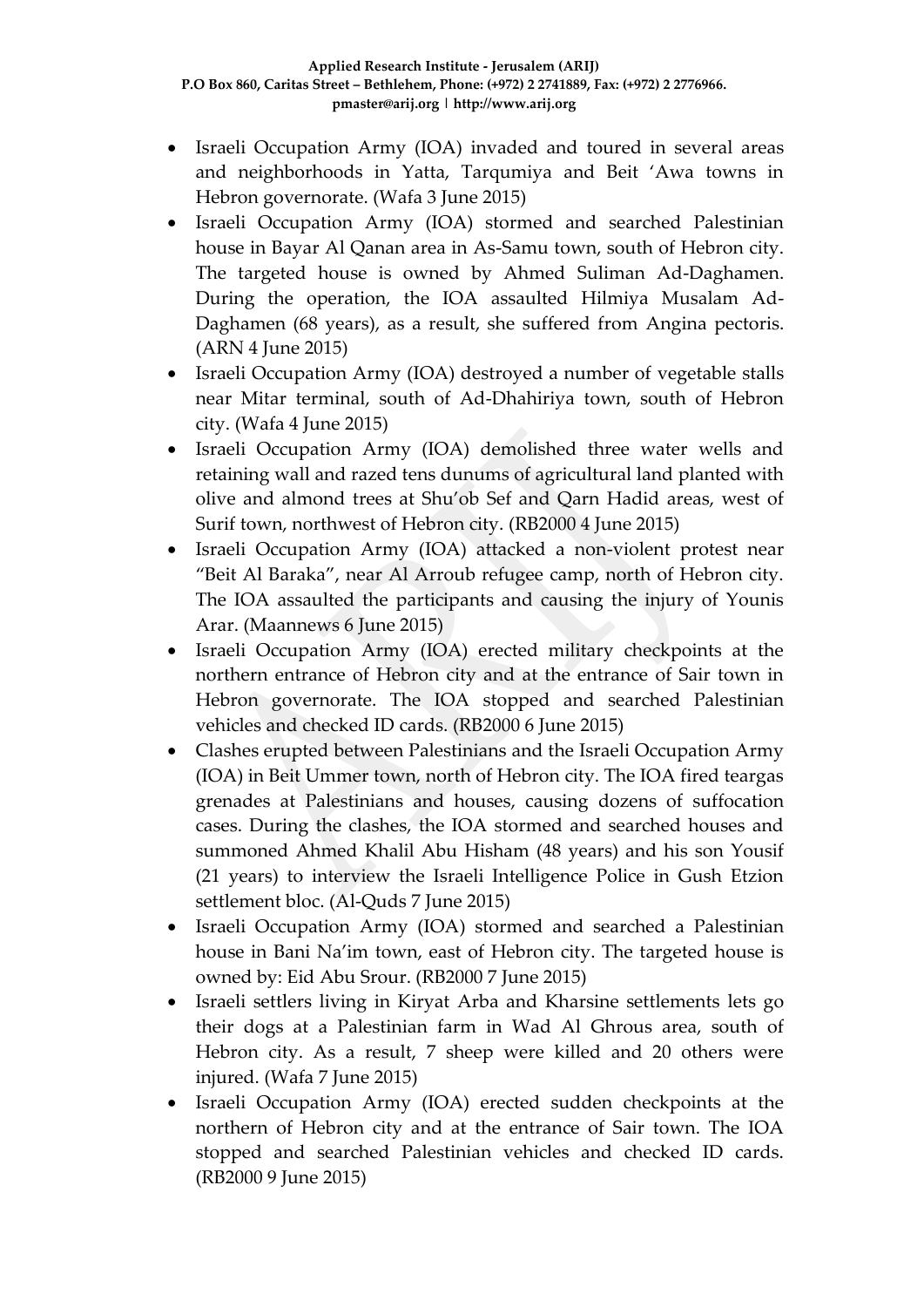- Israeli Occupation bulldozers demolished a residential tent at Astir area in Imneizil village, south of Yatta town, south of Hebron city. The targeted tent is owned by Khalil Abu Qabita. (Al-Quds 10 June 2015)
- Israeli settlers armed tried to storm Othamn Ben Afan mosque in Hebron city, while the Palestinians were praying inside it. According to the recourse, the Israeli settlers were prepared to kill a number of Palestinian in this operation. (Wattan 13 June 2015)
- Israeli settlers escorted by the Israeli Occupation Army (IOA) stormed Susiya village, southeast of Yatta town, south of Hebron city, and attacked Palestinians, and uprooted 8 olive trees Clashes erupted between Palestinians and the IOA. (Al-Quds & Al Ayyam 14 June 2015)
- Israeli Occupation Army (IOA) invaded and searched several areas and neighborhoods in Yatta and Ad-Dhahiriya towns in Hebron governorate. (Wafa 15 June 2015)
- Israeli Occupation Army (IOA) stormed and searched a Palestinian house in Surif town, northwest of Hebron city. The targeted house is owned by Ayman Ahmed Hamidat. (Wafa 15 June 2015)
- Israeli Occupation Army (IOA) erected military checkpoints at the northern entrance of Hebron city and at the main entrance of Sair town. The IOA stopped and searched Palestinian vehicles and checked ID cards. (Wafa 15 June 2015)
- Israeli Occupation Army (IOA) attacked and destroyed a number of vegetables stalls at the main entrance of Beit Ummer town, north of Hebron city and confiscated vegetables and fruits owned by: Muhannad Ibrahim Saber, Ayman Shahada Sabarnah, Hamza Mohammad Abu Marya, Yahya Falah Abu Mariya, Saber Ahmed Abu 'Ayeash, Mo'men Nazeh Mahmoud Musef and Mahmoud Mohammad Abed Al Qader Sabarnih. (Wattan 16 June 2015)
- Israeli Occupation Army (IOA) stormed and searched several Palestinian houses in Al Karmel village, east of Yatta town, south of Hebron city. two of the targeted houses are owned by Mohammad Ali Abu 'Aram and Mohammad Ali Abu 'Aram. (Wafa 17 June 2015)
- Israeli Occupation Army (IOA) closed a Palestinian house in the old city of Hebron. The targeted house is owned by Samer Zahda. (Pal Info 17 June 2015)
- Clashes erupted between Palestinians and the Israeli Occupation Army (IOA) in Beit Ummer town, north of Hebron city, after the IOA arrested Waheed Saqir Abu Mariya (15 years) and summoned his father and Nasser Fathi Fakhri Akhalil (25 years) and Sharif Hassan Abu Hisham (25 years) to interview the Israeli Intelligence Police. The IOA fired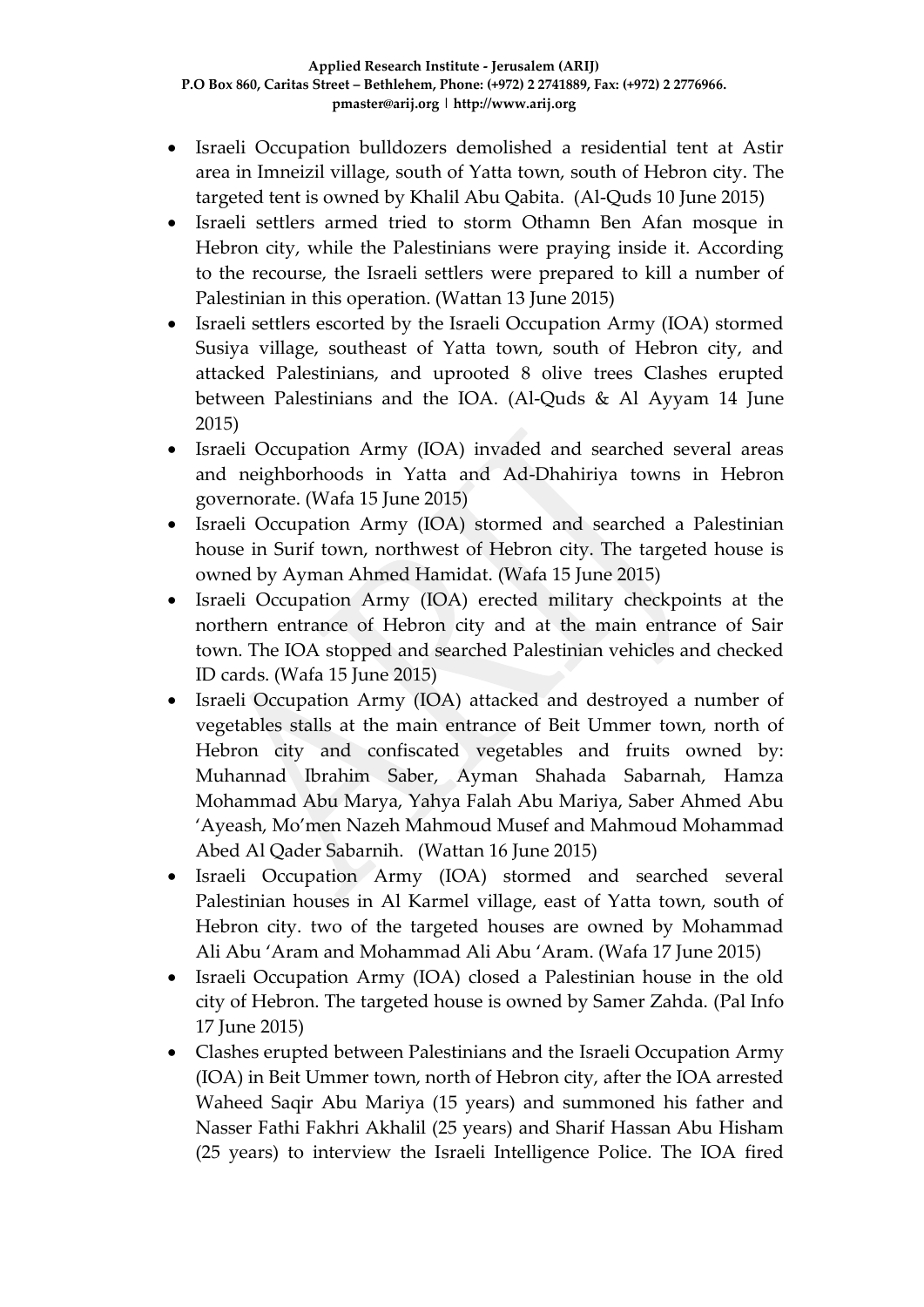teargas and stun grenades at Palestinians and houses, causing dozens of suffocation cases. (Maannews 17 June 2015)

- Israeli Occupation Army (IOA) stormed and toured several neighborhood in Halhul town, north of Hebron city. The IOA erected a military checkpoint at Halhul bridge, stopped and searched Palestinian vehicles, and checked ID cards. (Safa 18 June 2015)
- Israeli Occupation Army (IOA) attacked a non-violent protest against the confiscation of "Beit Al Barak" area, near Al Arroub refugee camp, north of Hebron city. The IOA assaulted the participants and decaled the area as "Closed military area". (Wafa 18 June 2015)
- Israeli Occupation Army (IOA) carried out military training near the Ibrahimi mosque in the old city of Hebron. During the operation, the IOA stormed several houses and dozens neighborhoods. (Pal Info 19 June 2015)
- Israeli Occupation Army (IOA) chased a number of Palestinian workers while they were near Mitar military checkpoint, south of Hebron city. The IOA also, fired teargas grenades at them. (Pal Info 21 June 2015)
- Yasir Yassen Tarwa (18 years), from Sair town in Hebron governorate, was seriously injured after an Israeli Army opened fire at him while he was at Ras Al Amoud neighborhood in Jerusalem city. (Maannews 21 June 2015)
- Israeli Occupation Army (IOA) stormed and searched a Palestinian house in Sair town in Hebron governorate, and questioned the residents. The targeted house is owned by At-Tarwa family. (Al-Quds 2015)
- A 10 years old Palestinian was injured after an Israeli settler hit him by his vehicle in the central of Hebron city. (PNN 21 June 2015)
- Israeli settlers escorted by the Israeli Occupation Army (IOA) hurled stones at Palestinian houses in the old city of Hebron and destroyed a toys stall owned by Thair Jaber. (Wafa 21 June 2015)
- Israeli Occupation Authorities handed out a military order to demolish a Palestinian house at Za'ima area in Al Karmel village, east of Yatta town, south of Hebron city. The targeted house inhabited by 10 family members and owned by Bilal Ash-Shamasti. (ARN 23 June 2015)
- Clashes erupted between Palestinians and the Israeli Occupation Army (IOA) in Al Arroub refugee camp, north of Hebron city. The IOA fired teargas and stun grenades at Palestinians causing dozens of suffocation cases. (Safa 24 June 2015)
- Israeli Occupation Authorities handed out military orders to stop the construction in water tank and network in Imneizel village, south of Yatta town, south of Hebron city. (PNN 24 June 2015)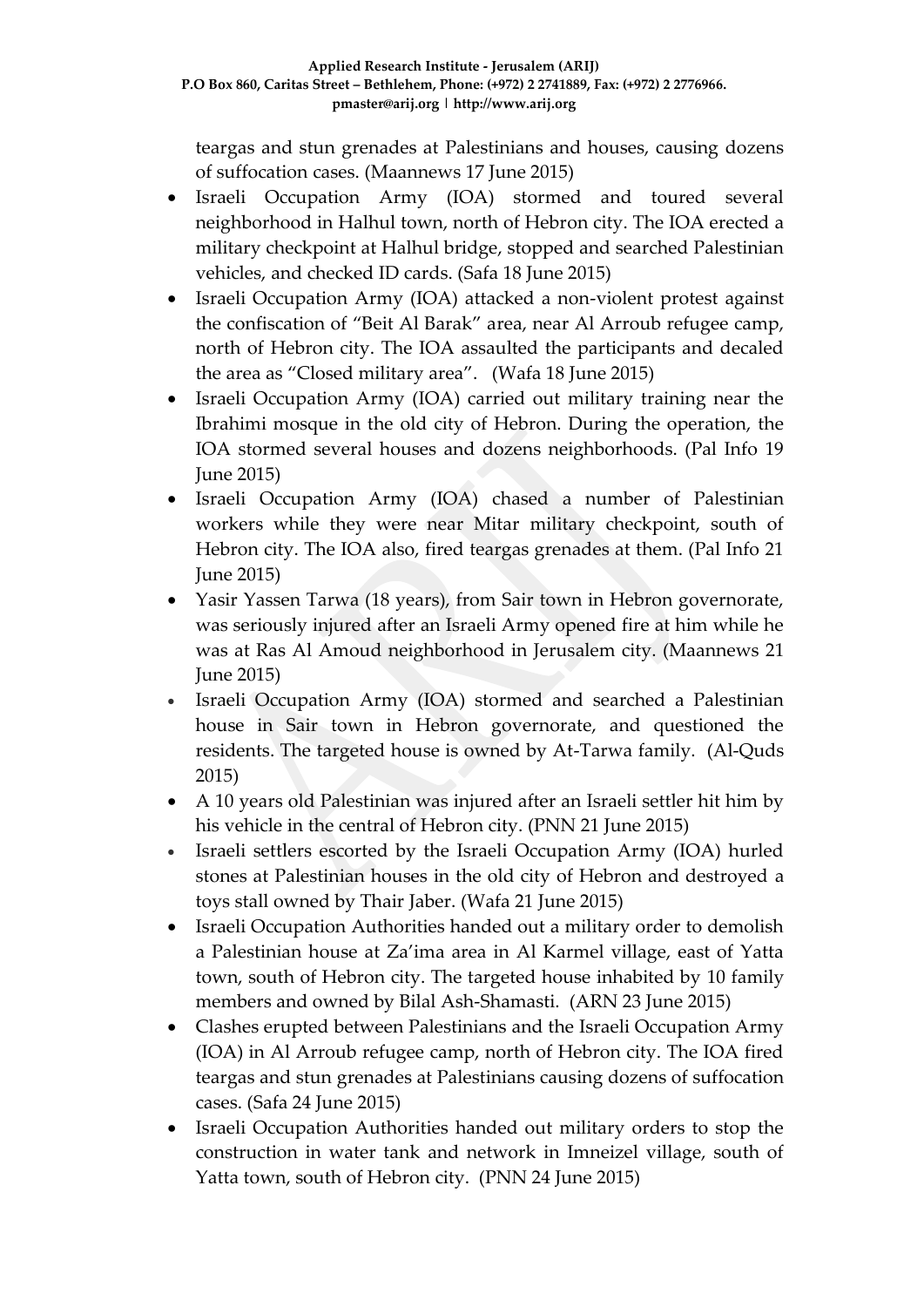- Israeli Occupation Army (IOA) invaded and toured in several neighborhoods in Khursa village, southwest of Hebron city, and fired teargas and stun grenades at houses. As a result, clashes erupted between Palestinians and the IOA. At the same time, the IOA erected a military checkpoint at the entrance of the village, stopped and searched Palestinian vehicles and checked ID cards. (Pal Info 25 June 2015)
- Israeli Occupation Army (IOA) erected military checkpoints at the entrance of Tarqumiya and Beit Kahil towns in Hebron governorate. The IOA stopped and searched Palestinian vehicles and checked ID cards. (Pal Info 25 June 2015)
- Israeli settlers escorted by the Israeli Occupation Army (IOA) toured in Ash-Shuhada street in Hebron city, carried out provocative actions and chanted anti-Palestinian slogans. (Pal Info 26 June 2015)
- Israeli Occupation Army (IOA) closed the main entrance of Beit Ummer town, north of Hebron city. The IOA also stormed and searched Palestinian houses. (Maannews 26 June 2015)
- Israeli Occupation Army (IOA) attacked a non-violent protest against the confiscation of Beit Al Baraka, north of Al-Arroub refugee camp, north of Hebron city. A number of participants were injured after the IOA assaulted them. (Wafa 27 June 2015)
- Israeli Occupation Army (IOA) erected military checkpoints at the northern entrance of Hebron city, and at the entrance of Sair town. The IAO stopped and searched Palestinian vehicles and checked ID cards. (Al-Quds 27 June 2015)
- Israeli settlers living in Metzipe Ya'ir settlement attacked and injured Ziyad Mohammad Younis Makhamir (57 years) in Beir Al-'Ad area at Masafer Yatta, south of Hebron city. (Al-Quds 28 June 2015)
- Israeli Occupation Army (IOA) handed out military orders to demolish two residential tents in Masafer Yatta, south of Hebron city. The targeted tents are owned by Ayed and Majed Abada Ash-Shawaheen. (NBPRS 28 June 2015)
- Israeli Occupation Army (IOA) erected a military checkpoint at An-Nabi Younis area, north of Halhul town, north of Hebron city. The IOA stopped and searched Palestinian vehicles and checked ID cards. (Pal Info 28 June 2015)
- Israeli Occupation Authorities handed out a military orders to stop the construction in 8 Palestinian structures and to demolish three others in Janba village, east of Yatta town, south of Hebron city. The targeted structures are owned by Ahmed Issa Younis and his three sons, Ali Al Jabarin, Nabil Hussen Al Jabarin, Issa Ahmed Issa Younis, Ibrahim Ahmed Issa Younis, Mahmoud Ahmed Issa Younis, Musa Ibrahim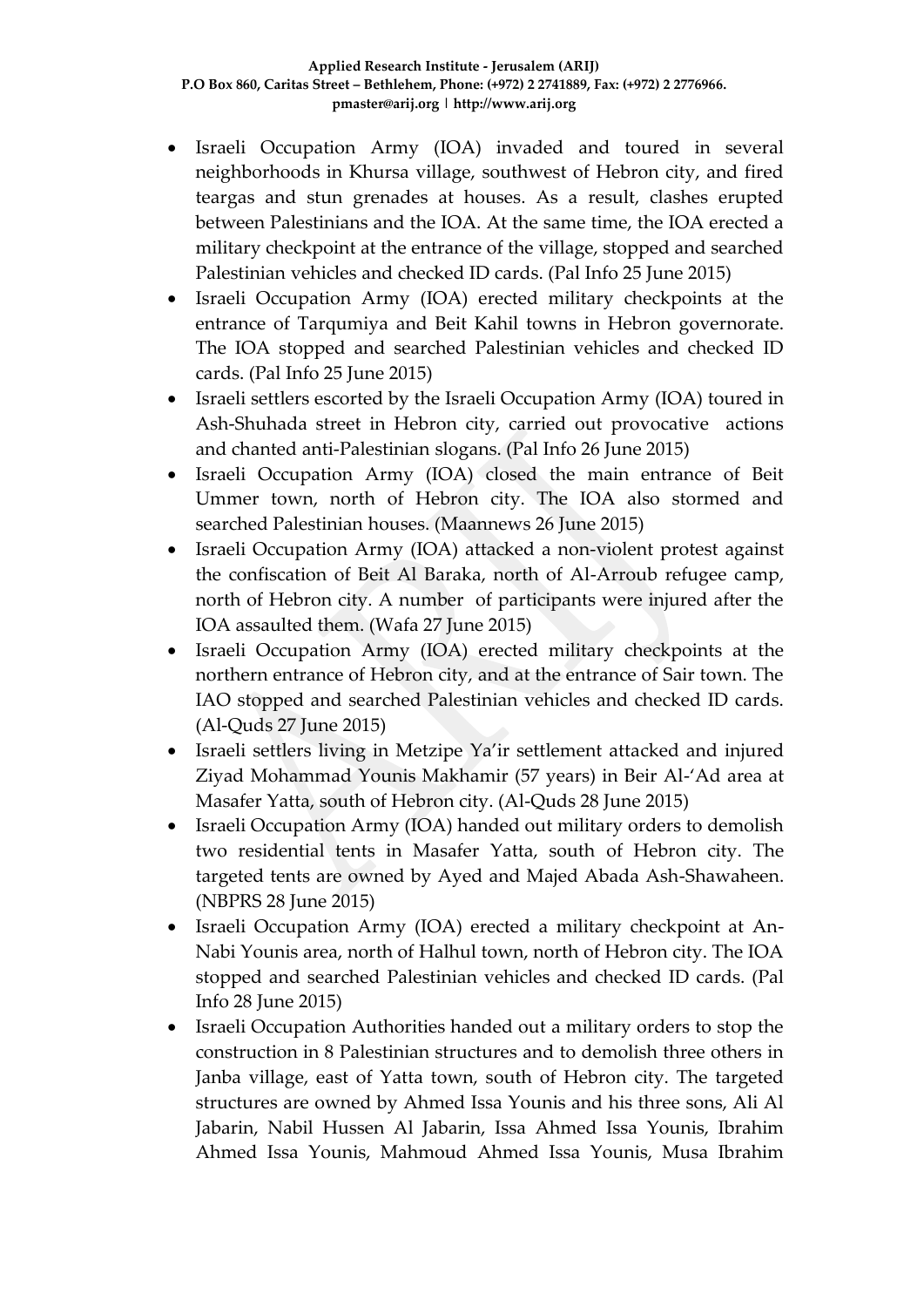Abu Younis, Issa Younis Abu Younis, Mohammad Mahmoud Hoshiya and Issam Issa Abu Younis. (NBPRS 30 June 2015)

 Israeli Occupation Army (IOA) stormed and toured in the Ibrahimi mosque in the old city of Hebron and carried out provocative actions. (Pal Info 30 June 2015)

# **Qalqilyah**

- Israeli Occupation Army (IOA) attacked the weekly non-violent protest against the segregation wall and settlements in Kafr Qaddum village, east of Qalqiliyah city. The IOA fired meta and rubber bullets, teargas and stun grenades at participants and houses, causing dozens of suffocation cases included 6 Palestinian children. (Maannews 5 June 2015)
- Israeli Occupation Army (IOA) stormed Kafr Qaddum village, east of Qalqiliyah city. The IOA fired rubber bullets, teargas and stun grenades at Palestinians and houses. During the operation, the IOA arrested Majed Mahmoud Jum'a (17 years) while he was standing near his house in the village. The IOA transferred the arrestee to unknown location. (ARN 7 June 2015)
- Five Palestinians were injured and dozens of suffered of gas inhalation after the Israeli Occupation Army (IOA) attacked the weekly nonviolent protest against the segregation wall and settlements in Kafr Qaddum village, east of Qalqiliyah city. The IOA fired live bullets, teargas and stun grenades at Palestinians. The IOA also, closed the entrance of the village and declared it as "close military zone". (Maannews 12 June 2015)
- Israeli Occupation Army (IOA) raided the weekly non-violent protest against the segregation wall and settlements in Kafr Qaddum village, east of Qalqiliyah city. The IOA fired live and rubber bullets and teargas grenades at Palestinians and houses, causing dozens of suffocation cases and the injury of two people. (Al-Quds 19 June 2015)
- Israeli Occupation Army (IOA) attacked the weekly non-violent protest against the segregation wall and settlements in Kafr Qaddum village, east of Qalqiliyah city. The IOA fired rubber bullets, teargas and stun grenades and wastewater at participants and houses, causing dozens of suffocation cases. (Al-Quds 26 June 2015)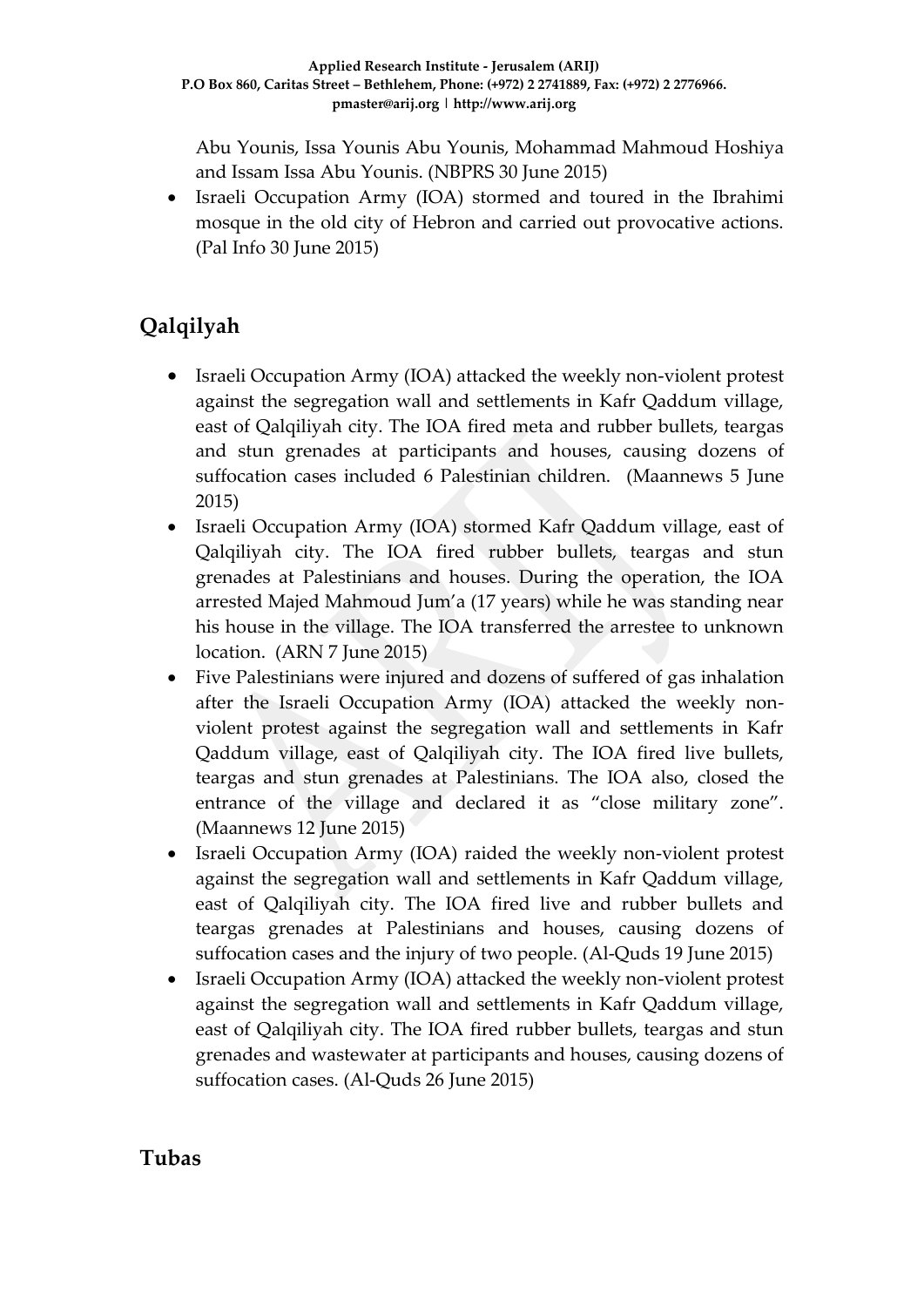- Israeli Occupation Authorities handed out a military order to demolish 8 tents and barracks in Khirbet Ar-Ras Al Ahmar area in the northern of Jordan valley. The targeted structures are owned by Mohammad Fahed Bani Odeh. (NBPRS 2 June 2015)
- Israeli bulldozers escorted by the Israeli Occupation Army (IOA) demolished about 30 structures (residential and agricultural) in Al Miksar area (Dra' Awad) near Al Hamra Israeli checkpoint in the northern of Jordan valley. The targeted structures are owned by Adnan Abed Al Muhdi As-Salameen, Adel Abed Al Muhdi As Salameen, Kayed Ghaiad, Nedal Yousif Abu Awad, Nedam Yousif Abu Awad. The IOA claimed that the targeted structures build with licenses from the Israeli Authorities and located in an area classified as "closed military area". (Maannews 5 June 2015)
- Israeli Occupation Army (IOA) forced 30 Palestinian families to leave their houses in Hamamat Al Maleh, Al Burj and AL Miyta areas in the northern of Jordan valley, from the 6:30 a.m. – 12:30 p.m. under claim of the Israeli military trainings. (Wafa 11 June 2015)
- Israeli Occupation bulldozers escorted by the Israeli Occupation Army (IOA) stormed a natural reserve, east of Tubas city, and uprooted dozens of trees planted in 300 dunums of land. (RB2000 16 June 2015)
- Israeli Occupation Army (IOA) detained a Palestinian vehicle owned by the Palestinian Minister of Education, after stopping it at Tayasir military checkpoint, northeast of Tubas city. (Maannews 18 June 2015)
- Israeli Occupation Army (IOA) stormed a Palestinian Natural reserve at Lahef Jard area, east of Tubas city and uprooted thousands of trees, under the pretext that the targeted area classified as "State land". The targeted are is about 100 dunums and planted more than 70 thousand trees. (Al-Quds 18 June 2015)
- Israeli Occupation Authorities handed out military orders to evacuate 27 Palestinian families from their houses in Al Hamamat, Al Murj and Al Meta areas in the northern of Jordan valley, on the  $23<sup>rd</sup>$  and  $26<sup>th</sup>$  of June 2015, under the pretext of the Israeli military trainings.(Pal Info 21 June 2015)
- Israeli Occupation Authorities started their military trainings at Al Maleh areas in the northern or Jordan valley where about 27 Palestinian families forced to leave their houses and the areas. As a result of these trainings, tens dunums of land were torched. (Wattan 23 June 2015)
- Israeli Occupation Army (IOA) carried out military trainings at Al Baqi'a and Humsa area in the northern of Jordan valley. As result, tens dunums land were torched. (Pal Info 26 June 2015)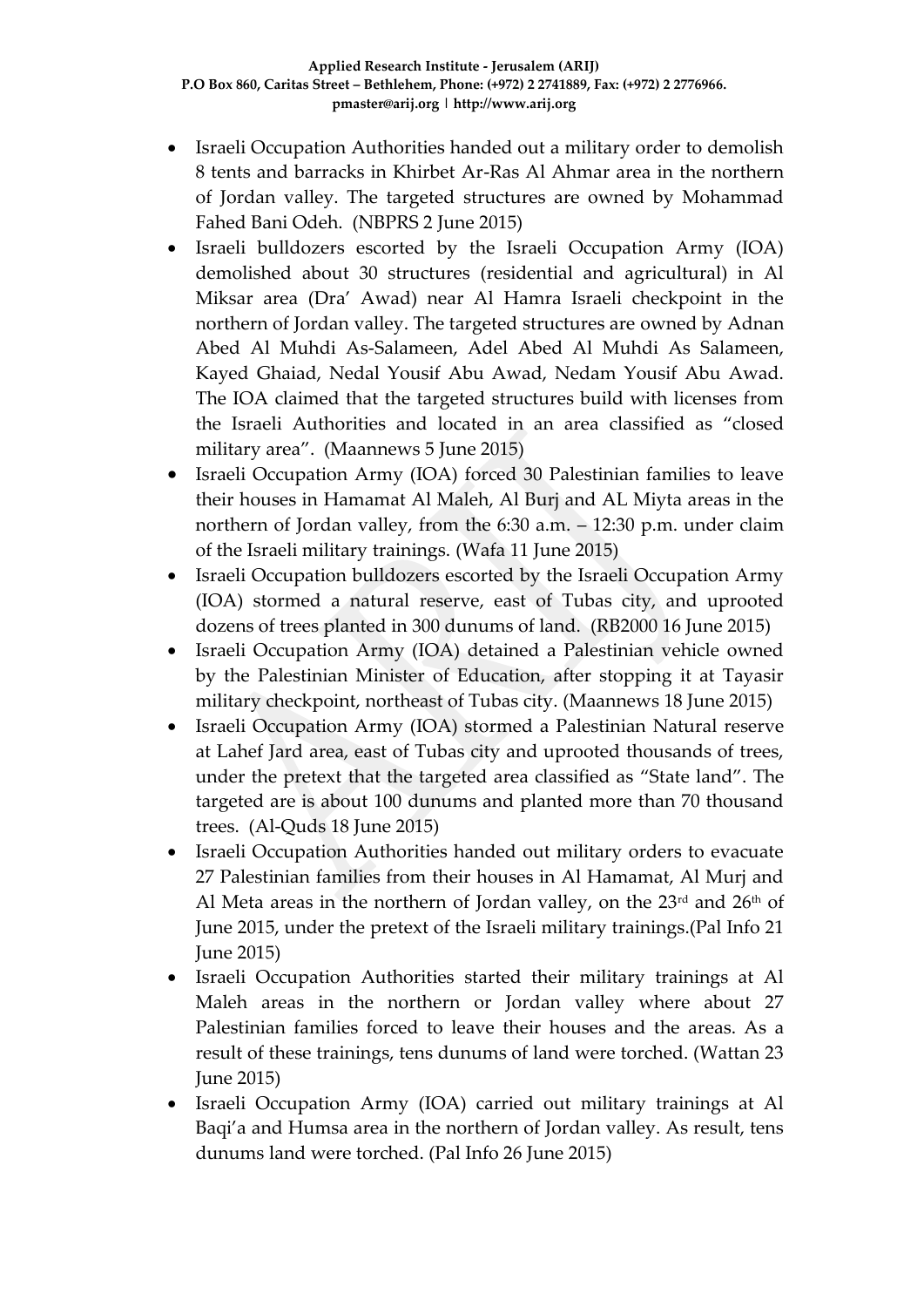# **Ramallah**

- Clashes erupted between Palestinians and the Israeli Occupation Army (IOA) at the western entrance of Silwad town, northwest of Ramallah city. The IOA fired rubber bullets, teargas and stun grenades at Palestinians, causing dozens of suffocation cases and the injury of three people. (Al-Quds 5 June 2015)
- Two Palestinians were injured and dozens suffered gas inhalation after the Israeli Occupation Army (IOA) attacked the weekly non-violent protest against the segregation wall and settlements in Bilin village, northwest of Ramallah city. The IOA fired rubber bullets, teargas and stun grenades at participants. (Maannews 5 June 2015)
- Israeli Occupation Army (IOA) stormed Deir Qaddis village, west of Ramallah city. The IOA stopped and questioned Palestinians. (Safa 7 June 2015)
- Israeli Occupation Army (IOA) invaded and searched four Palestinian houses in Silwad town, northwest of Ramallah city. The targeted houses are owned by: Mahmoud Abed Al Qadir Hamed and Khalid Abed Al Jawad Hamid. (Al-Quds 8 June 2015)
- Clashes erupted between Palestinians and the Israeli Occupation Army (IOA) in Qaddura refugee camp, south of Ramallah city. During the clashes, the IOA arrested Ra'fat Abu Shaqra. (Safa 8 June 2015)
- Israeli Occupation Army (IOA) invaded Shuqba village, northwest of Ramallah city. Clashes erupted between Palestinians and the IOA, where the IOA fired teargas and stun grenades at Palestinians and houses. (Safa 8 June 2015)
- Israeli Occupation Army (IOA) erected a military checkpoint at the western entrance of Billin village, west of Ramallah city. (Safa 8 June 2015)
- Israeli Occupation Army (IOA) stormed and searched a Palestinian house owned by the Palestinian prisoner in an Israeli Jail; Jamal Abed Al Jalel Abu Salem (42 years) in Al Lubban Al Gharbiya village, northwest of Ramallah city. The IOA confiscated his vehicle and summoned his wife to interview the Israeli Intelligence Police. (Wattan 10 June 2015)
- Israeli Occupation Army (IOA) attacked the weekly non-violent protest against the segregation wall and settlements in Bilin village, northwest of Ramallah city. The IOA fired rubber bullets, teargas and stun grenades at Palestinians, houses and land, causing dozens of suffocation cases and the torch of Palestinian agricultural land planted with olive trees. (Al-Quds 12 June 2015)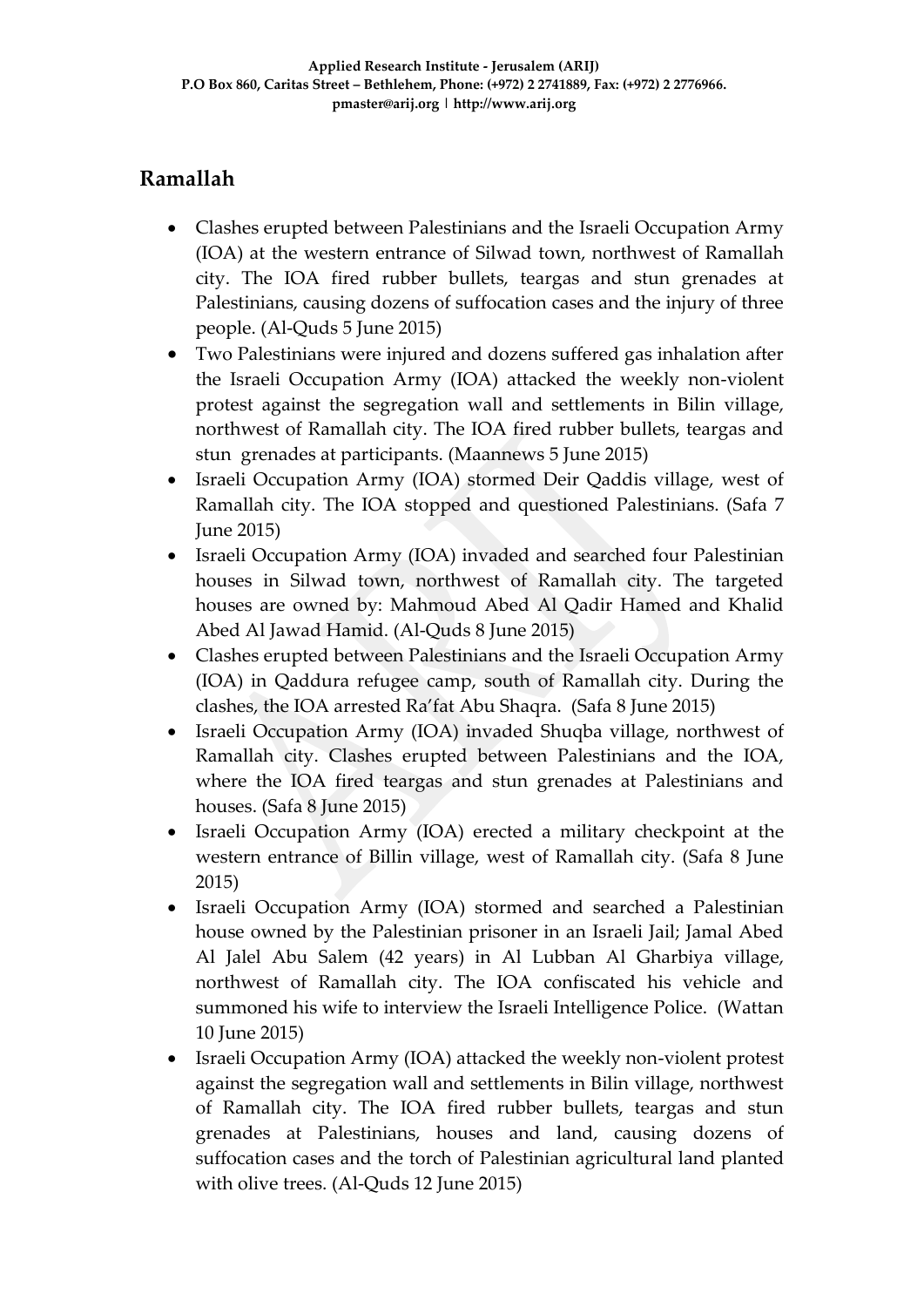- Clashes erupted between Palestinians and the Israeli Occupation Army (IOA) in Silwad town, north of Ramallah city. The IOA fired live bullets, teargas and stun grenades at Palestinians and houses, causing dozens of suffocation cases and the injury of two people. During the clashes, the IOA targeted Palestinian journalists and the Palestinian Civil Defense (PCD). (Al-Quds 12 June 2015)
- Abdalla Iyad Ghanaim (23 years) was killed after the Israeli Occupation Army (IOA) stormed Kafr Malik village, northeast of Ramallah city, where clashes erupted between Palestinians and the IOA. During the clashes, the IOA tried to arrest Abdalla Iyad Ghanaim (23 years), by opening fire at him and then the Israeli jeep ran over him. (RB2000 14 June 2015)
- Israeli Occupation Army (IOA) attacked the weekly non-violent protest against the segregation wall and settlements in An-Nabi Saleh village, northwest of Ramallah city. The IOA fired rubber bullets, teargas and stun grenades, causing dozens of suffocation cases. (PNN 19 June 2015)
- Israeli Occupation Army (IOA) attacked the weekly non-violent protest against the segregation wall and settlements in Bilin village, west of Ramallah city. The IOA fired teargas and stun grenades at Palestinians and land, causing dozens of suffocation cases, and the torch of tens of olive trees. (Al-Quds 19 June 2015)
- Israeli Occupation Army (IOA) stormed and searched several areas and neighborhoods in Deir Ibzi village, west of Ramallah city. (Al-Quds 20 June 2015)
- A Palestinian was injured after the Israeli Occupation Army (IOA) opened fire at him while he at the entrance of Al Jalazoun refugee camp, north of Ramallah city. (Al-Quds 21 June 2015)
- Israeli settlers assaulted and injured Rahma Samhan (66 years) from Ras Karkar village in Ramallah governorate. (Panorama FM 23 June 2015)
- Israeli settlers living in Rimmonim settlement torched tens dunums of agricultural land planted with wheat in Al Msakra area, east of At-Tayba village, northeast of Ramallah city. (Wattan 24 June 2015)
- Israeli Occupation Army (IOA) attacked the weekly non-violent protest against the segregation wall and settlements in Bilin village, west of Ramallah city. The IOA fired teargas and stun grenades at participants, causing dozens of suffocation cases. (Al-Quds 26 June 2015)
- Dozens of Palestinians suffered gas inhalation after the Israeli Occupation Army (IOA) attacked the weekly non-violent protest against the segregation wall and settlements in An-Nabi Saleh village, northeast of Ramallah city. The IOA fired teargas and stun grenades at Palestinians. (Al-Quds 26 June 2015)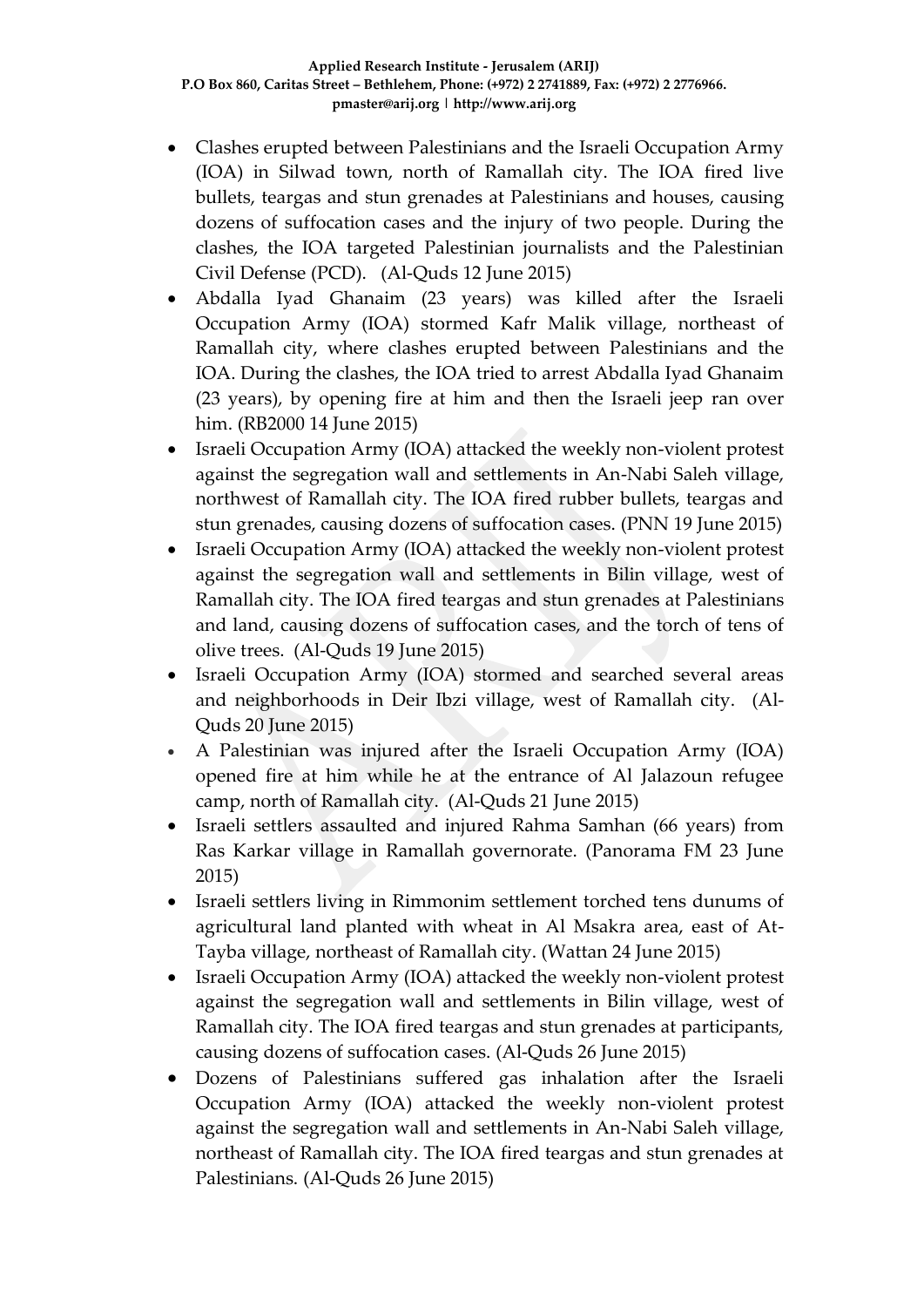- Israeli Occupation Army (IOA) closed the main entrance of Al Mazra'a Ash-Sharqiya village, northeast of Ramallah city. (Safa 30 June 2015)
- Israeli Occupation Army (IOA) closed Ramallah- Al Jalazoun road, north of Ramallah city. (PNN 30 June 2015)
- Israeli settlers escorted by the Israeli Occupation Army (IOA) gathered at the entrance of Al Mughayyir village, northeast of Ramallah city. (Maannews 30 June 2015)
- Mahmoud Saleh Nofal (60 years) from Ras Karkar village in Ramallah governorate, was injured after a group of Israeli settlers assaulted him while he was at the entrance of the village. (Maannews 30 June 2015)
- Israeli settlers living in Beit El settlement hurled stones at Palestinian vehicles traveling near the settlement at Al Jalazoun-Ramallah road, north of Ramallah city. (NBPRS 30 June 2015)
- Israeli Occupation Army (IOA) raided and searched several Palestinian houses in Deir Jarir village, north of Ramallah city, and confiscated a number of security cameras. (Safe 30 June 2015)
- Clashes erupted between Palestinians and the Israeli Occupation Army (IOA) at the western entrance of Silwad town in Ramallah governorate. (Safa 30 June 2015)
- Clashes erupted between Palestinians and the Israeli Occupation Army (IOA) in Al Jalazoun refugee camp, north of Ramallah city. The IOA fired teargas and stun grenades at Palestinians. (Safa 30 June 2015)
- Israeli Occupation Army (IOA) stormed and searched dozens of Palestinian houses and stores in Kafr Malik village in Ramallah governorate. As a result, clashes erupted between Palestinians and the IOA, where the IOA fired teargas and stun grenades at Palestinians. (Maannews 30 June 2015)

# **Jericho**

- Hamad Jum'a Rumanin from Al 'Auja village, north of Jericho city, was killed after the Israeli Occupation Army (IOA) stationed at Al Hamra military checkpoint, east of Tubas city, opened fire at him while he was crossing the checkpoint. (NBPRS & Wattan 26 June 2015)
- Israeli Occupation Army (IOA) stormed and searched a Palestinian house in Al 'Auja village, north of Jericho city. The targeted house is owned by the Palestinian martyr Hamad Jum'a Rumanin. As a result, clashes erupted between Palestinians and the IOA, where the IOA fired live bullets, teargas and stun grenades at Palestinians, causing dozens of suffocation cases and the injury of a Palestinian. (Wattan 26 June 2015)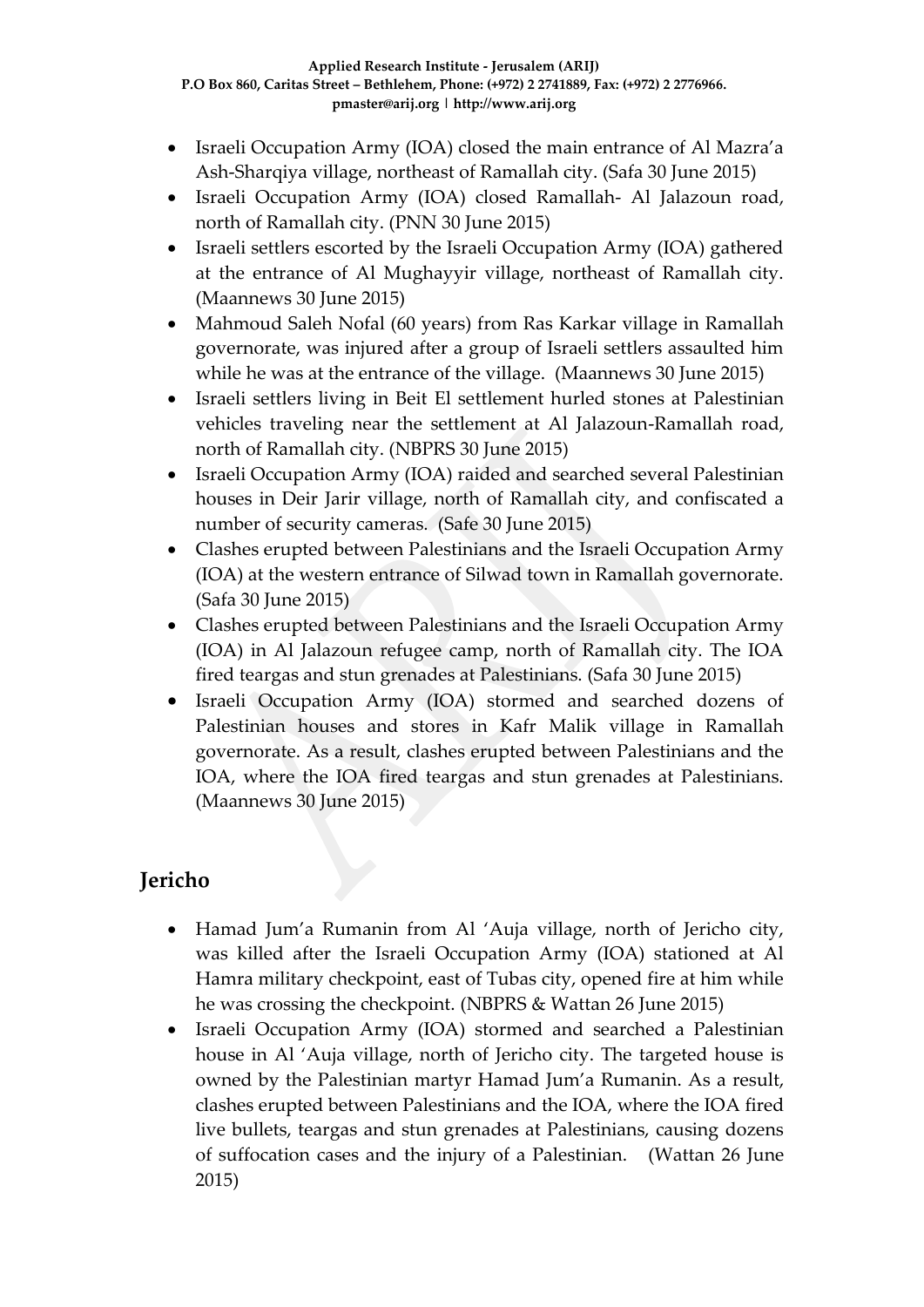# **Salfit**

- Ahmed Khairi Hazem Sultan (22 years) was injured after an Israeli settler hit him by her vehicle near Haris village, west of Salfit city. (NBPRS 4 June 2015)
- Mustafah Saleh Musleh (56 years) was injured after an Israeli settler hit him by his vehicle near Ariel settlement. (Maannews 8 June 2015)
- Israeli settlers living in Ariel settlement lets go their horses and sheep at Palestinian agricultural land. As a result, dozens of trees were destroyed. (PNN 10 June 2015)
- Israeli settlers escorted by the Israeli Occupation Army (IOA) stormed a number of religious tombs in Kafl Haris village, north of Salfit city, and performed Talmudic rituals. During the operation, the IOA closed the entrances of the village and prevented Palestinians from entering or leaving it. The Israeli settlers also, assaulted Palestinians and their properties and carried out provocative actions. (Al-Quds 12 June 2015)
- Ariel university in the Israeli settlement of Ariel pumped wastewater and harmful chemical residues at Palestinian land at the western part of Salfit governorate. (Safa 21 June 2015)
- Israeli bulldozers escorted by the Israeli Occupation Army (IOA) demolished an agricultural room and carwash in Khirbet Susiyah in Kafr Ad-Dik village in Salfit governorate. The targeted structures are owned by Najeh Harb and Ghanem Abed Al Halem Daoud. (Al-Quds 21 June 2015)
- Israeli settlers cut more than 70 olive trees from Palestinian land located between Yasuf and Jamma'in villages, northeast of Salfit city. (Wattan 22 June 2015)
- Israeli Occupation Army (IOA) handed out a military order to confiscate 4 dunums of Palestinian land in Bruqin village, west of Salfit city. (Pal Info 28 June 2015)

# **Tulkarem**

 Israeli settlers torched Palestinian agricultural land planted with wheat in Kafr Labad village, east of Tulkarm city. The targeted land owned by Mohammad Rafiq Jabarah. (PNN 14 June 2015)

## **Nablus**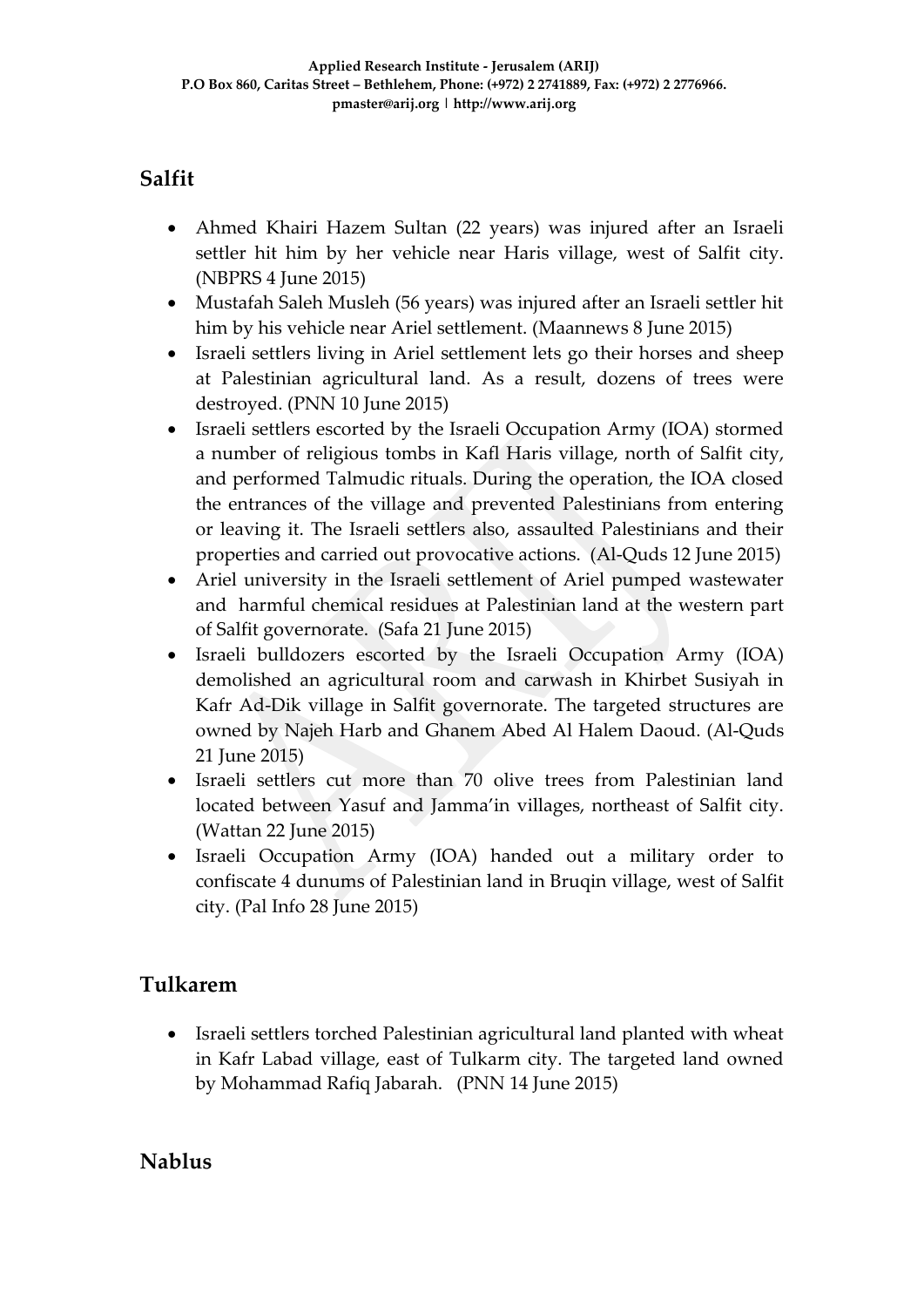- Israeli Occupation Authorities handed out military orders to demolish two residential tents in Khirbet At Tawel area, south of Aqraba village in Nablus governorate. The targeted structures are owned by: Anwar and Mohammad Sidqi. (ARN 1 June 2015)
- Clashes erupted between Palestinians and the Israeli Occupation Army (IOA) at the eastern part of Nablus city. The IOA fired teargas and stun grenades at Palestinians, causing dozens of suffocation cases. (Safa 2 June 2015)
- Israeli bulldozers owned by Israeli settlers living in Shilo and Eli settlements started to construct an Israeli colonial road on Palestinian land in Qaryut village, south of Nablus city. The new road aims to link between the aforementioned settlements. (Wafa 2 June 2015)
- Israeli Occupation Army (IOA) closed the western entrance of Burqa village, northwest of Nablus city. The IOA prevented Palestinians from entering or leaving the village. (Pal Info 2 June 2015)
- Israeli settlers living in Ma'ale Efrayim settlement hurled stones at Palestinian vehicles traveling near the settlement, a number of vehicles were damaged. (NBPRS 4 June 2015)
- Israeli Occupation Army (IOA) attacked a non-violent protest against the new colonial project in Qaryut village, south of Nablus city. The IOA fired rubber bullets, teargas and stun grenades at Palestinians causing dozens of suffocation cases and the injury of others. (Safa 5 June 2015)
- Israeli Occupation Authorities handed out a military order to stop the construction in a 230 square meters commercial barracks in Beita village, south of Nablus city. The targeted barracks is owned by Sameh Aqtash (28 years). (Zamn Press 7 June 2015)
- Israeli Occupation Army (IOA) invaded and searched a Palestinian house in Nablus city, and questioned the residents. The targeted house is owned by Khader As-Sarkaji (39 years). During the operation the IOA confiscated a vehicle and stole NIS 4300. (RB2000 9 June 2015)
- Israeli Occupation Army (IOA) raided and searched dozens of Palestinian houses in Madama village, south of Nablus city. (RB2000 9 June 2015)
- Israeli Occupation Army (IOA) stormed and searched dozens Palestinian houses in Awarta village, south of Nablus city. Two of the targeted houses are owned by: Samer Sharab and Muayyad Jamel Sharab. (Maannews 10 June 2015)
- Israeli Occupation Army (IOA) carried out military training at Ad-Dawa area, east of Aqraba village, southeast of Nablus city, and used live bullets. As a result, tens of Palestinian agricultural land planted with wheat were torched. (Wattan 10 June 2015)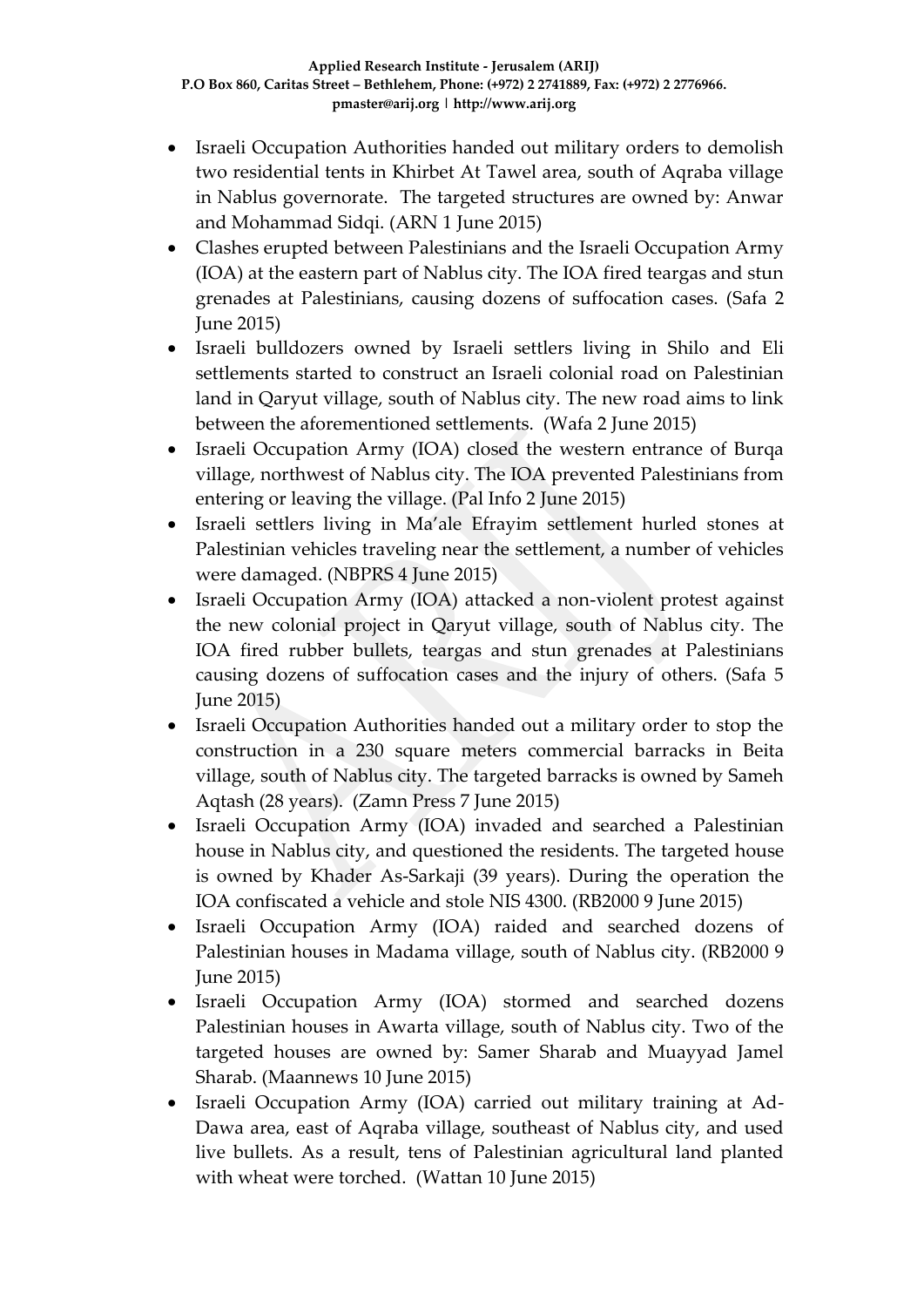- Israeli Occupation Army (IOA) invaded and toured in Huwara village, south of Nablus city, and forced Palestinians to close their commercial structures. (Al-Quds 14 June 2015)
- Israeli Occupation bulldozers razed 10 dunums of Palestinian land in area located between Khirbet Yanun and Tana, south of Nablus city, and put cement blocks and surrounded the area with earth mound. (Al-Quds 14 June 2015)
- Israeli Occupation Army (IOA) closed the door of the vegetables central market in Beita village, south of Nablus city. (Wafa 14 June 2015)
- Israeli Occupation Army (IOA) seized a tractor and Piston straw from Jalud village, south of Nablus city. (Wattan 15 June 2015)
- Israeli Occupation Army (IOA) stormed and searched dozens of Palestinian houses in Qaryut village, south of Nablus city. 6 of the targeted houses are owned by Sadeq Yousif Al Qaryuti, Jehad Saleh Ad-Diyn, Moayyad Salem. Adnan Musa, Abed Muhseen and Abdalla Mustafah. (Safa 16 June 2015)
- Israeli Occupation Army (IOA) raided and searched dozens of Palestinian houses in Burin village, south of Nablus city. (Safa 16 June 2015)
- Clashes erupted between Palestinians and the Israeli Occupation Army (IOA) in Beit Furik village, southeast of Nablus city. During the clashes, the IOA invaded and searched a Palestinian house owned by Nedal Aref Abed Al Latif Hinne. (Maannews 17 June 2015)
- Israeli Occupation Army (IOA) raided and searched a Palestinian store owned by Imad Jamal Halabi in Rujeib village, south of Nablus city. (Maannews 17 June 2015)
- Israeli settlers escorted by the Israeli Occupation Army (IOA) and a bulldozer stormed Joseph tomb, east of Nablus city, and performed Talmudic rituals. Clashes erupted between Palestinians and the IOA, where the IOA fired live bullets, teargas and stun grenades, causing dozens of suffocation cases and the injury of Iyad Mu'een Mohammad Klbuna (23 years) and Mohammad Ghassan Hamed Hashash (24 years). (Wafa & RB2000 18 June 2015)
- Israeli settlers living in Yesh Kodesh outpost demolished an agricultural caravan in Qusra village, southeast of Nablus city and erected a new one 1 kilometer away from the Palestinian caravan. As a result, clashes erupted between Palestinians and the Israeli settlers. (Al-Quds 30 June 2015)
- Israeli settlers hurled stones at a Palestinian house in Jalud village in Nablus governorate. The targeted house is owned by Abadi family. (RB2000 30 June 2015)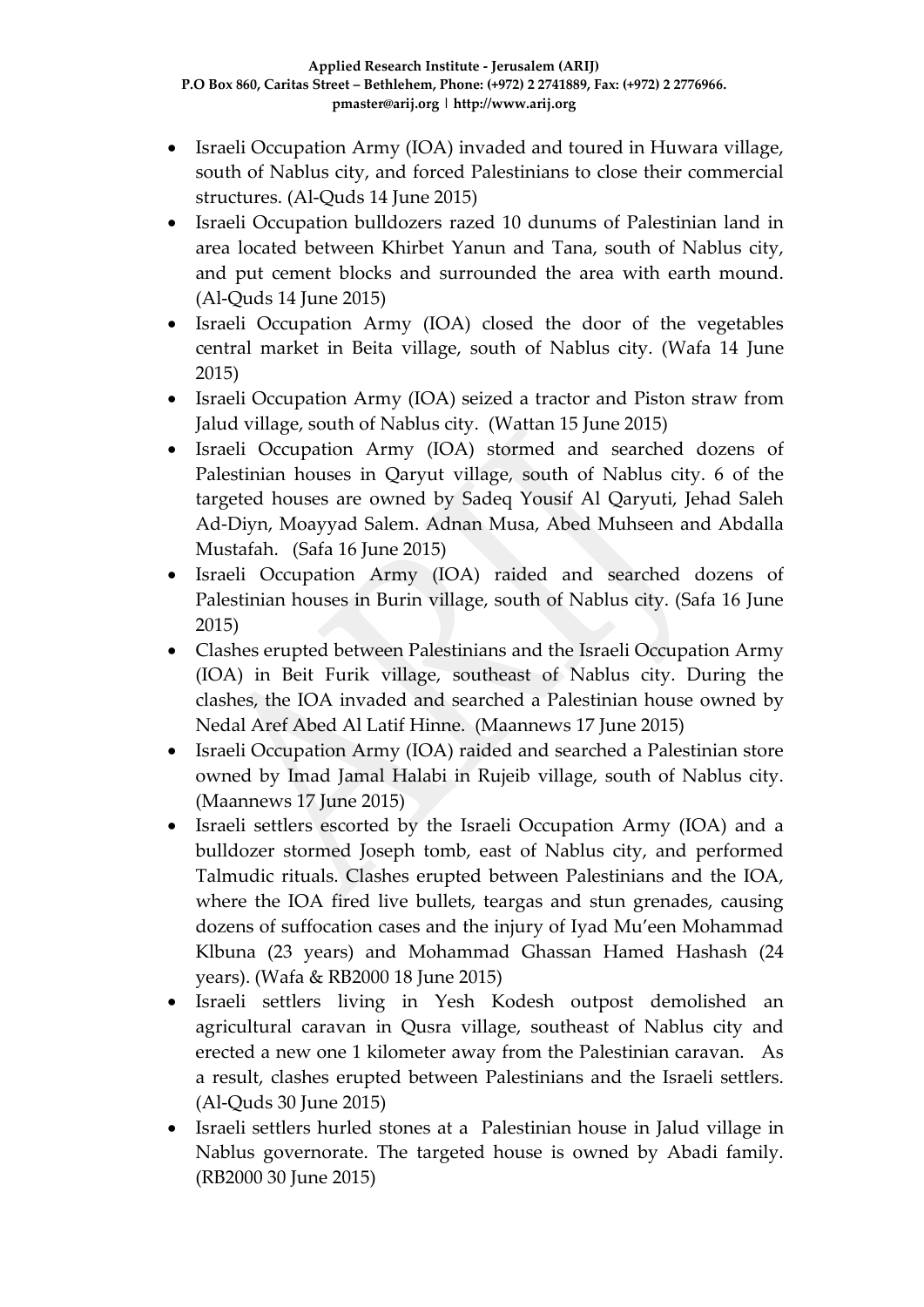- Israeli Occupation Army (IOA) invaded and searched several houses, areas and neighborhoods in Qaryut village, south of Nablus city. (Safa 30 June 2015)
- Clashes erupted between Palestinians and the Israeli Occupation Army (IOA) in Qusra village, southeast of Nablus city, after the IOA stormed and searched several stores in the village, and arrested four Palestinians; identified as: Osama Abu Shehab (26 years), Suliman Qadri (42 years), Shadi Fawzi (27 years) and Wajdi Fath Alla (26 years). At the same time, the IOA erected a military checkpoint at the entrance of the village, stopped and searched Palestinian vehicles, and checked ID cards. The IOA also, detained Adnan Hani. (Safa & Al Quds 30 June 2015)
- Israeli Occupation Army (IOA) raided and searched dozens of Palestinian houses and areas in Duma village, southeast of Nablus city, and arrested Laith Faiez Dawabsha. The IOA also closed all the entrance of the village and prevented Palestinians from entering or leaving in it. (Safa 30 June 2015)
- Clashes erupted between Palestinians and the Israeli Occupation Army (IOA) in Tell village, west of Nablus city. The IOA fired rubber bullets and teargas grenades at Palestinians, causing dozens of suffocation cases and the injury of Amir Khadir Taleb Hamad (19 years). (Al-Quds 30 June 2015)

### **Gaza**

- Israeli Occupation Army (IOA) opened fire at Palestinian farmers while they were working in their land, near the border fence, northeast of Al Burij refugee camp in the central if Gaza strip. (Al-Quds 1 June 2015)
- Israeli Occupation Army (IOA) opened fire at Palestinian farmers while they were near the border fence, at Al Khaza'a and Al Qarara towns, east of Khan Younis city, south of Gaza strip. (Safa 2 June 2015)
- Israeli Occupation Navy opened fire at Palestinian fishing boats while they were sailing at Al Waha shore, northwest of Gaza strip, as a result, three Palestinian fishermen were injured. (Al-Quds 2 June 2015)
- Israeli Occupation Army (IOA) opened fire at Palestinian farmers while they were working in their land, near the border fence, east of Rafah city and near AL Khaza'a town, east of Khan Younis city, south of Gaza strip. (Maannews & Al Quds 3 June 2015)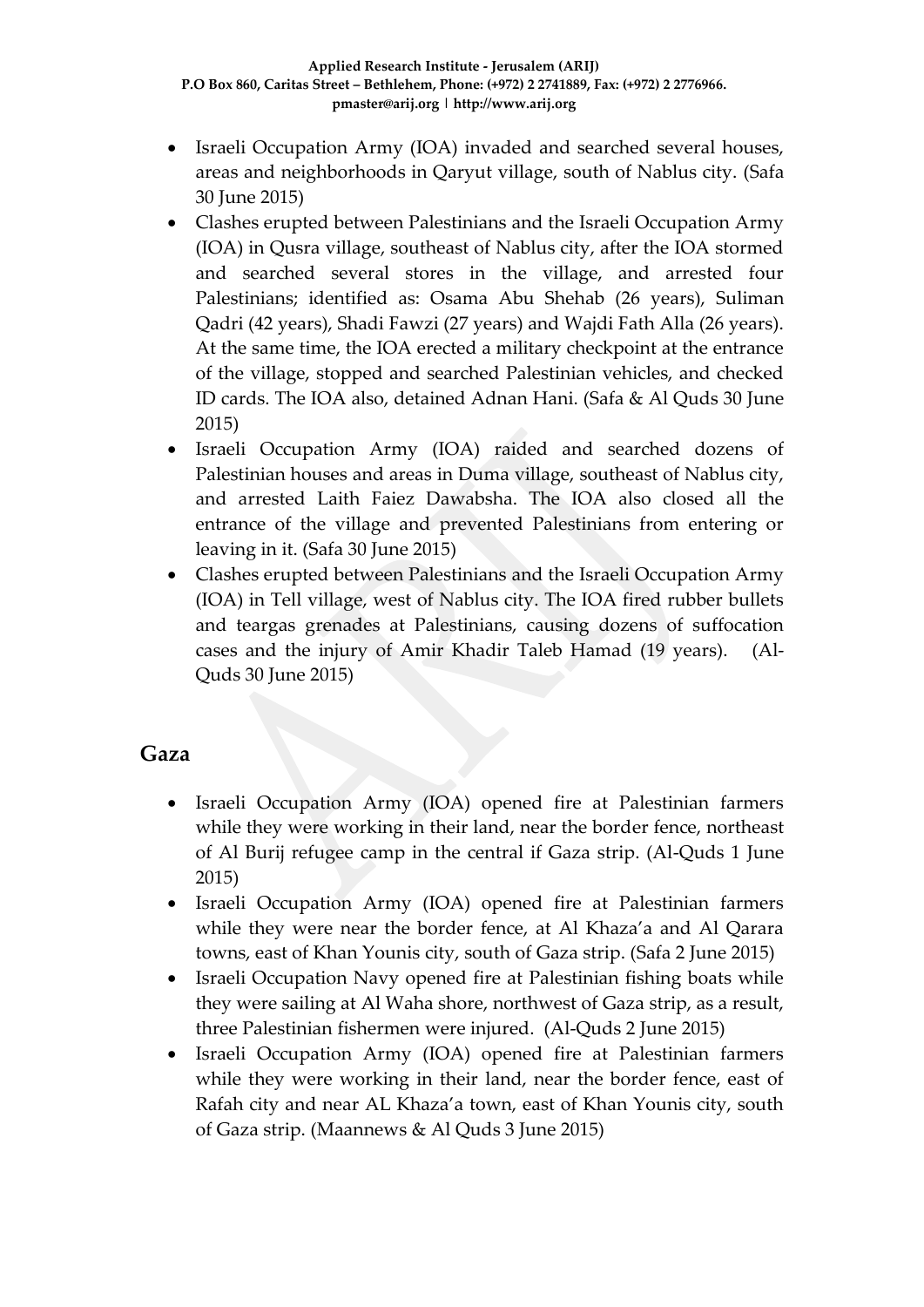- Israeli Occupation Army (IOA) staged few meters into the eastern part of Ash-Shuja'iya neighborhood in Gaza city. The IOA razed Palestinian land and opened fire at houses. (Wattan 5 June 2015)
- Israeli Occupation gunboats opened fire at Palestinian fishing boats while they were sailing at As-Sudaniya and Al Waha shores, northwest of Gaza strip. (Al-Quds 5 June 2015)
- Israeli Occupation gunboats opened fire at Palestinian fishing boats while they were sailing at Al Waha, Az-Zwidat and Deir Al Balah shores in Gaza strip. (Al-Quds 6 June 2015)
- Israeli Occupation Army (IOA) opened fire at Palestinian farmers while they were working in their land near the border fence, at Abu Samra area, northwest of Gaza strip. (Al-Quds 6 June 2015)
- Israeli Occupation warplanes launched several missiles at Palestinian areas, houses and land in Beit Lahiya town, north of Gaza strip. (Wattan 7 June 2015)
- Israeli Occupation Army (IOA) staged few meters into the area near Soffa terminal, in Rafah city, south of Gaza strip. (Wattan 7 June 2015)
- Israeli Occupation gunboats opened fire at Palestinian fishing boats while they were sailing at As-Sudaniya shore, northwest of Gaza strip. (Pal Info 8 June 2015)
- Israeli Occupation Army (IOA) opened fire at Palestinian farmers while they were working in their land near the border fence, northeast of Juhr Ad-Dik area in the central of Gaza strip and near Al Malika area, south of Gaza city. (Al-Quds 9 June 2015)
- Israeli Occupation Army (IOA) staged few meters into Palestinian agricultural land, east of Al Qarara town, northeast of Khan Younis city, south of Gaza strip. The IOA razed land and opened fire at houses. (Maannews 10 June 2015)
- Israeli Occupation Army (IOA) opened fire at Palestinian farmers while they were working in their land, north of Al-Malaka area, south of Gaza city. (Al-Quds 11 June 2015)
- Israeli Occupation gunboats opened fire at Palestinian fishing boats while they were sailing at Al-Waha shore, north west of Beit Lahiya town, north of Gaza strip. (Al-Quds 12 June 2015)
- Israeli Occupation gunboats opened fire at Palestinian fishing boats while they were sailing at As-Sudaniya shore, northwest of Gaza city. (Al-Quds 12 June 2015)
- Israeli Occupation Army (IOA) opened fire at a Palestinian while he was near Sofa terminal, east of Rafah city, south of Gaza strip. The Palestinian was injured then the IOA arrested him. (Maannews 13 June 2015)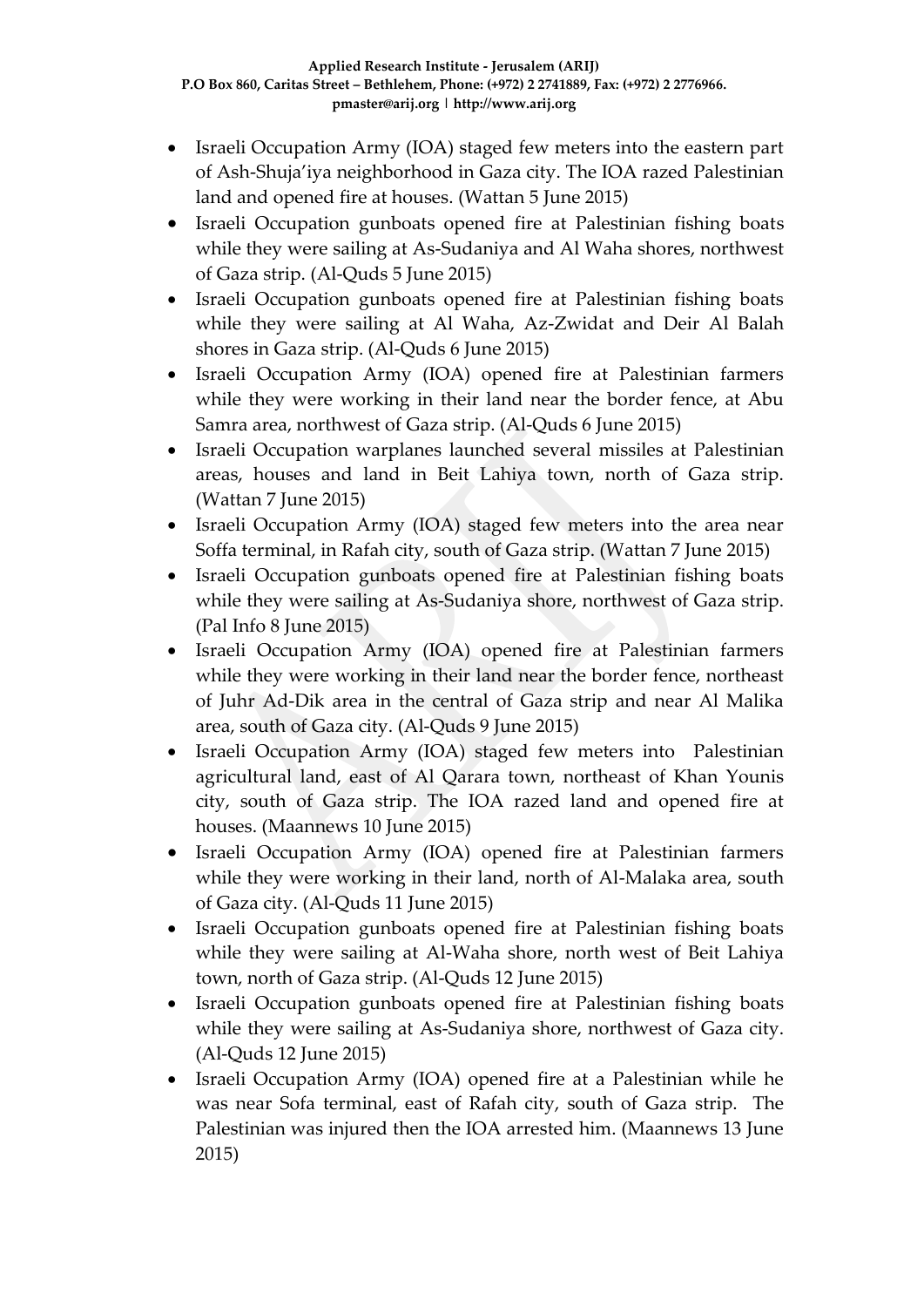- Israeli Occupation Army (IOA) opened fire at Palestinian farmers while they were working in their land, northeast of Al Magahzi and Al Burij refugee camp in the central of Gaza strip. (Al-Quds 13 June 2015)
- Israeli Occupation gunboats opened fire at Palestinian fishing boats while they were sailing at Al Waha shore, northwest of Beit Lahiya town, north of Gaza strip. (Al-Quds 14 June 2015)
- Israeli Occupation gunboats opened fire at Palestinians fishing boats, while they were sailing at As-Sudaniya shore, northwest of Gaza city. (Al-Quds 14 June 2015)
- Israeli Occupation Army (IOA) opened fire at Palestinian farmers while they were near the border fence at Wadi Al Salqa and Johr Ad-Dik areas, east of Gaza city. (Al-Quds 14 June 2015)
- Israeli Occupation Army (IOA) opened fire at Palestinian farmers while they were working in their land, northeast of Al Burij refugee camp in the central of Gaza strip. (Al-Quds 15 June 2015)
- A Palestinian was injured after the Israeli Occupation Army (IOA) opened fire at him while he was near the Israeli border fence, east of Beit Hanun town, north of Gaza strip. (Pal Today 16 June 2015)
- Israeli Occupation gunboats opened fire at Palestinian fishing boats while they were sailing at Al Waha shore, northwest of Beit Lahiya town, north of Gaza strip. (Al-Quds 16 June 2015)
- Israeli Occupation gunboats opened fire at Palestinian fishing boats while they were sailing at As-Sudaniya shore, northwest of Gaza city. (Al-Quds 16 June 2015)
- Israeli Occupation Army (IOA) staged few meters into the eastern part of Ash-Shuja'iya neighborhood, east of Gaza city, and razed Palestinian agricultural land. (RB2000 18 June 2015)
- Younis Zaher Al Amour (21 years) was injured after the Israeli Occupation Army (IOA) opened fire at him while he was at the eastern part of Al Amur area, east of Khan Younis city, south of Gaza strip. (Al-Quds 19 June 2015)
- Two Palestinians were injured after the Israeli Occupation Army (IOA) opened fire at them while they were near the border fence, east of Al Khaza'a town, south of Gaza strip. (Maannews 23 June 2015)
- Israeli Occupation Army (IOA) opened fire at Palestinian farmers while they were working in their land near the border fence, north of Al Kamera area in the central of Gaza strip and at the eastern part of Khan Younis city, south of Gaza strip. (Al-Quds 23 June 2015)
- Israeli Occupation Army (IOA) launched missiles at an area in Beit Hanun town, north of Gaza strip. (Maannews 24 June 2015)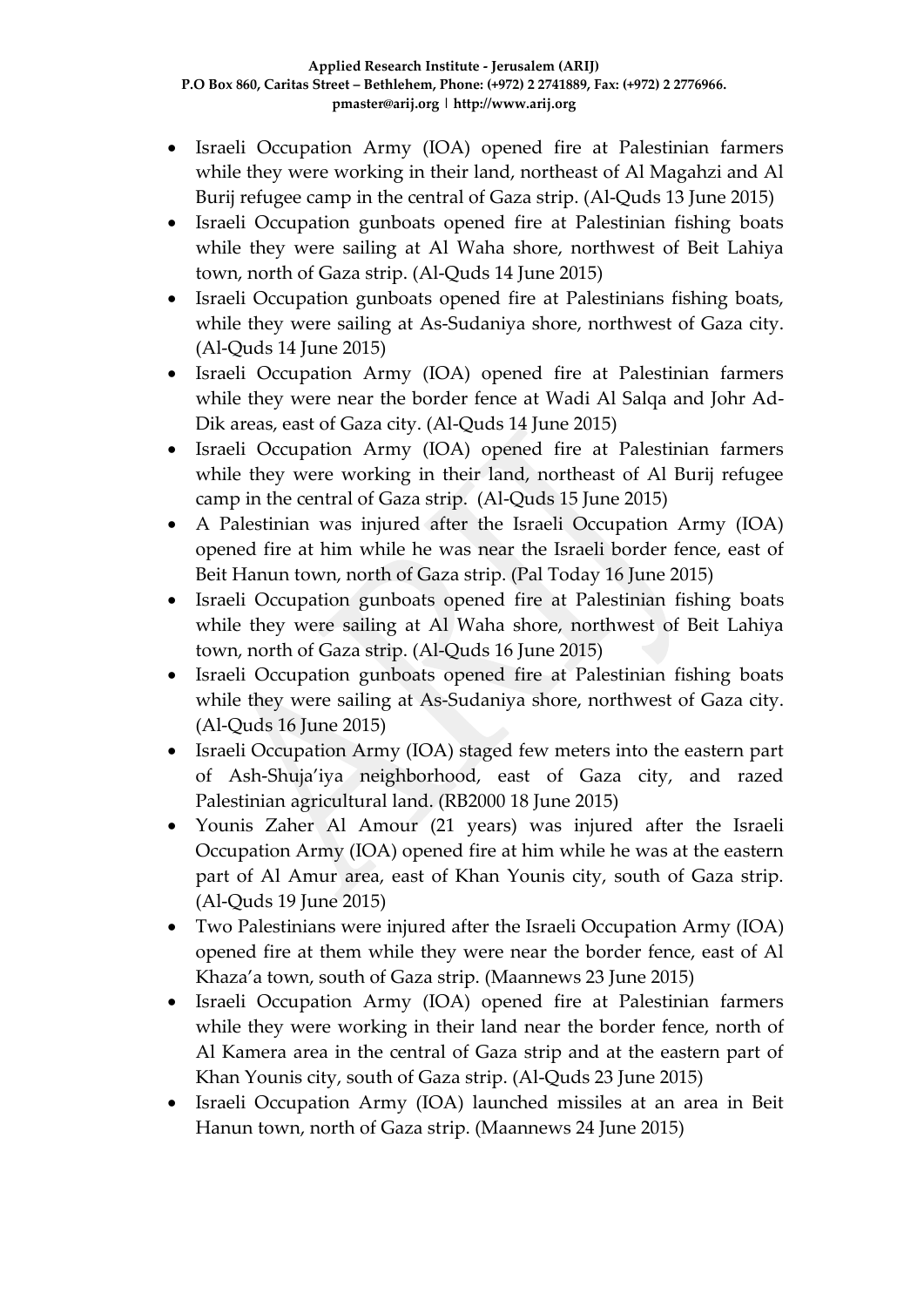### **Others**

 Israel advances bill increasing stone-throwers' sentence. Justice Minister Ayelet Shaked revives law to up maximum penalty to 10 years, ease burden for prosecution to prove intent. An Israeli ministerial legal committee approved Sunday a bill that could see protesters who throw stones at moving vehicles jailed for up to 10 years. The bill, which faces a series of parliament readings before coming into effect, would amend an existing law that allows stonethrowers to be jailed for 20 years, but only if it can be proven they intended to inflict harm. Currently, convicted stone-throwers generally receive up to two years' jail time. However, the new version would enable 10 years imprisonment for "throwing stones or other objects at travelling vehicles in a manner that could endanger the passenger's safety" or harm the vehicle, the bill read. Justice Minister Ayelet Shaked of the far-right Jewish Home party, who presented the bill and heads the ministerial committee for legislation that approved it, noted that stone-throwers were currently receiving "very soft punishments compared to their crimes," The legislation is the first major move by the new justice minister, seeking to put a measure back on track that was okayed by the cabinet last year but failed to become law by the time the parliament was dissolved ahead of the March 17 snap elections. "The amendment to the law effectively places the responsibility on the stone-thrower and not the prosecutor," she wrote on her Facebook page. "Anyone who throws stones at cars or people has to assume someone will get hurt." Rock-throwing by Palestinians is a frequent occurrence on West Bank roads, as well as in East Jerusalem, and less commonly in some parts of Israel proper during protests. Israeli settlers have also been known to hurl stones at Palestinians or Israeli security forces during clashes. While the attacks usually cause damage and minor injuries, there have been a number of cases of fatalities and serious injuries from rocks being thrown. The new legislation would create two tiers of offense; the lower one, in which clear intent to harm cannot be proven, would be punished with a shorter length of jail time, while more severe crimes would trigger the maximum sentence. The proposal last year was pushed forward by Prime Minister Benjamin Netanyahu and came amid an uptick in attacks in East Jerusalem and the West Bank as tensions rose over the status of the Temple Mount. Last year's proposal was not intended to cover the West Bank. It is unclear if this version would. Under the proposal, cases would be decided before a judge in district courts, rather before tribunals of three. [\(Time of Israel](http://www.timesofisrael.com/israel-advances-bill-increasing-stone-throwers-sentence/) 1 June 2015)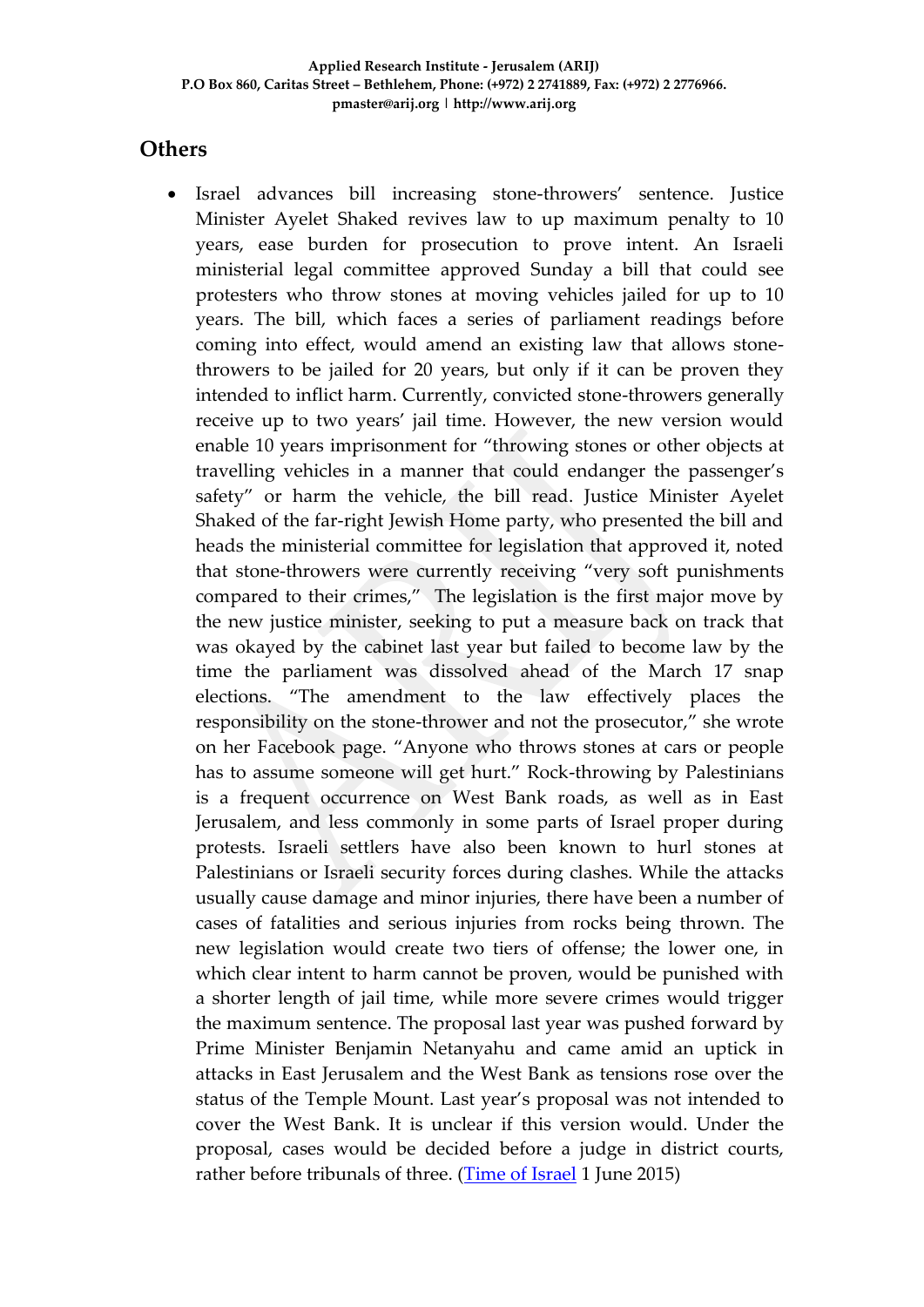- Israel probes purchase of West Bank church by American and settler ally. The buyers in the transaction three years ago may have falsely represented themselves. The Israeli authorities is investigate the purchase of a West Bank church compound by [an American](http://www.haaretz.com/news/israel/.premium-1.658344)  [businessman](http://www.haaretz.com/news/israel/.premium-1.658344) who reportedly hopes to turn it into a new Jewish settlement. The Israel Defense Forces' Civil Administration, which is in charge of the West Bank, is examining the legality of the transaction, focusing on whether the buyer had been misrepresented. In the West Bank, land transactions need the military's approval. Last week, sources told Haaretz that a nonprofit group controlled by U.S. businessman Irving Moskowitz had bought the abandoned compound near the Arroub refugee camp between Hebron and Bethlehem. In [the](http://www.haaretz.com/news/diplomacy-defense/.premium-1.657700)  [purchase three years ago](http://www.haaretz.com/news/diplomacy-defense/.premium-1.657700) from the church owners, Moskowitz was helped by an ally on the Jerusalem city council, Aryeh King, who specializes in buying Arab-owned real estate. The compound was built by an American missionary; he established a tuberculosis hospital at the site, where he was buried after his death in 1954. A year ago the Civil Administration issued a stop-work order for a new fence around the compound, but this was not enforced. In recent weeks, soldiers were told renovation work there was being done to set up a churchaffiliated hostel, so the soldiers did not inquire further. The compound sits in a strategic location between Hebron and the Gush Etzion settlement bloc. Eight buildings dot its 10 acres. Palestinian activists have demonstrated against the prospect of settlers moving in, and Knesset members from Zionist Union and Meretz were expected to visit the site Tuesday at the initiative of Peace Now. [\(Haaretz](http://www.haaretz.com/news/diplomacy-defense/.premium-1.659278) 3 June 2015)
- Israel rumors: secret move to annex settlements. Factions which make up the Israeli government coalition today recognized that Israeli laws, passed in the Knesset, must apply to settlers and settlements in the West Bank, prompting speculations that Israel is making a secret move to annex settlements. Member of the Knesset, Yanon Majel from Jewish Homeland, set forth the bill which was subsequently approved by all factions, meaning that it will pass quickly. According to the law, the bill must be signed by the leader of the military zone in the West Bank and will be adopted under military law as well. The bill explains that although the number of settlers voting for the Knesset has reached 350 thousand, Israeli law does not cover them. It said that this system did not make sense. There are dozens of illegal settlements based in the West Bank, infiltrating way beyond the 1967 borders, which prove a sticking point in any negotiations between Palestine and Israel.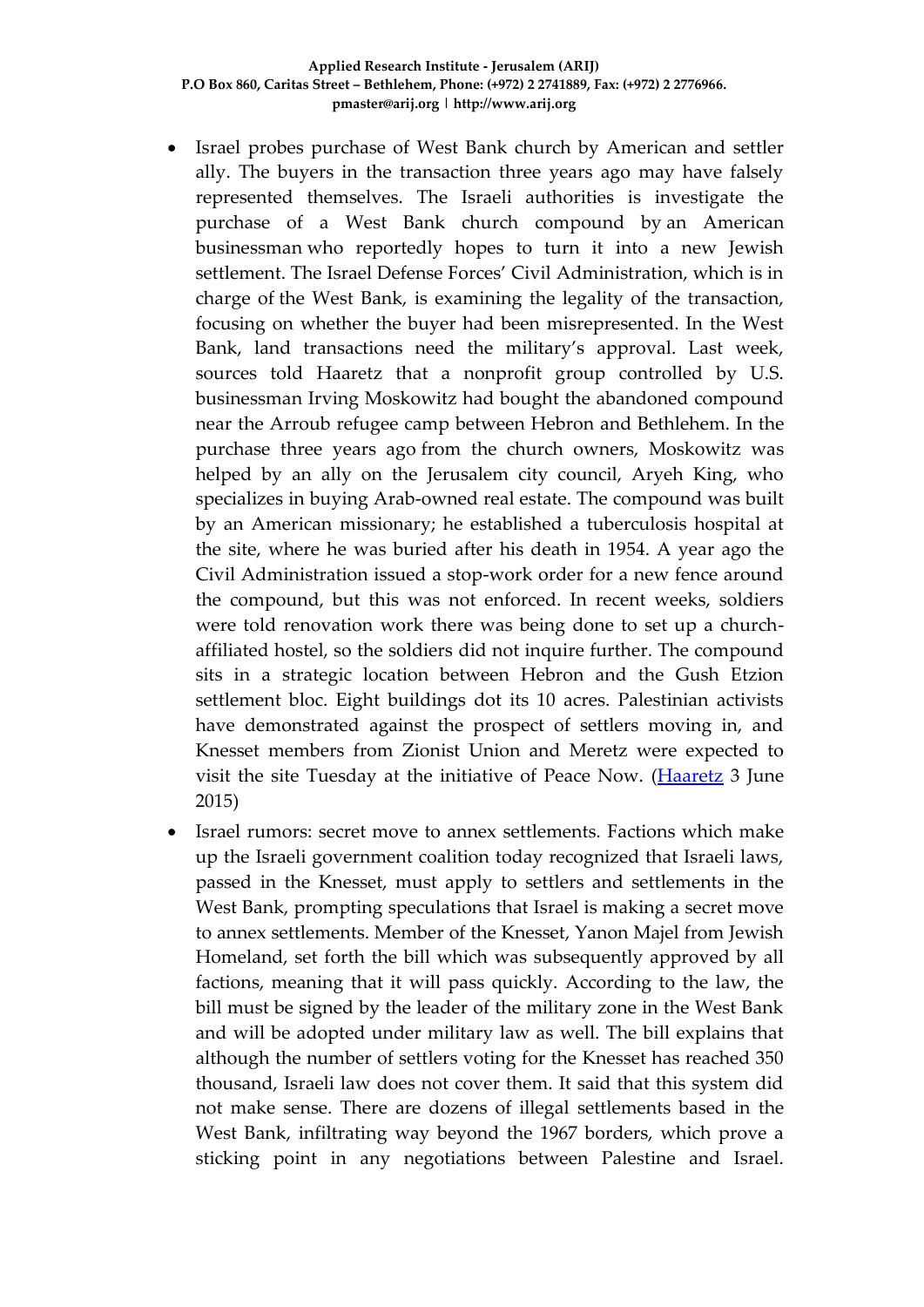Settlements are illegal under international law, yet there is no sign from Israeli president, Benyamin Netanyahu, of ordering a halt on their construction. To the contrary, Netanyahu gave orders last October for the construction of 1,060 new settlement units in two settlements in East Jerusalem; 660 new units in 'Ramot Shlomo', and 400 in 'Har Homa', in addition to an infrastructure project of 12 new settlement roads in the West Bank. [\(PNN](http://english.pnn.ps/2015/06/03/israel-rumors-secret-move-to-annex-settlements/) 3 June 2015)

 This huge settlement will 'turn Palestinian villages into a prison'. Construction proceeds apace in the settlement of Leshem, creating yet one more 'settlement bloc' in the West Bank and bisecting it irrevocably. It's full speed ahead at Leshem, in the northwestern part of the West Bank. While some people are still amusing – or deceiving – themselves by clinging to the idea of a two-state solution, and while every desperate Palestinian approach to an international organization of any kind is branded a "unilateral move" that violates signed agreements, Israel is building another mega-settlement in the heart of the West Bank at a rapid pace. But that's not considered a unilateral move, no way. Dozens of cement "little boxes" are already occupied; hundreds more are under construction. While we were talking about other things, these uniform gray cubes sprang up and completed the malicious territorial continuity stretching from the coastal plain to the urban settlement of Ariel, and from there to Tapuah Junction, Ma'aleh Ephraim and the Jordan Valley – a clear, straight line that bisects the West Bank. Another spanner in the works of the last, feeble chance of ever establishing a Palestinian state. In a short time, when construction in this settlement is completed and another few thousand settlers move into its 600 dwellings, and when Ariel and its satellite communities are also recognized as a "settlement bloc" – unilaterally declared to lie within the Israeli consensus and as such never to be evacuated – Israel will be able to congratulate itself on a job well done: the abortion of the unborn state of Palestine. Welcome to Leshem. One's impression on approaching the vast building site is that a metropolis is under construction: dozens of intimidating bulldozers, Israel's modern-day chariots, rolling across the ground on wheels and steel chains, creating an earsplitting din, raising columns of dirt and dust – digging, slashing, drilling, crushing, leveling and wounding the hill that will also become a settlement. Leshem's forebears protrude from the surrounding peaks: the settlements of Alei Zahav, Paduel, Ariel and the industrial zones of Barkan and Ariel West. Alongside them, hidden in their shame, are Palestinian towns and villages with the meager land that remains in their hands after most of it was plundered: Kufr a-Dik, Brukin, Deir Balut, Rafat. Dirt roads lead to the construction site, next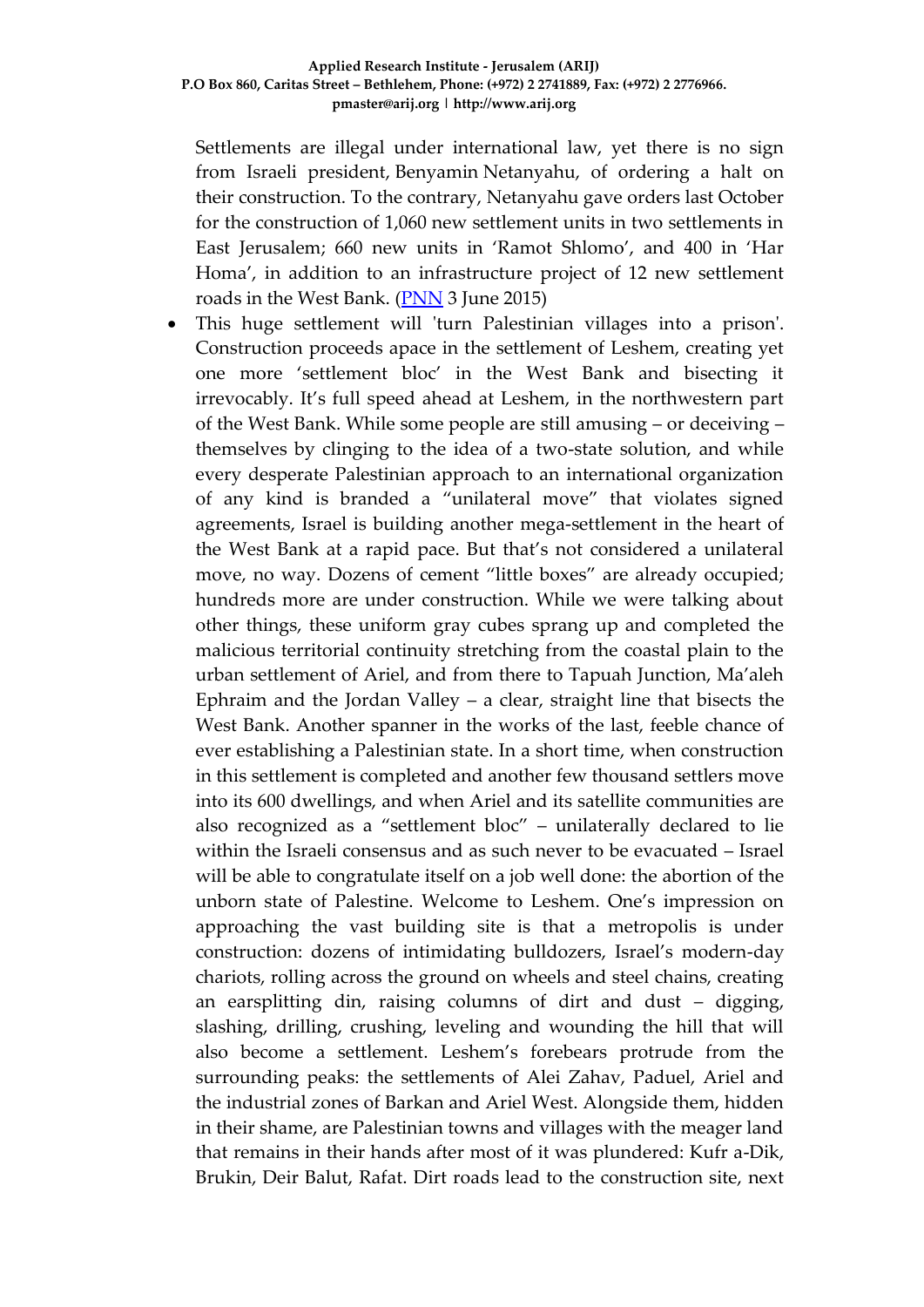to which the first Leshemites are already living. Their children are already frolicking in the new playground, splashes of color in a sea of gray. When these children grow up, no one will be talking to them about a Palestinian state or about settlements. No one will ever tell them their settlement was built on stolen Palestinian land, with the aim of sabotaging the last prospect of a political solution. They will grow up in a national-religious community in homes with four exposures, advanced solar-heating systems, all superbly planned and designed, in what will be considered the center of the country, not far from the forgotten Green Line. Why, there's Tel Aviv on the horizon, and Ben-Gurion airport, too. All the homes of this new settlement are uniform in appearance, detached residences calculated to fulfill every Israeli's dream. Blue-and-white flags are already flapping in the breeze next to the lots, and small- and medium-sized cars, Japanese and Korean, are parked outside the petite bourgeois residences. They will come here out of belief and ideology, but also for "quality of life." Leshem is being built as fast as the new highway from Tel Aviv to Jerusalem. A bit of history: This community started out as a neighborhood of 19 villas whose construction was halted for unclear reasons – there is more than one version of what happened – and whose skeletons stood abandoned. The Israel Defense Forces trained at the site – then known as Chabad Illit, evoking the neighborhood's initial period – during the second intifada. In 2010, when construction was renewed on the hill above the villas, it was referred to as a "neighborhood" of the Alei Zahav settlement, that is, the expansion of an already existing settlement. Thus, its establishment would not cause a ruckus, even though the "neighborhood" was actually a completely separate settlement. Everyone knows that Israel doesn't build new settlements, it only extends existing ones. But today the signs lead you to Leshem, not to Alei Zahav or any sort of mere neighborhood. This settlement is being built by private entrepreneurs, the road leading to it lies on privately owned Palestinian land, and though the High Court of Justice intervened momentarily, construction went on unimpeded. Next to Leshem are the splendid antiquities of Deir Samaan, a convent dating from Roman times and through the Byzantine era. There aren't many archaeological sites as impressive and as neglected as this one. It has everything: cisterns and huge mosaic floors, olive presses and flour mills, a sun clock, a trough for horses, ruins of a church and subterranean water systems, stone domes and marble pillars strewn on the ground – the remains of a wondrous ancient way of life. Moldy green water fills the cisterns and ancient pools, and the whole site is debased by the sooty remains of barbecues, plastic bottles, empty cans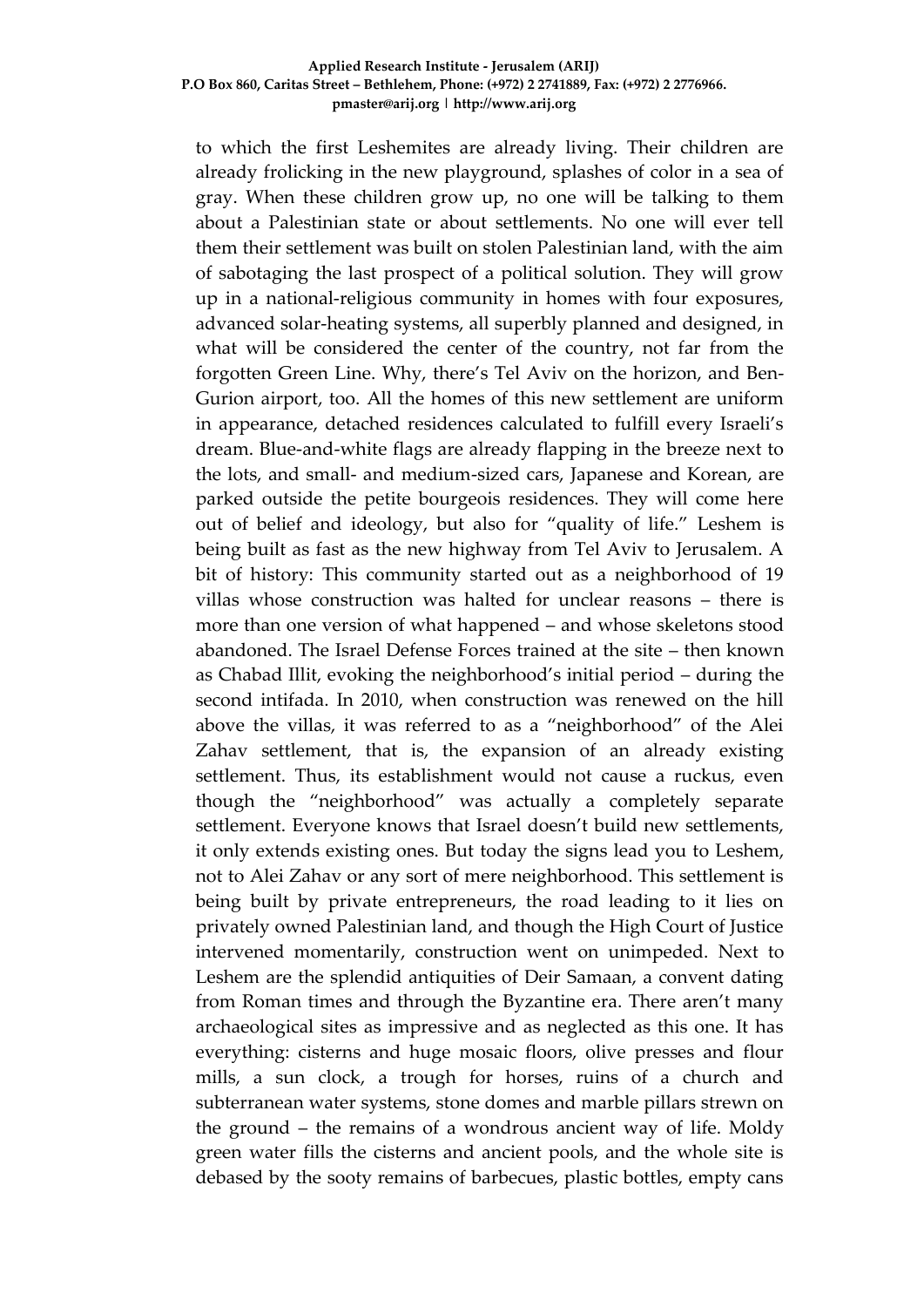of preserves and other garbage left by people who love this land. The property adjacent to the construction site, including the archaeological ruins, belonged to Fars a-Dik. A lecturer in political science at American University in Jenin, he's 35, single and works for an NGO involved in developing public-health policy. He lives in Kufr a-Dik, the neighboring village, population 6,000, most of whose lands were plundered and declared state land in order to create Leshem, even though Kufr a-Dik was then left with no land on which to build. About 100 families have already left the village for Ramallah. Fars a-Dik had a small olive grove of 25 dunams (6.25 acres), which his father planted 35 years ago. In 1996, the state expropriated part of the family's land and declared it an archaeological site, namely Deir Samaan. The son now has a monstrous construction site next to what's left of his grove, and his trees are covered with layers of dust and construction waste. White olive trees are what's left, offering no olives to pick. His land is surrounded on all sides by settlements, and once Leshem is fully populated it's unlikely that he'll be allowed access to his land. A-Dik knows this. Leshem also separates him from another plot of land that belongs to his family. He hardly ever goes there, because of the great distance he has to traverse to reach it. Farmers from a neighboring village are working that land for him. A-Dik likens the construction of Leshem to a finger that Israel is poking into the heart of the West Bank in order to break it apart. "The Israelis want to unify all the settlements in the area into one unit," he says, "and turn the Palestinian villages between them into a vast prison, to which Israel has the key. If Israel wants, it will open up and allow us access to our land, and if not, it won't. It's more likely that it won't. Kufr a-Dik will turn from a village into a camp, because there's nowhere left to build in it. When [Prime Minister Benjamin] Netanyahu and [Palestinian President Mahmoud] Abbas talk about a territorial swap, it's my land they're talking about. "But a-Dik knows that even the talk about land swaps is now no more than idle prattle. He has a friend in England who recently visited him in his village, for the first time in five years. He couldn't believe his eyes. [\(Haartez](http://www.haaretz.com/weekend/twilight-zone/.premium-1.659551) 5 June 2015)

 Israel gives fast-track approval for building in Jerusalem nature area. Mitzpeh Naftoach, which is slated for 1,400 apartments, is home to a wide variety of flora and fauna, some of which are in danger of extinction. The housing cabinet on Monday declared an important nature site in western Jerusalem as a priority area for the construction of new housing, over the objections of Jerusalem Mayor Nir Barkat but with support from the environmental protection minister. Construction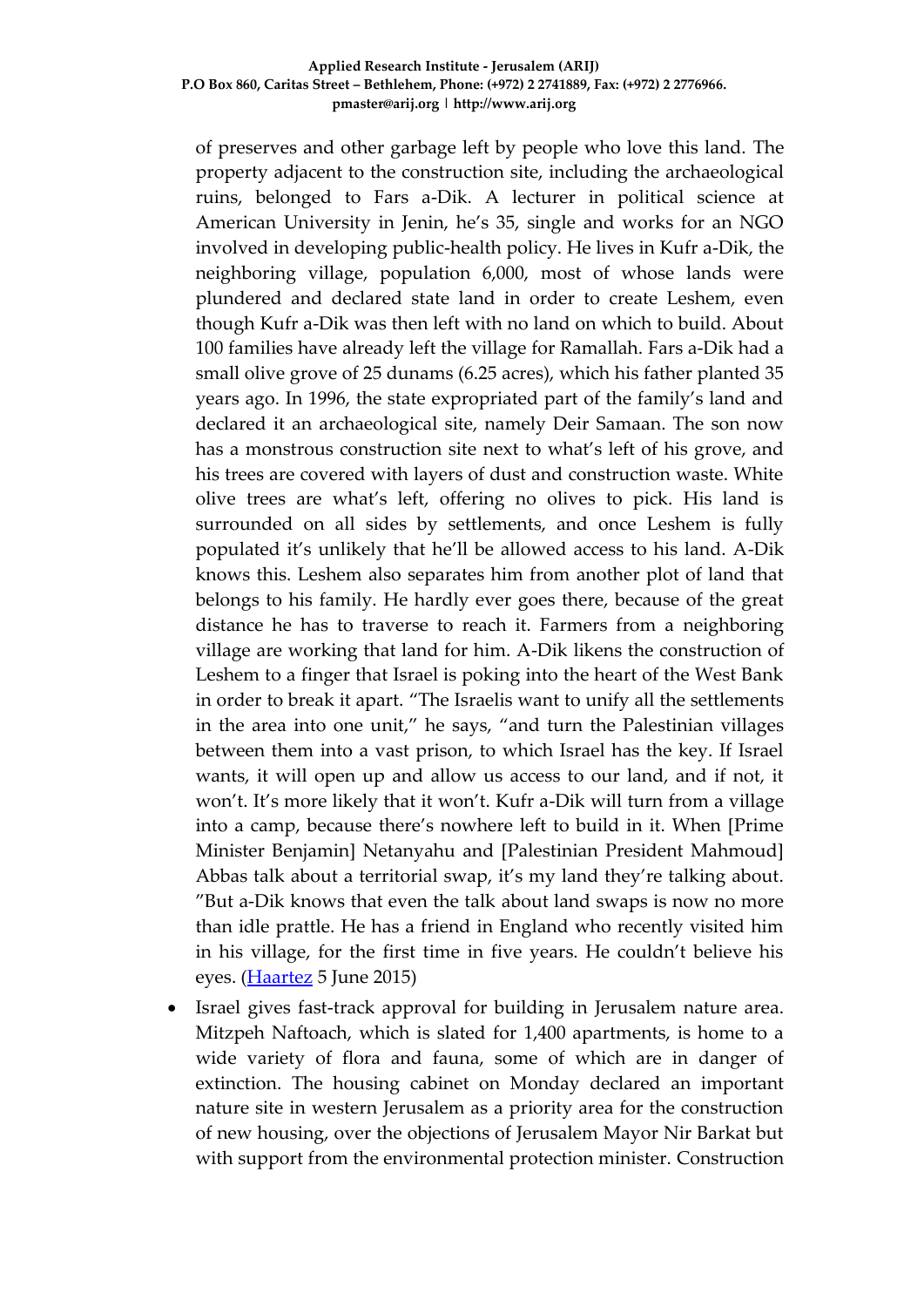plans for Mitzpeh Naftoah and the other sites approved as priority areas on Monday will now be sent to a special planning committee that deals with government-approved priority sites on an accelerated timetable. This committee has the power to override most provisions of approved master plans, and it's virtually impossible to appeal its decisions. Drafted by the Israel Lands Authority, the plan for Mitzpeh Naftoah calls for the construction of some 1,400 apartments. Environmental groups object vociferously to construction in Mitzpeh Naftoah, as well as to the fast-track process used to approve it. They were particularly disappointed that the housing cabinet's decision was backed by Environmental Protection Minister Avi Gabbay (Kulanu.) Gabbay's office declined to comment on his vote. Prior to the housing cabinet's meeting, Barkat asked its chairman, Finance Minister Moshe Kahlon, to take the Mitzpeh Naftoah plan off the agenda. "I oppose this move," Barkat wrote, saying it failed to strike the necessary balance between preserving green areas and other public needs. Moreover, by declaring Mitzpeh Naftoah a priority area, the housing cabinet was "circumventing the local [planning] committee, which faithfully represents the interests of Jerusalem residents, and also the regional [planning] committee," he continued. More new housing has already been approved for Jerusalem than for any other city in Israel, Barkat argued, so "it's not clear to me why the Israel Lands Authority chose to thumb its nose so crudely at the municipality's policy." Mitzpeh Naftoah also has the largest concentration of gazelles in the Jerusalem hills. The site is the only green lung for the Ramot neighborhood's 50,000 residents, who charge that the ILA plan will destroy the landscape. Ramot residents led the battle against construction in the area, but their alternative plan, which called for making Mitzpeh Naftoah a community park, now has no chance of being accepted. [\(Haaretz](http://www.haaretz.com/news/israel/.premium-1.660291) 9 June 2015)

 CBS: Housing finishes in West Bank settlements up by 219% in 2015's first quarter. "Israel does not have to be afraid to build in Judea and Samaria. When Israelis are absent, terror reigns," said Yigal Dilmoni, the deputy head of Council of Jewish Communities of Judea and Samaria. Settlement construction in the West Bank rose sharply in the first quarter of 2015, with a 219 percent spike in completed housing and a 93% rise in starts, according to data released by Israel's Central Bureau of Statistics on Tuesday. The increase that occurred just prior to the March 17 election was not reflected in the CBS data on nationwide building, which showed that completed housing went up by 15.5 % and the starts dropped by 2%. The report, which focused mostly on the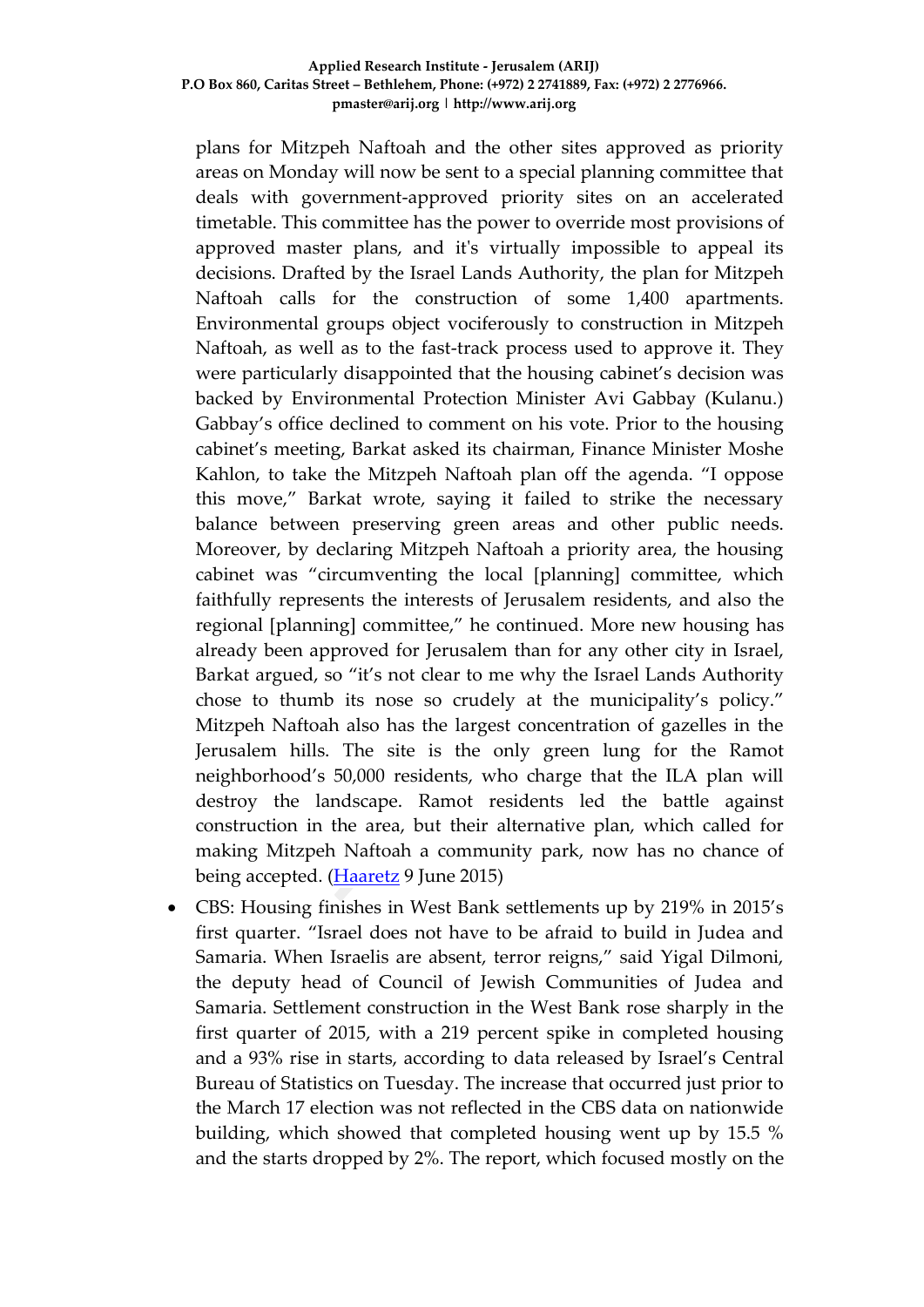housing situation across the country, was released in the midst of an increased push by the international community to boycott Israel over the issue of settlement construction. "Israel does not have to be afraid to build in Judea and Samaria. When Israelis are absent, terror reigns," said Yigal Dilmoni, the deputy head of Council of Jewish Communities of Judea and Samaria. "We are pleased that there is growth and we are happy for every home that is built," Dilmoni said. "But, unfortunately, when you look at the numbers and not the percentages, we are talking about a small number of homes," he added. In terms of real numbers, according to the CBS, less building happens in Judea and Samaria than anywhere else in the country. The 529 completed settler homes in the first quarter of the year made up only 4.7 % of the country's 11,031 units that were finished in that time period, the CBS data showed. Similarly, 566 housing starts in the settlements represented only 4.6% of the nationwide construction of 12,387 units in the first quarter of 2015. The dramatic increase of new settler building reflects the low rate of such construction in 2014, when there were 1,399 starts compared with the 2,861 new units the previous year. In the first quarter of 2013, there were 1,007 settler starts, which then dropped sharply by 242% to 294 new units in the first three months of 2014, before rising again this year. When it comes to completed housing, the numbers have been slowly rising since 2011, which saw 1,682 completed settler homes . The numbers then dropped to 1,270 in 2012, but rose to 1,454 in 2013 and 1,580 in 2014. The 166 completed homes in the first quarter of 2014 were the lowest data point. Construction was higher throughout the year, with the completion of 481 settler homes in the last quarter. Peace Now executive director Yariv Oppenheimer, whose NGO calls for a halt to settlement building, attacked the upward construction trend. "We can see the fingerprints of [former Construction] Minister URA Ariel (Bayit Yehudi) and the direction the last government took not to promote the peace process but to promote the settlement activity. "It shows that the complaints about the silent freeze in settler activity is just a way for the settlers to pressure the government to build more, and has nothing to do with reality," Oppenheimer said. In Herzliya on Tuesday night, former defense minister Ehud Barak called on the government to stop building outside the settlement blocs, a move that he said endangered the future of those large Jewish population centers in the West Bank. During the first quarter of 2015, 50% of completed housing – 269 homes – was in the largest West Bank settlements: Modi'in Illit, Betar Illit, Ariel, Ma'aleh Adumim, and Givat Ze'ev. Similarly, 53% of the housing starts – 302 new units – were in four of those communities, all of which are considered settlement blocs. There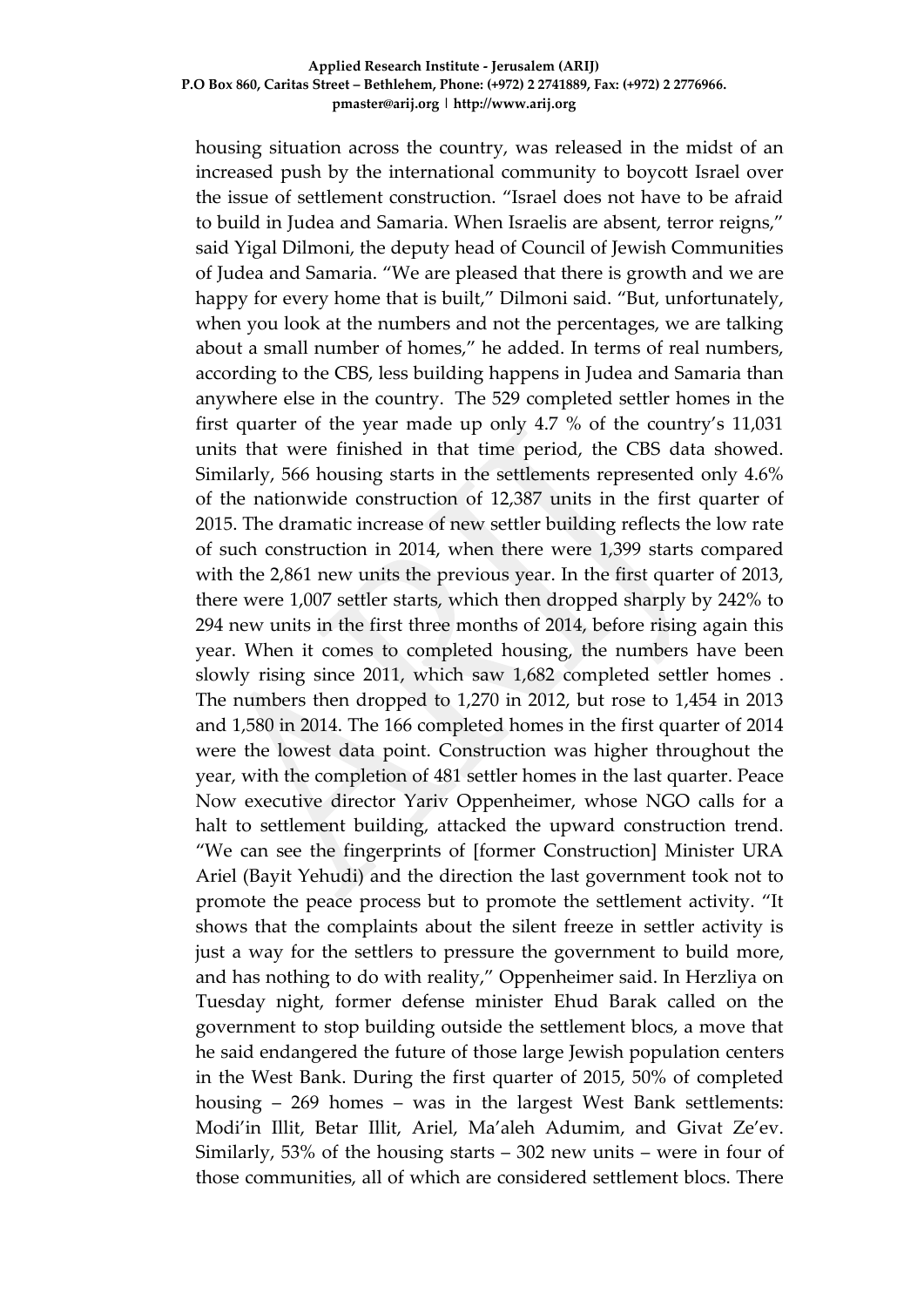were no starts in Ma'aleh Adumim. Dilmoni said that the data confirmed what he already knew, that the government is limiting housing growth in many of the settlements by freezing tenders and not approving enough projects. There is a housing shortage in many of the settlements because the pace of building falls below the rate of population growth, he added. [\(JPost](http://www.jpost.com/Israel-News/Settler-construction-up-sharply-in-first-quarter-405556) 10 June 2015)

- 'Peace with Palestinians not in my lifetime' Discussing the Israeli-Palestinian conflict, Ya'alon accused the Palestinians of having "slammed the door" on efforts to keep discussions going, and said they had rejected peace-for-land deals for at least 15 years. Peace negotiations broke off in April 2014, with disputes raging over Israeli settlement building in the West Bank and Palestinian President Mahmoud Abbas's unity deal with Hamas Islamists who rule Gaza and do not recognize Israel's right to exist. "As for the possibility of reaching an agreement, there is someone who says he doesn't see one during his term," Ya'alon said, referring to remarks US President Barack Obama made in an Israeli television interview last week. "I don't see a stable agreement during my lifetime, and I intend to live a bit longer," Ya'alon told the Conference goers. Palestine Liberation Organization official Wasel Abu Youssef told Reuters past and present Israeli governments had "closed the political horizon" by demanding to retain major settlement blocs and rejecting a right of return for Palestinian refugees. Youssef said Netanyahu's administration bore responsibility for the current impasse because of its settlement activities, refusal to release jailed Palestinians, and demand that Palestinians recognize Israel as the nation-state of the Jewish people. On the eve of his March 17 election to a fourth term, Netanyahu drew international criticism by saying there would be no Palestinian state if he remained Israel's leader. He said withdrawal from occupied territory by Israel would embolden hard-liner Islamist guerrillas arrayed on its borders. Netanyahu has since sought to backtrack, insisting he remained committed to a "two-state solution" in which Palestinians would establish a demilitarized country and recognize Israel as the Jewish homeland. Netanyahu was due to address the forum later in the day. [\(Ynetnews](http://www.ynetnews.com/articles/0,7340,L-4666596,00.html) 10 June 2015)
- **Military again evacuates Khirbet Humsah residents for maneuvers, orders evacuation of three other communities.** Yesterday morning, 10 June 2015, ten Palestinian families were evacuated from the small shepherding community of Khirbet Humsah, in the northern Jordan Valley, so that the Israeli military could train on adjacent land owned by the residents. The families, numbering 69 persons – including 43 minors – had to leave their homes on military orders at 6:00 a.m. They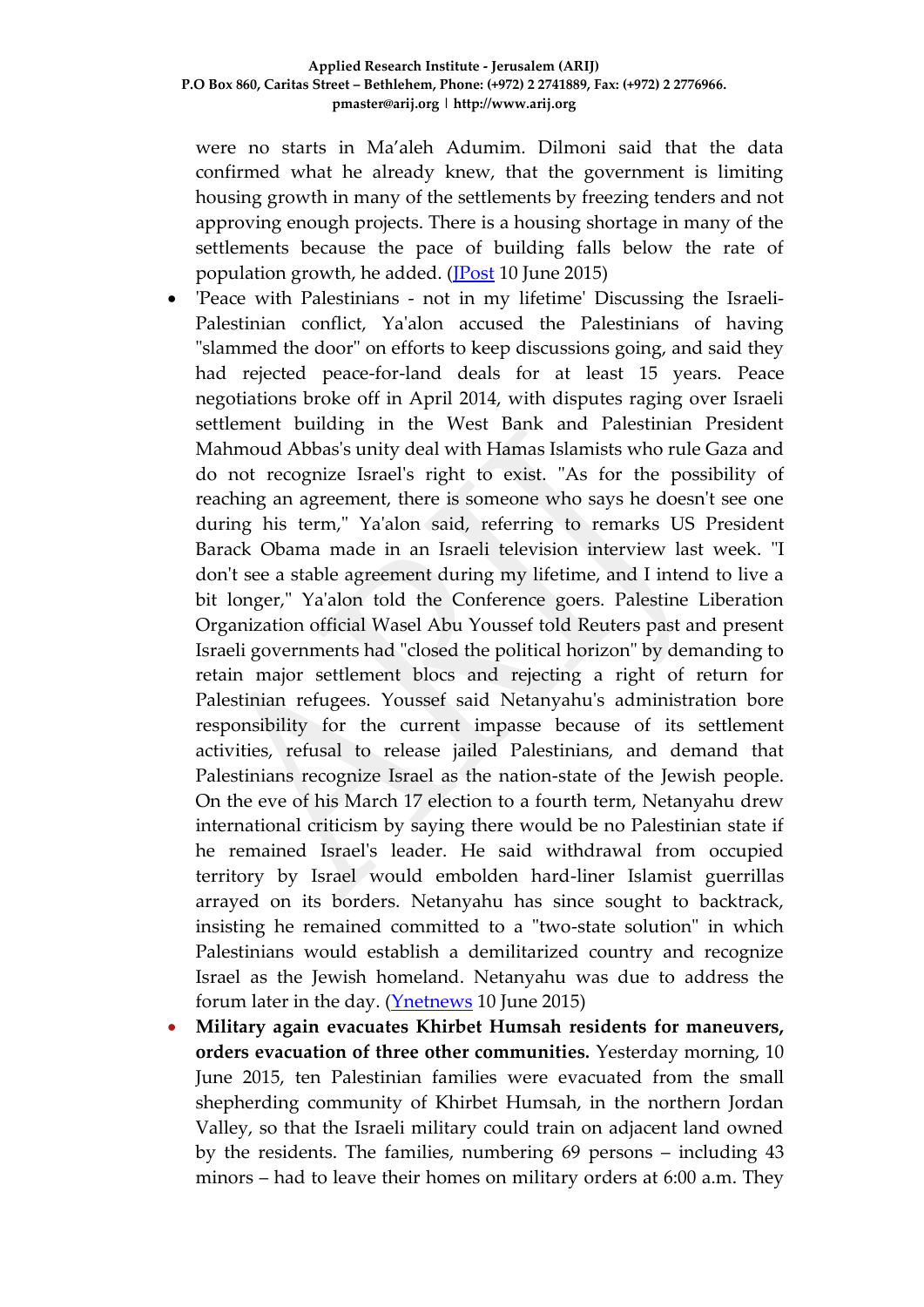took with them water, food, and their livestock and went to areas some distance away until they were allowed to return. When the families returned home, they found that some of their cultivated farmland and grazing areas had been burnt, apparently by fires started by military shooting. They also found the tanks in which they keep water for the livestock riddled with bullet holes. The residents also reported finding unexploded ammunition close to their homes. A week earlier, on 3 June, Civil Administration (CA) officials came to the community and served residents with an order stating that they must evacuate their homes on 10 June 2015 and 16 June 2015 for seven hours at a time, as of 6:00 a.m. Over the past two years, the military has forced residents of Khirbet Humsah to evacuate their homes more than 40 times for various periods, in order to facilitate training there. [The last time that](http://www.btselem.org/area_c/20150521_temp_evacuations_of_communitieis_in_the_jv)  [occurred,](http://www.btselem.org/area_c/20150521_temp_evacuations_of_communitieis_in_the_jv) in early May 2015, the families were particularly hard hit as they were required to leave their homes for several hours every day, over the course of an entire week. Among them were eight of the ten families forced to evacuate yesterday, too. On 8 June 2015, the CA also served residents of Khirbet al-Malih, 'Ein al-Meyteh, and al-Burj with temporary orders requiring that they evacuate their homes on 11 June and 17 June from 6:30 a.m. until 12:30 noon. These three communities, located close to each other, consist of 29 families numbering some 180 persons in total, including more than 100 minors. It is extremely difficult for whole families, including children, to be evacuated on such short notice. With no properly arranged place to stay, they must find a way to ensure shelter, food and drink away from home in the intense, grueling heat of the Jordan Valley. The [minutes of a meeting](http://www.haaretz.co.il/st/inter/Hheb/images/amira1.pdf) of the Subcommittee for Judea and Samaria of the Knesset's Foreign Affairs and Defense Committee, held on 27 April 2014 and published by Israeli daily Haaretz, clearly show that one goal of the military maneuvers held in the area is to remove Palestinians from land there. Israel must immediately stop the temporary evacuation of Palestinian communities in the West Bank for the purpose of military training, and must cease all [other actions](http://www.btselem.org/jordan_valley) taken in an attempt to force Palestinians out of the area. (**[B'Tselem](http://www.btselem.org/area_c/20150610_humsah_temp_evacuation)** 11 June 2015)

 Preparations for the establishment of a new settlement in Kafr Aqab town, north of Jerusalem city. Israeli sources revealed that the preparations to establish a new settlement in Kfar Aqab town, north of Jerusalem after the evacuation of a dozen of Palestinian families from their homes on the pretext that the houses built on land bought by Jews in more than a decade ago, the Israeli sourced also revealed the expansion of the Israeli settlements of Kochav Yaacov" and "Beit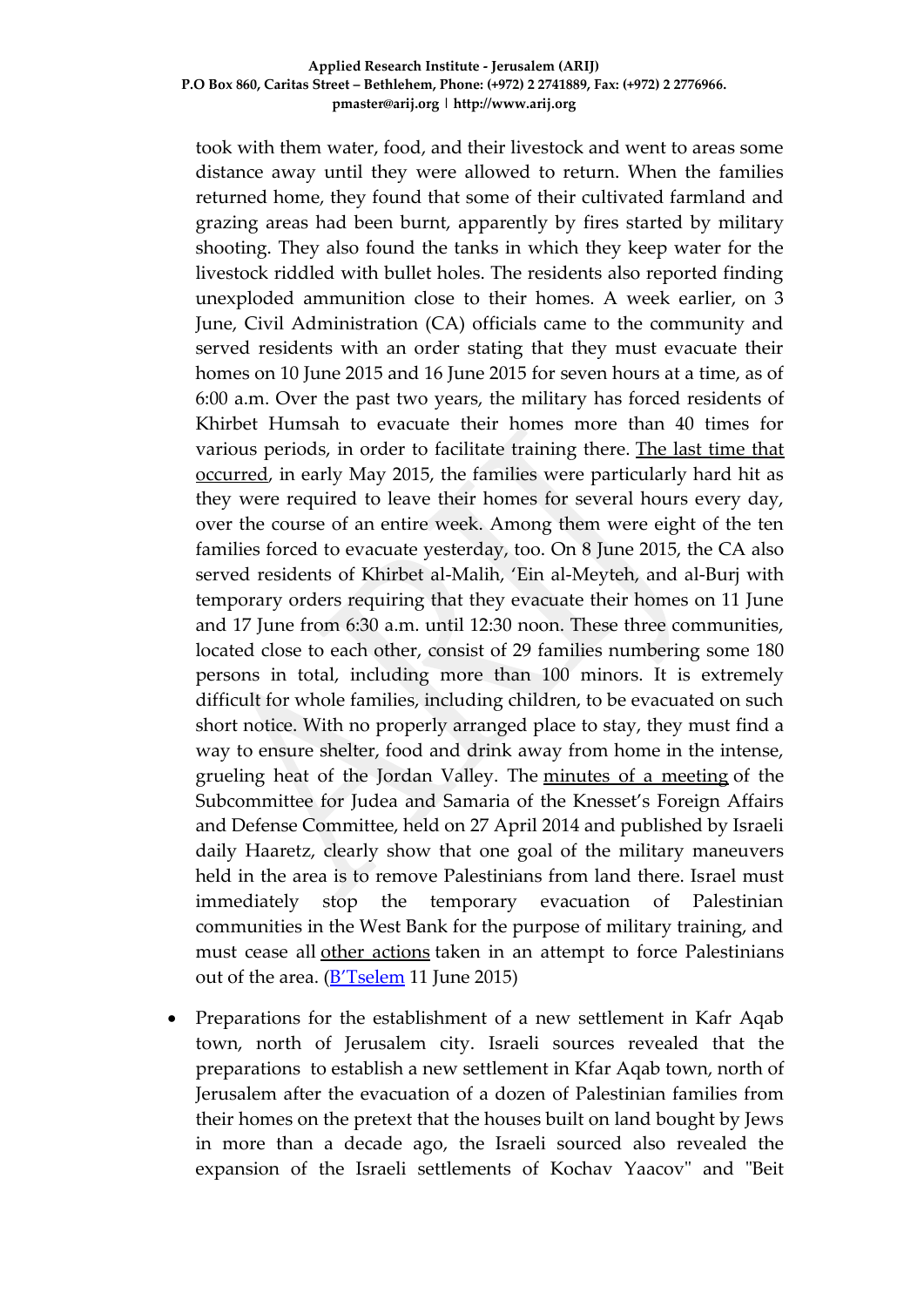Horon" near Ramallah to establish 90 new settlement units. The socalled "save land fund" administered by the godfather of settlement Arieh King declared they intend to establish a new settlement in the lands of Kafr Aqab after a decision to evacuate Palestinian families adopted by Israeli courts several weeks ago and that settlers would open a port for the settlement through the wall to the city of Jerusalem. The settlement of kokhav Yaakov "; the weekly "Cool" Ha'ier " newspaper said that the construction company recently started marketing project "Nof Harim" which will be held in the settlement of kokhav Yaakov " near Ramallah city with the construction of 60 new housing units in buildings ranging from 5-7 floores. "Kokhav Yaakov" settlement located between Ar- Ram town and the Israeli settlement of Beit El, and 15 km away from Jerusalem city. Meanwhile, the weekly "Cool Ha'ier" newspaper said that the Israeli construction company "Ysdot" announced that they sale about 23 new residential units, each of which consists of 5 rooms for \$ 30 million shekels in the project "Kidmat Mod'in" in Beit Horon settlement, and expected housing by 2016, and nowadays they offer 30 residential unit housing for sale. [\(NBPRS](http://nbprs.ps/news.php?action=show&id=22128) 13 June 2015)

- Israeli weekly newspaper "Yroshalim" said that the Israeli committee for housing and planning approved a tourism project for "Elad" organization near the Al-Aqsa Mosque in the old city of Jerusalem. The newspaper view the details about the new project the so-called "Jib'ati parking" immediately deported off Al Magharbah gate in Jerusalem and twenty meters away from the wall of the Al-Aqsa Mosque, the so-called" visitor center ". According to the proposed scheme takes place in the "land of parking" Senior Center "visitors", includes theatre festivals and Gallery of effects revealed during excavations carried out in the place, and a model of the old city of Jerusalem and would be open to the roof so used to watching the landscape of the region without paying a fee. The total area of the building about 16,000 square meters, which reduced the area of 1,600 square meters, to use to establish an underground parking will accommodate 250 cars. [\(Pal Today](http://paltoday.ps/ar/post/240387/%D8%A7%D9%84%D9%85%D8%B5%D8%A7%D8%AF%D9%82%D8%A9-%D8%B9%D9%84%D9%89-%D9%85%D8%B4%D8%B1%D9%88%D8%B9-%D8%A7%D8%B3%D8%AA%D9%8A%D8%B7%D8%A7%D9%86%D9%8A-%D8%B5%D9%87%D9%8A%D9%88%D9%86%D9%8A-%D9%82%D8%A8%D8%A7%D9%84%D8%A9-%D8%A7%D9%84%D8%A3%D9%82%D8%B5%D9%89) 13 June 2015)
- Israeli soldiers beating restrained Palestinian protester caught on tape. The IDF said in response that local Palestinians had attacked the soldiers with stones, but that 'if need be, disciplinary action will be taken.' [IDF](http://www.haaretz.com/misc/tags/IDF-1.476775) soldiers were [captured on video](https://www.youtube.com/watch?v=JbJRL4QrQuE) Friday beating a Palestinian man, even after forces had restrained him after he was arrested in a protest in the Palestinian refugee camp of Jalazone this Friday. During the demonstration, clashes erupted between Palestinians and forces from the [Netzah Yehuda Battalion](http://www.haaretz.com/news/israel/ultra-orthodox-fight-against-draft-makes-haredi-soldiers-even-greater-pariahs-in-community.premium-1.526299) – a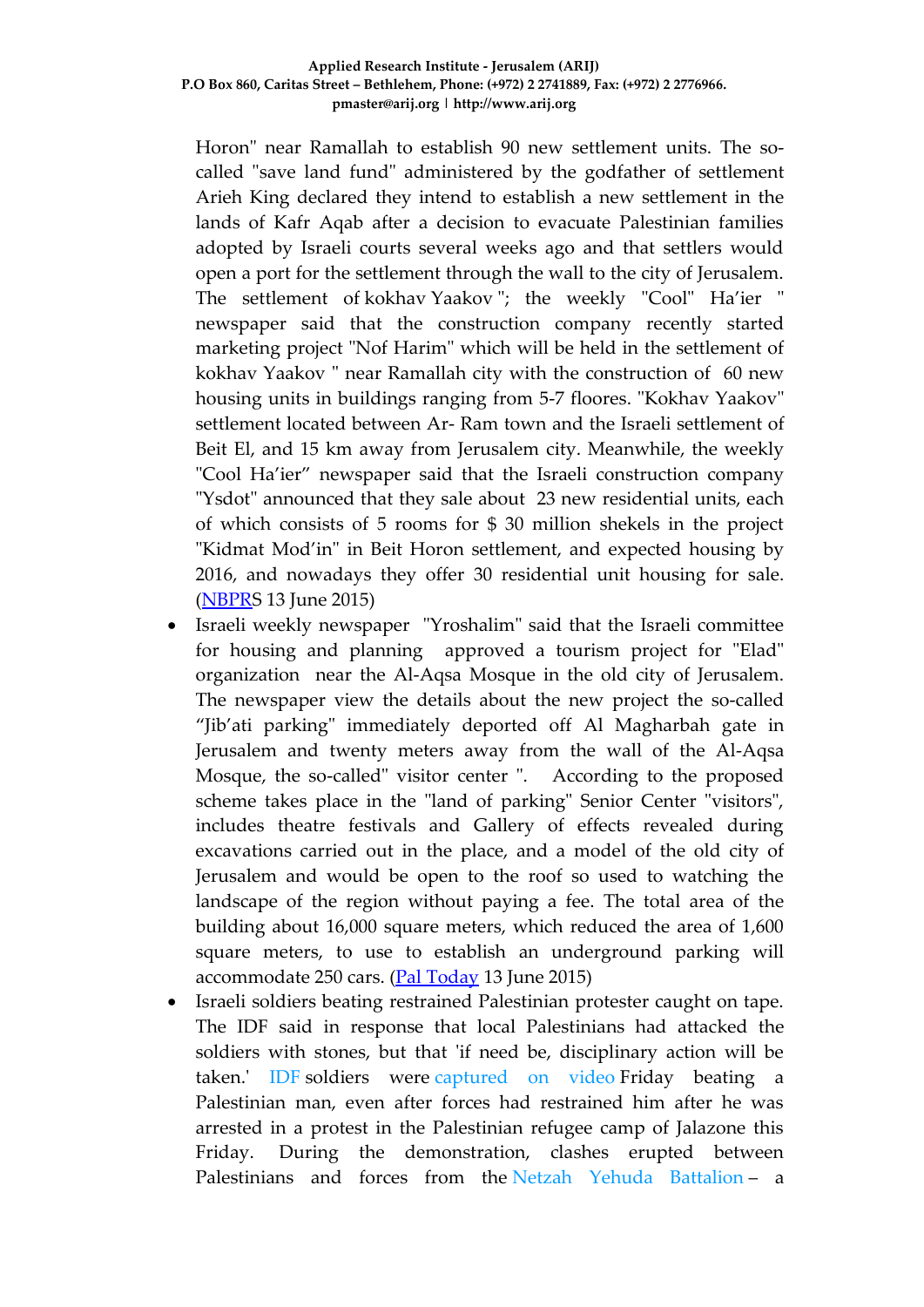predominantly religious military outfit from the Kfir Brigade – that were caught on video by local Palestinian media. In the video, a soldier is seen cursing a Palestinian man, which the forces claim tried to touch their gun. The soldier can be heard screaming expletives at the Palestinian, taunting him to talk back, and vowing that should he say one more word then he will "f\*\*\* his mother." The soldier then proceeds to attempt to hit him and a few seconds later another soldier is seen swinging his rifle at the Palestinian, who has words with the soldiers and attempts to push them away. After the initial altercation, the video shows a group of five soldiers trying to overtake the Palestinian, violently hitting his hands and legs. The video also seems to show two soldiers holding the Palestinian man, with a third standing behind him, as a fourth soldier hits the Palestinian with his rifle, causing him to collapse. While on the ground, a fifth soldier is seen punching him in the face, while another soldier kicks him in his face. Another soldier then pins the Palestinian to the ground by stepping on his head, and his face can be seen to be bleeding. The video ends with the forces taking the now handcuffed Palestinian away. According to an initial investigation conducted Saturday morning, the soldier reported the arrest, but failed to mention the events as they were caught on video. The IDF claim that the incident took place after Palestinians pelted the forces with stones and the clash erupted in the Jalazone refugee camp. According to the IDF, the soldiers fired rubber bullets, injuring one Palestinian, and then fired live round into the air in an attempt to disperse what they described as a riot. The IDF noted that the commanding officer at the scene was himself lightly wounded after a stone struck his head. In an official response, the IDF said: "Those [soldiers] involved in the incident were summoned to meet with the brigade commander [Sunday] morning for a clarification and debriefing of the event; if need be, disciplinary action will be taken against them. From a preliminary probe it seems their behavior does not befit that expected of an IDF soldier." [\(Haaretz](http://www.haaretz.com/news/diplomacy-defense/.premium-1.660994) 14 June 2015)

 Israeli government approves bill to force feed prisoners on hunger strike. Israeli Medical Association says bill violates ethical standards and requires doctors to employ 'means bordering on torture.' The cabinet on Sunday approved a controversial bill allowing the authorities to force feed prisoners who are on hunger strike if their life is deemed in danger. Dr. Leonid Eidelman, head of the Israeli Medical Association, told Haaretz that if the bill passes, the association will advise doctors not to follow it. "If the law passes, we'll call on doctors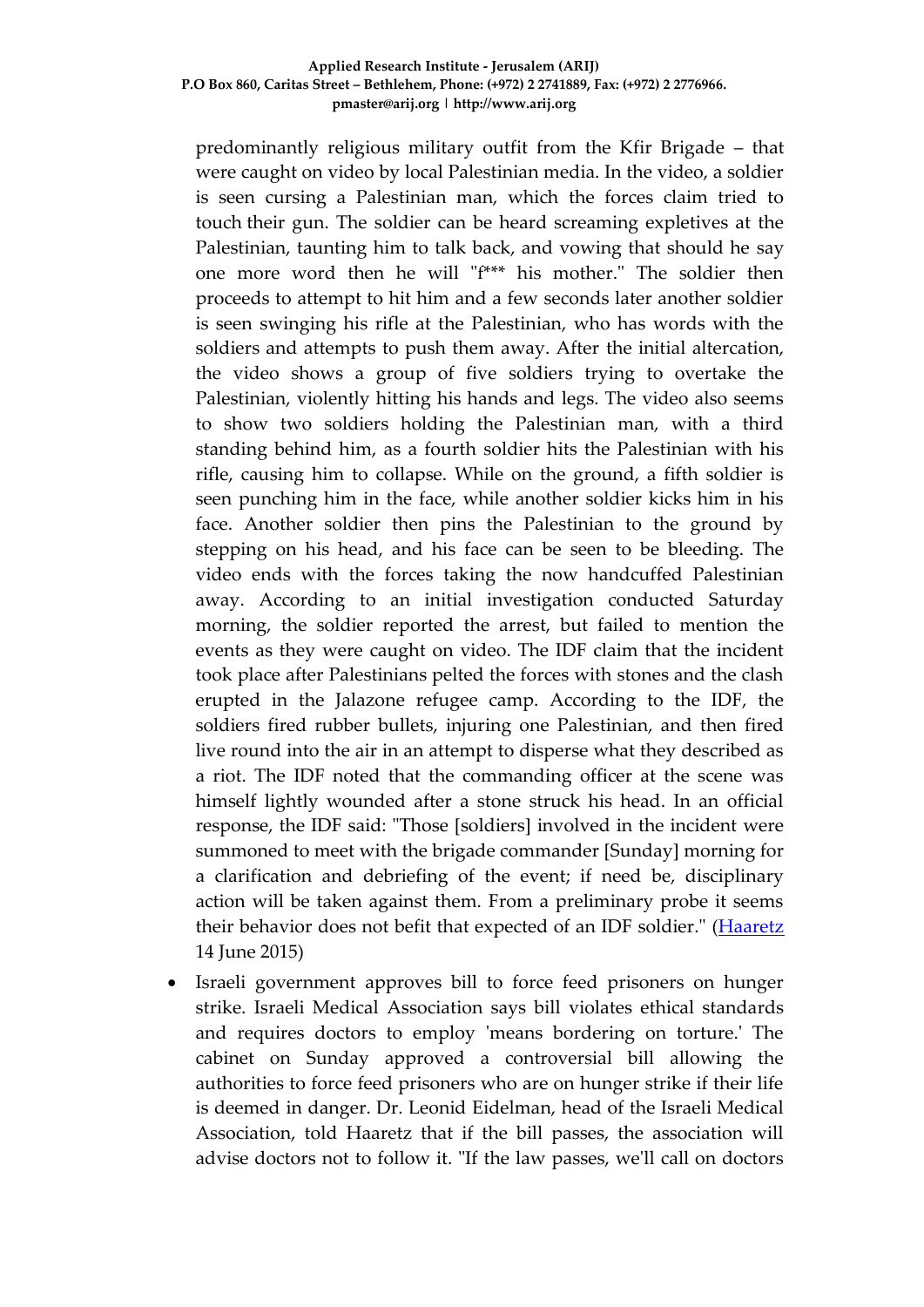to ignore it," said Eidelman. The cabinet's decision will allow the Knesset to pick up the so-called "Law to Prevent Harm Caused by Hunger Strikes" from the point it reached before the recent elections. The proposed law can now be sent to the full Knesset plenum for its second and third readings. The version of the bill approved by the cabinet did not include a number of changes intended to soften the law in light of the harsh criticism leveled against it. It is not clear whether these changes will be included in the final version presented to the Knesset. Public Security Minister Gilad Erdan, who is promoting the law, said after its approval that he seeks to get the legislation passed as soon as possible. "Security prisoners are interested in turning a hunger strike into a new type of suicide terrorist attack through which they will threaten the State of Israel. We will not allow anyone to threaten us and we will not allow prisoners to die in our prisons," said Erdan. The bill was initially put on hold last summer, despite frantic attempts by Prime Minister Benjamin Netanyahu to have it placed on the law books. Its final Knesset vote was scheduled for the night when the bodies of the three Israeli teens who were kidnapped and murdered in the West Bank were found. After the bodies were discovered, the Knesset halted all activities for the night. The vote was never taken and, six months later, new elections were called. The proposed law is intended to prevent security detainees from trying to "blackmail the government" or foment unrest among Palestinians in the event that a detainee dies in prison after a hunger strike, said sources familiar with the bill. The Shin Bet security service expects a number of Palestinian security prisoners to start hunger strikes in mid-July, after the end of the Ramadan month of fasting. The Israel Medical Association remains firmly opposed to the bill. [\(Haaretz](http://www.haaretz.com/news/israel/1.661127) 14 June 2015)

 Police area and fire department of Givat Ze'ev settlement built on private Palestinian land. Walla! News has learned that security complex in the Israeli settlement of Givat Ze'ev built on private land, an area where landowners cannot access. Previously, a similar compound was built in the Israeli settlement of Modi'in Illit and nowadays facing a High Court order. An examination of the status of the land on which the complex was built, indicates that they belong to Palestinians from the nearby town of Beituniya. Construction of the compound, which was placed in a fire station, a security department and police, began in the late 90s and construction law and has progressed at a slow pace. [\(Walla](http://news.walla.co.il/item/2863265) 15 June 2015)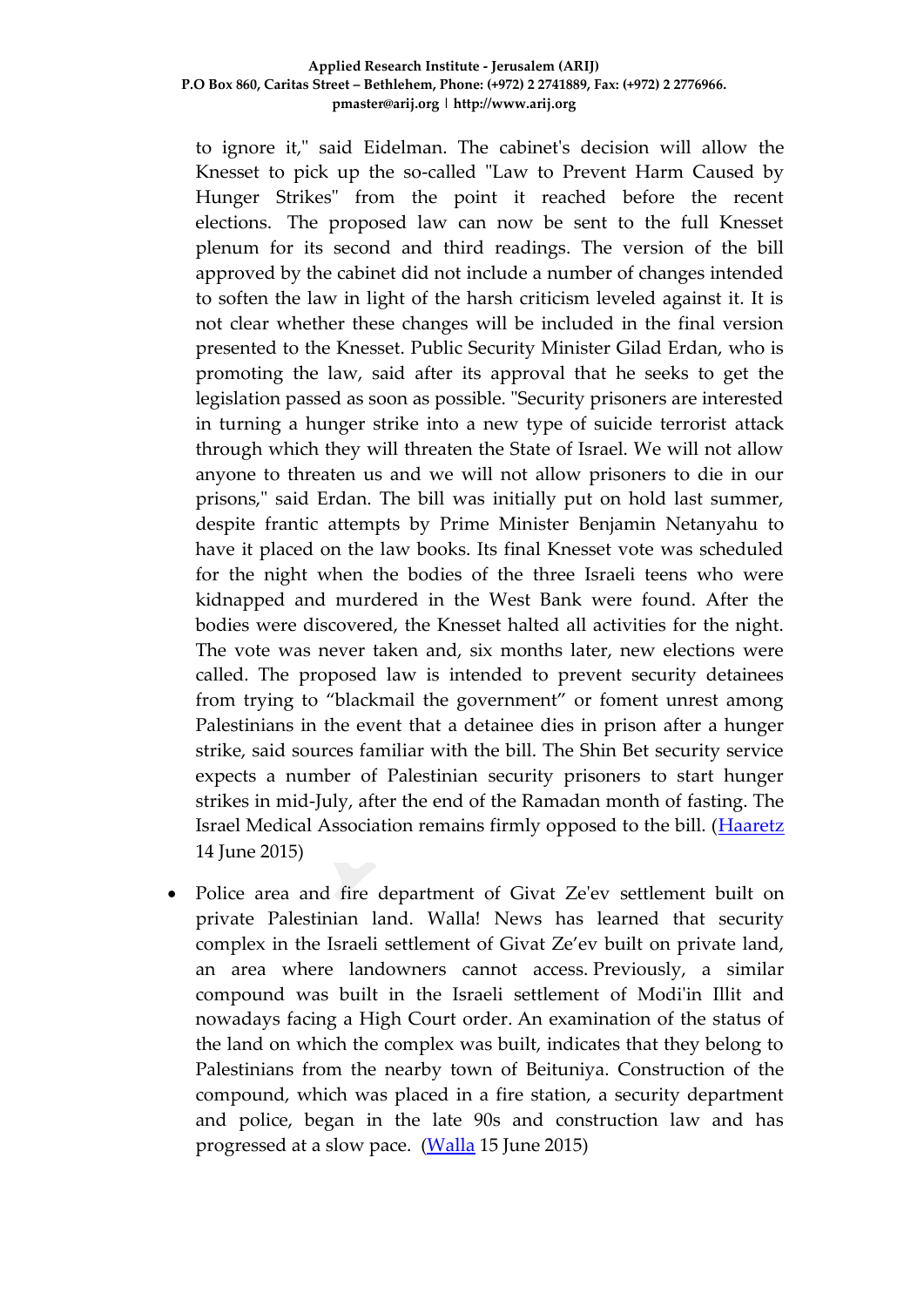Knesset extends law banning Palestinian family reunification. The 'emergency' legislation preventing Palestinians married to Israelis from becoming citizens or residents is voted on each year; however, a decision was made this week to allow more in-depth discussion next year before the Knesset vote. The Knesset on Monday extended for another year the law that allows the government to avoid granting Israeli citizenship or residency status to Palestinians married to Israelis. The legislation was formulated originally in 2003 as an "emergency" statute, and the Knesset has extended it every year since then for an additional year, based on security considerations. This time, 57 MKs voted in favor of the extension, 20 opposed it and five abstained. At the request of MK Merav Michaeli (Zionist Union), however, the Knesset House Committee decided in an exceptional step to change the process by which the law is reapproved in coming years. The proposal authorizes a joint body, consisting of the Knesset's Foreign Affairs and Defense Committee and its Internal Affairs and Environment Committee, to hold hearings about the request to extend the law each year, and to discuss it in depth before the legislation reaches the Knesset plenum for a vote. Interior Minister Silvan Shalom (Likud) explained to the MKs the importance of extending the provisions of the law: "An examination of the security situation since the armed confrontation between Israel and the Palestinians broke out shows growing involvement of Palestinians residing in the region, who took advantage of their status in Israel as a result of family-reunification processes to become involved in terrorist activities, including aiding in carrying out suicide attacks. "The potential security risks have grown in light of regional and international developments that have occurred over the past year, with an emphasis on the security situation in the Gaza Strip, the sharp rise in terror attacks – in particular, after the abduction and murder of the three Israeli youths [last summer] and the kidnapping and the murder of the young man Mahmoud Abu Khdeir – and the noticeable rise in recent months in the number of serious attacks that caused the deaths of Israeli citizens," said Shalom. Technically, the law in question is supposed to be valid only for a limited period, although the process of passing it is the same as for regular legislation. In response to the vote on Monday, MK Aida Touma-Suliman (Joint Arab List) said: "My daughter fell in love with a young white, blond man from Holland. I don't want to think about what would have happened if she had fallen in love with a Palestinian. Their situation would have looked like that of almost 20,000 families, who became involved in a love story with a Palestinian Arab. An emergency regulation is an escape from legislating a law." Said MK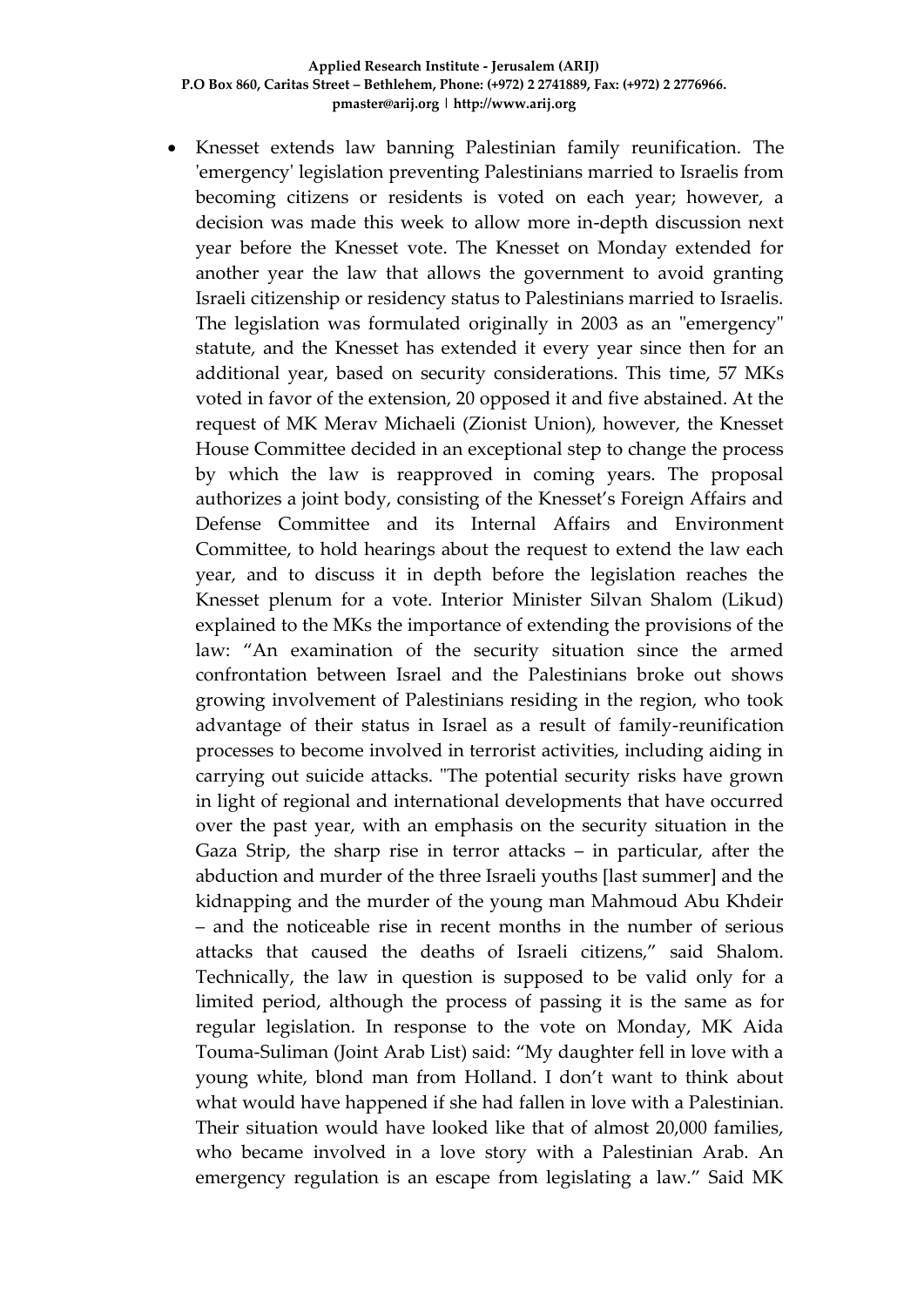Zehava Galon, the head of Meretz: "There is nothing more permanent than the temporary. What this Knesset is doing is serving as a rubber stamp to allow one of the disgraces that stains the Israeli books of law. What this bill says is that every Arab citizen becomes a potential terrorist. "For his part, MK Daniel Atar (Zionist Union) decided to support the extension of the law, even though it was sponsored by the coalition. "We are dealing with a sensitive and problematic matter," said Atar, "since the emergency regulation combines within it elements that justify opposition, and yet on the other hand includes issues that require one to support the law. We must not be naive: Our aspiration is for a Jewish and democratic nation. I intend on supporting the extension if only to protect ourselves and the character of our country, and I call on the members of the opposition to also vote in favor." [\(Haaretz](http://www.haaretz.com/news/diplomacy-defense/.premium-1.661438) 17 June 2015)

 New, longer video shows Israeli soldiers beating arrested Palestinian. Clip reveals beginning of Friday's confrontation between IDF soldiers, Palestinian man in West Bank refugee camp of Jalazone; soldiers seen swearing at journalists. After Israeli soldiers were captured on video last week [beating a Palestinian man](http://www.haaretz.com/news/diplomacy-defense/.premium-1.660994) after he was arrested in a protest in the Palestinian refugee camp of Jalazone, another video of the same incident was released on Wednesday, revealing the events that transpired before the incident. The 10-minute-long video, taken by a Palestinian journalist and released by the International Solidarity Movement, shows the soldiers swearing at several journalists and the beginning of the confrontation between them and the Palestinian man. The Palestinian is not seen trying to grab their weapons, contrary to soldiers' claims, though he can be seen touching their weapons or drawing near it. An IDF investigation found that thought the arrest was justified, the soldiers made a disproportionate use of force. Two soldiers seen beating the man were given suspended sentences of 28 days in military jail. Another soldier, who was filmed cursing at the man, was sentenced to 30 days on base without leave. The company commander from the Netzah Yehuda Battalion, which was involved in the incident, was reprimanded by Kfir Brigade Commander Col. Asher Ben Lulu. Ben Lulu stated that the incident took place after a violent protest in which stones and firebombs were thrown at the soldiers. During the protest, the company commander was injured in the face by a stone. Ben Lulu claimed that the Palestinian man provoked the soldiers, did not respond to their calls to stop and attempted to grab one of the soldiers' weapons. [\(Haaretz](http://www.haaretz.com/news/diplomacy-defense/.premium-1.661787) 18 June 2015)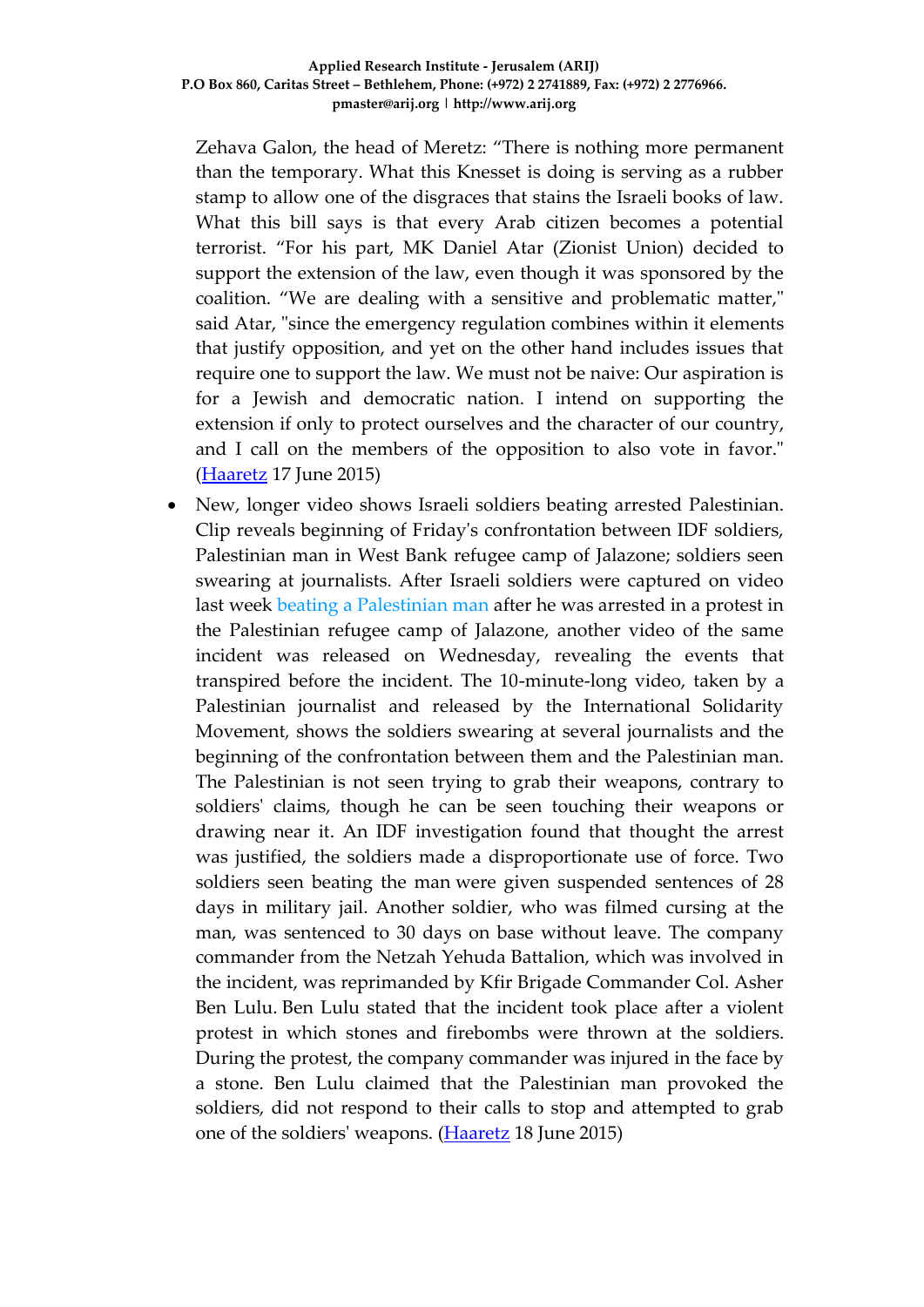**The Government is seeking to confiscate private Palestinian lands for a settlement.** The High Court of Justice will hold a hearing tomorrow (22/6/15) at 9:00 am, in a petition filed by Peace Now together with Palestinian owners of lands near Bethlehem, demanding the demolition of 17 houses built on their private land in the outpost of "Derech Haavot". According to the [State's respond to court,](http://peacenow.org.il/eng/sites/default/files/StateResponseDerechHaavot180615.pdf) it appears that the Minister of Defence is pushing the Attorney General (despite his legal opinion) to ask the court to allow a de-facto confiscation of the Palestinian lands in order to avoid the demolition. **The legal acrobatics to allow the confiscation**. The outpost of Derech Ha'avot was established in 2001, on land that was then considered private land, and is now containing around 60 houses. Last year, following a long legal fight against the outpost, the State declared the lands of the outpost as State Land (based on the Israeli interpretation of the Ottoman [Law](http://peacenow.org.il/eng/ConfiscationMethodsEng) according to which if land is not cultivated for several years by the owners, it becomes state property). However, some of the land on which the outpost was built could not have been declared as state lands because it was clear that it was cultivated. The declaration left the outpost with 17 houses that are built fully or partially on private Palestinian land. Two weeks ago the State asked the court to postpone the hearing planned for Monday in several months, in order for the state to review a proposal presented by the Municipality of Gush Etzion. The suggestion of the Gush Etzion municipality was mentioned in its response to court. The idea is to use a "re- cancellation " procedure (AKA "unite and divide") which unites a few parcels together and enables to swap lands between owners. This way the settlers would receive the Palestinian land and the Palestinian owners will be compensated with adjacent lands. This is actually a de-facto confiscation. Up until today it was clear to the authorities that a confiscation of land for the benefit of the settlements was illegal. In previous court cases against outposts built on private lands (such as [Migorn](http://peacenow.org.il/eng/content/migron-petition) and Amona etc.) right wing Knesset members proposed a new legislation that was meant to allow such confiscation (it was called ["the regulation law"](http://peacenow.org.il/eng/RegulationLaw)), but it was never approved. Last week the Supreme Court rejected the state's request to postpone the hearing and demanded to know what was the proposal that they want to look into. In response, the State Attorney wrote that "due to the request of the political level" and despite the fact that they have raised the legal problematic of such proposals in the past, they are asking another 90 days to consider this idea. If accepted, this re-cancellation idea will allow settlers to build everywhere, regardless of the ownership of the lands, knowing that in any case even private lands could be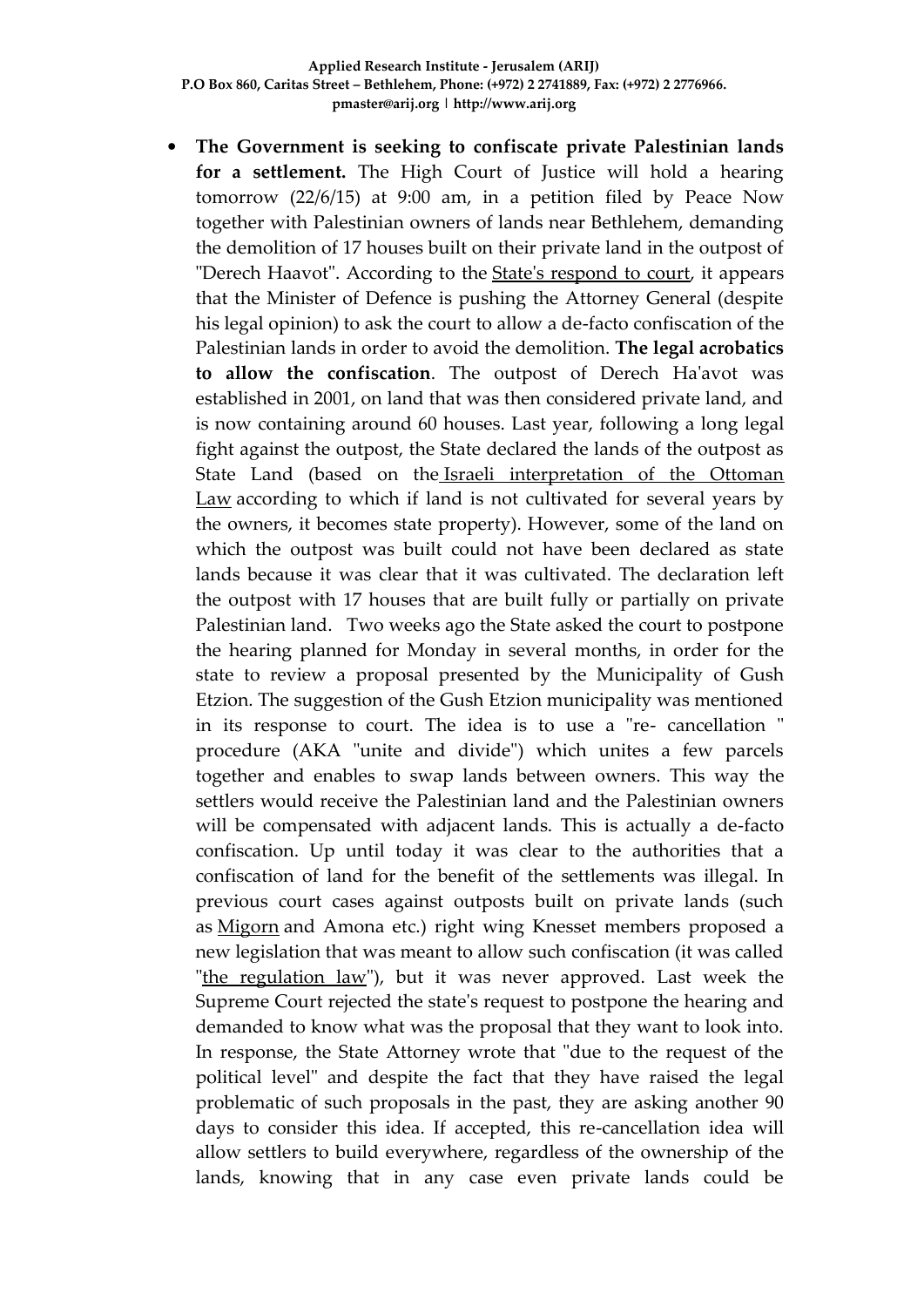retroactively legalized. In addition, it will allow the retroactive legalization of the many outposts and settlements that have been built on private Palestinian lands in the past. [\(Peace Now](http://peacenow.org.il/eng/Reparcellation_Derech_Haavot) 21 June 2015)

- Defense minister okays work on West Bank church compound bought for settlers. Renovation aimed at establishing new settlement between Hebron and Gush Etzion; compound bought by non-profit controlled by U.S. billionaire Moskowitz, earmarked for settlers. Defense Minister Moshe Ya'alon has approved continued renovation of a church compound in the southern West Bank that was purchased by representatives of U.S. billionaire [Irving Moskowitz](http://www.haaretz.com/news/israel/.premium-1.658344) and earmarked for settlers. On May 22, Haaretz reported that Moskowitz's representatives had [purchased the compound,](http://www.haaretz.com/news/diplomacy-defense/.premium-1.657700) opposite the Al-Arroub refugee camp, from an American Presbyterian church that built it in the late 1940s. The compound extends over 40 dunams (about 10 acres) and has eight structures. It was purchased from the U.S. church through a fictitious front – a Swedish entity masquerading as a church, headed by a Christian woman from Norway who is close to right-wing causes. In 2012, the asset was registered to a nonprofit association controlled by Moskowitz. Renovations began in March, ahead of reported plans to establish a settlement outpost there. The Haaretz report took security officials by surprise. The army was unaware of the purchase and soldiers on patrol in the area were told the compound was being turned into a hostel. After the report was published, the Civil Administration held a number of meetings, after which it was decided to stop the work and scrutinize the legality of the purchase. Right-wing activist Aryeh King, who is heading the work at the site for Moskowitz, agreed. Early last week at a meeting in Ya'alon's office, military lawyers told the defense minister they saw no legal impediment to continuing the renovation, as long as no changes were made to the facade of the building. Ya'alon accepted their position. The defense minister's approval would be required before anyone could move into the compound, and this has not been obtained so far. Nor has the matter been discussed. Ya'alon has not yet ruled on a request by the Gush Etzion Regional Council to have the compound placed under its jurisdiction. [\(Haaretz](http://www.haaretz.com/news/diplomacy-defense/.premium-1.662191) 21 June 2015)
- The Israeli military shirks its obligation to protect the Palestinian population of the West Bank against offenses by Israeli citizens. "A Jew throws rocks – the soldiers will call the police. The soldiers won't point their guns at him. They will not arrest him. They won't do anything to him. The police likely won't either, except for telling him off" (testimony of a staff sergeant from the Nahal Brigade). The human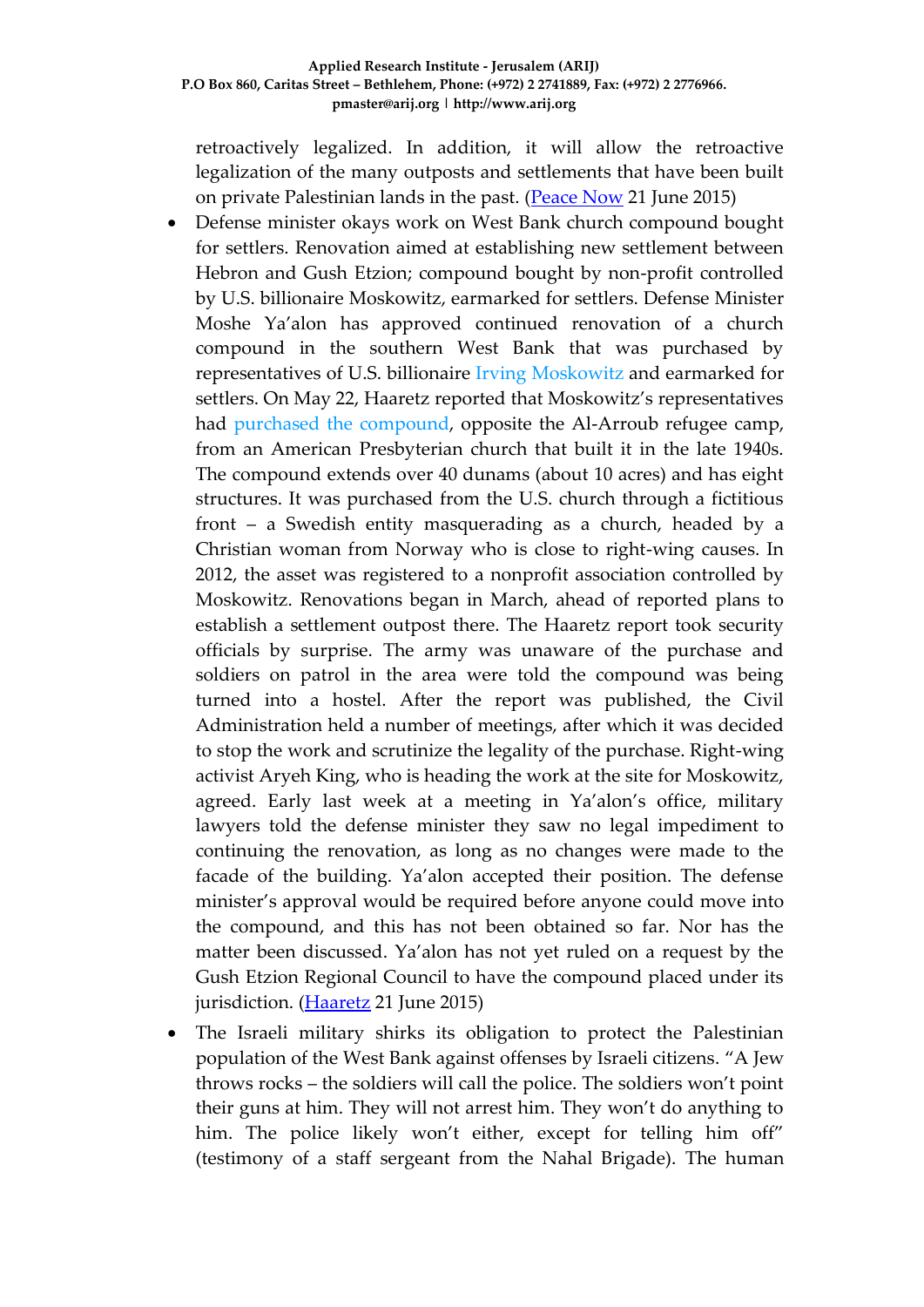rights organization Yesh Din today (Sunday) published a new report entitled "Standing Idly By," about how IDF soldiers act when offenses are committed by Israeli citizens against Palestinians in the West Bank. The phenomenon of "standing idly by" refers to incidents when soldiers witness violence by Israeli citizens against Palestinians and their property and do nothing to prevent the harm while the action is ongoing; refrain from detaining or arresting the perpetrators after the event; fail to secure the scene to allow the collection of evidence; or fail to testify about the event to the police. According to the provisions of international law as well as repeated rulings by the Israeli Supreme Court, the IDF is obligated to maintain law and order in the West Bank. Therefore, upon the occupation of the West Bank its forces were given policing powers. However, the report shows how over the years the army has avoided fulfilling that duty and tried to impose it on the Israel Police. Moreover, to this day the army has avoided drafting procedures and orders that would define accurately and concisely the order of activities required from a soldier during violent incidents by Israeli citizens against Palestinians. Even the military procedure concerned with law enforcement on Israeli citizens in the West Bank, which only went into effect in mid-2014, needs, according to the IDF spokesperson, to be "updated, revised and re-examined." The testimonies of 77 officers and soldiers, collected by the organization Breaking the Silence for this report, indicate that soldiers are not aware of their obligation to protect the Palestinian population in the West Bank, do not understand the powers vested in them, and do not know how they are required to operate during an event where Israeli citizens harm Palestinians. The testimonies indicate that the quality of the training the army provides on this subject is poor. As far as Yesh Din knows, until this day only one single soldier has ever been tried for standing idly by, and even that was only a disciplinary rather than criminal procedure. Yesh Din demands that the phenomenon be addressed on the criminal level and be defined as a crime in the Military Justice Law, which should impose a deterring punishment on soldiers and officers who commit such offenses. "offenses by Israeli citizens in the West Bank – settlers and others – has been tolerated for decades," says report author Eyal Hareuveni of Yesh Din. "In order to confront this long-standing and entrenched pattern, the IDF must issue clear and concise standing orders that clarify to the soldiers their powers as law enforcers and their duty to protect the Palestinian population. Likewise, the offense of standing idly by should be defined as a criminal offense in the Military Justice Law." [\(Yesh Din](http://www.yesh-din.org/postview.asp?postid=312) 21 June 2015)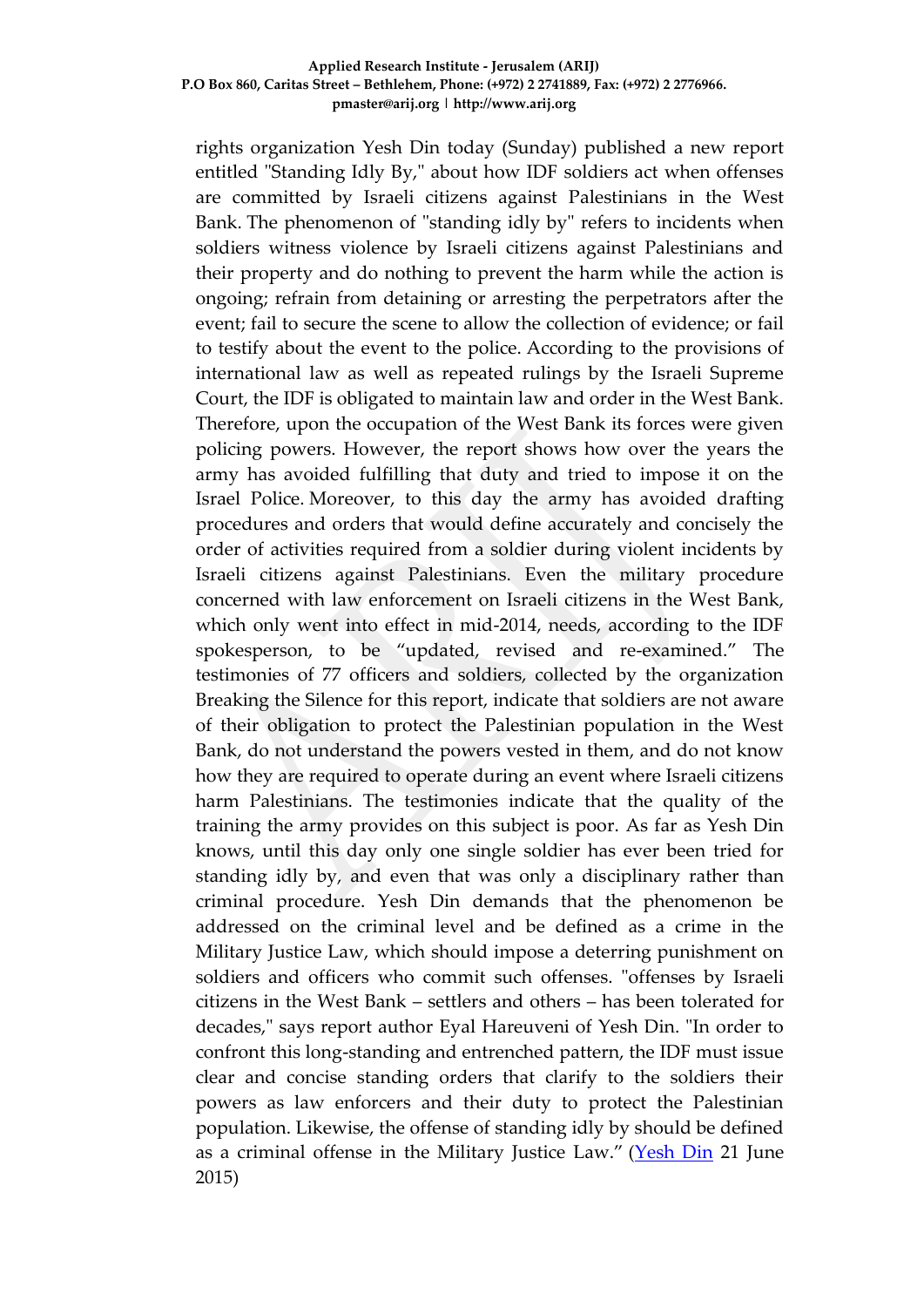- Israel's Supreme Court issued a temporary injunction, ordering the State of Israel to remove 17 mobile house in Derech Haavot outpost "established on the Palestinian private land owned by citizens from Bethlehem governorate. The order was issued following a petition filed by Peace now, against buildings erected on private Palestinian lands. The Court rejected the request to replace the State of Israeli in the region while the Court considered contrary to the law of special needs, and given three months to receive a reply about why remove such buildings. [\(Walla](http://news.walla.co.il/item/2865839) & Al Quds 22 June 2015)
- Israel intercepts Gaza-bound flotilla in 'casualty-free' operation. 20 activists on Marianne boat, among them MK Basel Ghattas (Joint Arab List) and former Tunisian president Moncef Marzouki, currently en route to Ashdod port. Israeli forces intercepted the Gaza-bound boat Marianne late Sunday night, in what the Israeli Defense Forces said was a short operation, free of any casualties. The boat is currently en route to the Ashdod port. Naval commandos from the Shayetet 13 unit searched the boat after the successful takeover. According to military sources, the ship is expected to dock in Ashdod within the next 12 to 24 hours, depending on weather and sea conditions. After arriving in Ashdod, the passengers will be interrogated before being escorted to Ben-Gurion Airport and flown out of Israel. The Swedish boat, which on Sunday afternoon was 150 nautical miles from the Gaza Coast, is carrying 20 activists, among them MK Basel Ghattas (Joint Arab List) and former Tunisian president Moncef Marzouki. "This flotilla is nothing but a demonstration of the hypocrisy and lies that only help Hamas and ignore the atrocities in the region," Prime Minister Benjamin Netanyahu said following the interception. "The sea blockade is in accordance with international law, and has received backing from the UN Secretary General." "We are not willing to allow in weapons to the terrorist organizations in Gaza, as they have tried to do in the past, by sea," Netanyahu added. "Just a year ago, we stopped an attempt to bring in hundreds of weapons by sea, that were meant to harm Israeli civilians." According to the army's original plan, after boarding the ship, the soldiers were to hand out a letter issued by the Prime Minister's Office, welcoming them to Israel and wondering why they sailed to Gaza and not Syria. "Perhaps you meant to sail somewhere else nearby – Syria, where Assad's regime is massacring his people every day, with the support of the murderous Iranian regime." Defense Minister Moshe Ya'alon praised the Israel Navy for commandeering the Marianne overnight. "This flotilla does not have humanitarian intentions, and is not interested in anyone's welfare. The participants' goal is to continue de-legitimizing the state of Israel. This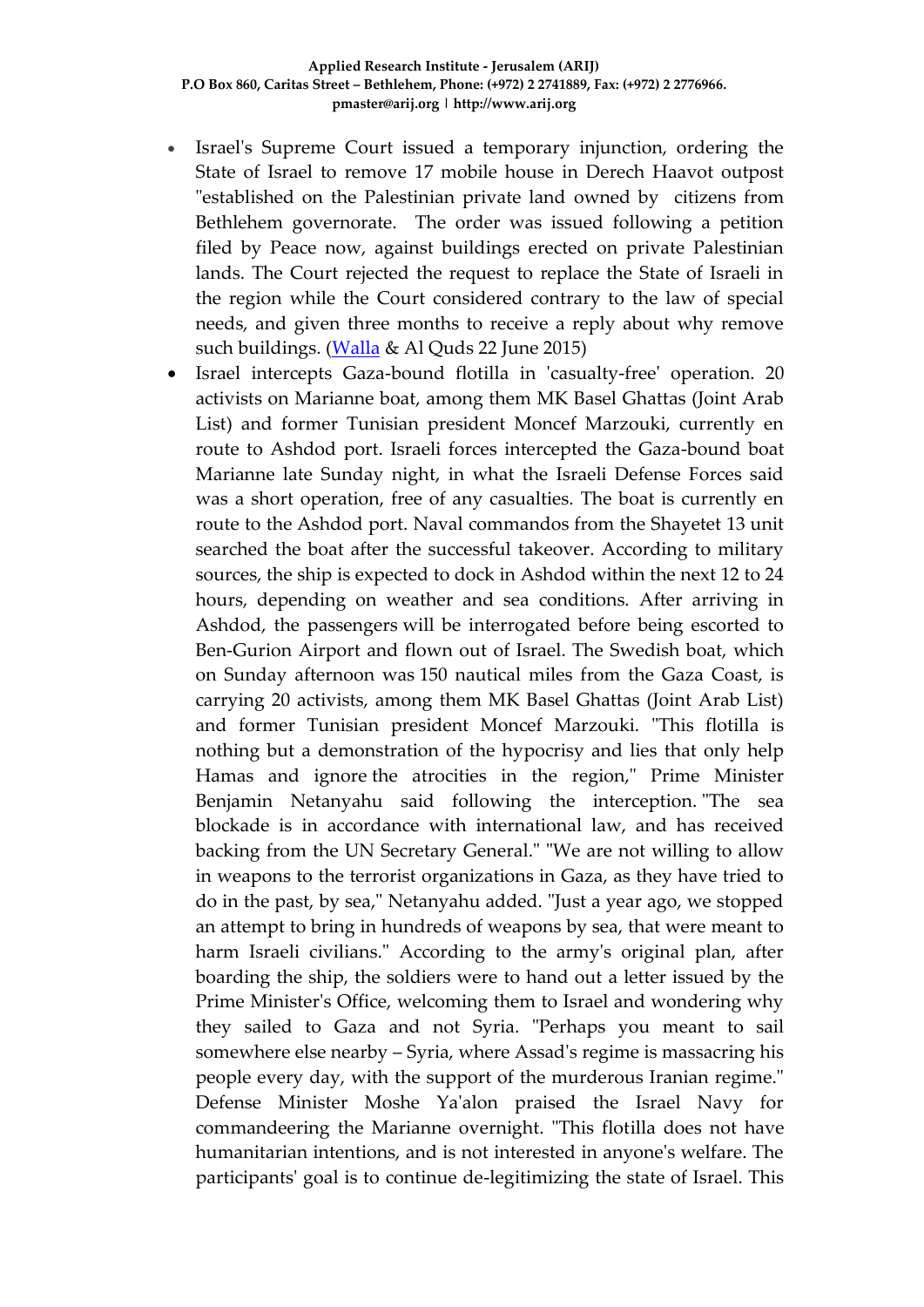is part of the hypocritical show of lies from various factions around the world that prefer to support and bolster a relentless terrorist group like Hamas, which instead of caring for Gaza residents, tries to smuggle in weapons in order to use them against Israel and its civilians," said Ya'alon in a statement. Activists aboard the Marianne have said they are unarmed and will not forcibly resist IDF efforts to stop them from reaching their destination. Their plan was for the boat to approach the Gaza coast within 24 hours, during the day, and not at night, but flotilla organizers said Saturday that the Marianne would arrive either overnight or early Monday morning. The timing had depended on sea conditions and the weather, since the Marianne is a small fishing vessel. Two other boats that set sail Friday from Greek ports with the intent of joining the Marianne were forced to return to port by the Greek authorities, and the Marianne is expected to approach Gaza alone. Ghattas on Sunday called on Prime Minister Benjamin Netanyahu and Defense Minister Moshe Ya'alon to allow the Marianne to enter Gaza's port. In his letter to Netanyahu and Ya'alon, Ghattas wrote, "As you know, I declared my intention to participate in the flotilla to Gaza out of clear political motivations, because of my opposition to the ongoing blockade of the Gaza Strip." Ghattas added that "the blockade is illegal and contravenes international humanitarian law, in that it imposes collective punishment on Gaza residents." Ghattas wrote that along with the former Tunisian president, the vessel's passengers included European parliament members, journalists, academics and writers. "All the passengers are peace activists and their sole purpose is to protest the closure of Gaza and to provide humanitarian aid – medical equipment to Shifa Hospital." Ghattas called on the Israeli officials "to order the security forces to allow the entrance of the Marianne and avoid the use of any forces, which undermines the ship's humanitarian mission." [\(Haaretz](http://www.haaretz.com/news/diplomacy-defense/.premium-1.663423) 29 June 2015)

 West Bank settlers suing WZO Settlement Division for overcharging on property fees. Two West Bank residents claim Settlement Department exploits monopoly status in overseeing property registry, charges higher fees than allowed. Two residents of the West Bank settlement Neve Daniel in the Gush Etzion bloc have filed a class action suit against the World Zionist Organization's Settlement Division. The plaintiffs say the organization is illegally overcharging settlers tens of millions of shekels. The two say the Settlement Division is exploiting its monopoly position in running the property registry in Judea and Samaria, and is charging illegally high fees from residents who want to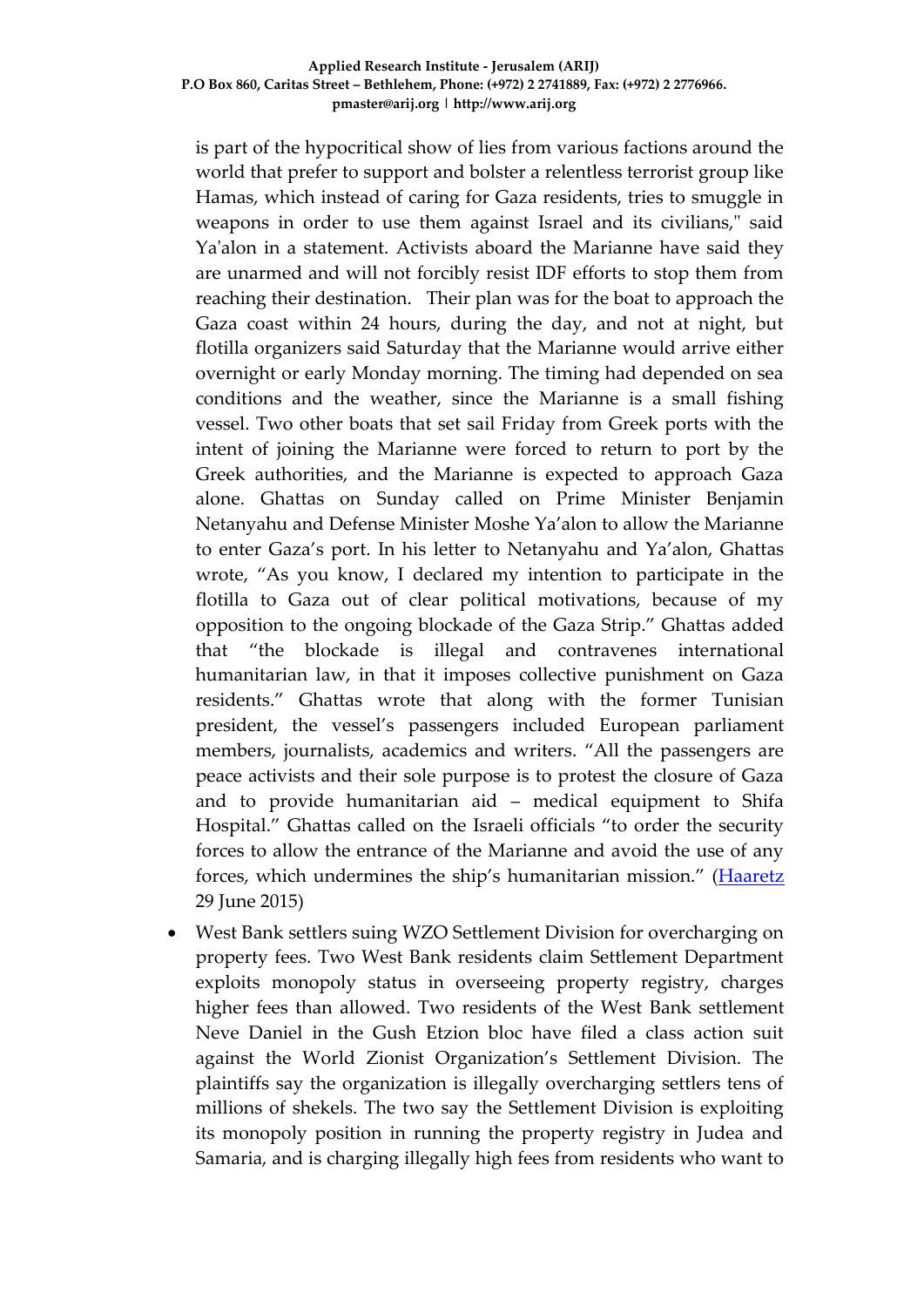register real estate. They say the department is violating the Consumer Protection Law and charging fees that are hundreds of percent too high, and the entire process lacks transparency. In addition to its role in promoting the building of communities, the WZO Settlement Division is also responsible for registering property rights and titles in almost all the West Bank settlements. Since there is no official Land Registry bureau in the territories, as there is inside Israel, the Settlement Division was given the job by the government to effectively serve as the land registry office for the region. Every resident who wants to buy a home or other building in these communities must register the rights in the registry run by the Settlement Division. The registration is carried out in the offices of the Settlement Division, which is considered for legal purposes to be the equivalent of the Land Registry inside Israel. The plaintiffs filed their suit on Sunday, claiming that settlers have been overcharged by tens of millions of shekels over the years. For example, Israeli law limits the fee charged for registering a title to a home in the Land Registry to no more than 300 shekels, while the Settlement Division charges resident of the settlements 1,100 shekels for the same procedure. A resident of Tel Aviv who orders a document testifying to their rights on a property they own will pay only 72 shekels; while in the settlements they are charged 175 shekels for the equivalent document. Registering an apartment inside the Green Line costs 126 shekels, while in the West Bank it costs 550 shekels. The plaintiffs say the residents have no choice and are forced to use the department's services. They asked the Jerusalem District Court to recognize their suit as a class action, saying the Settlement Division "has taken the law into its own hands and charges those who need its services – 'captive customers' without a right to choose – amounts that surpass the amounts set in law." "As if it's not enough that the Settlement Division is an unsupervised and unaudited organization that receives huge budgets – this organization exploits the lack of supervision over it in order to take money illegally from the settler public that requires its services," said the plaintiffs' lawyer, Matan Fraidin. WZO Settlement Division Chairman Danny Krichman did not respond to requests for a comment from Haaretz. [\(Haaretz](http://www.haaretz.com/news/israel/.premium-1.663707) 30 June 2015)